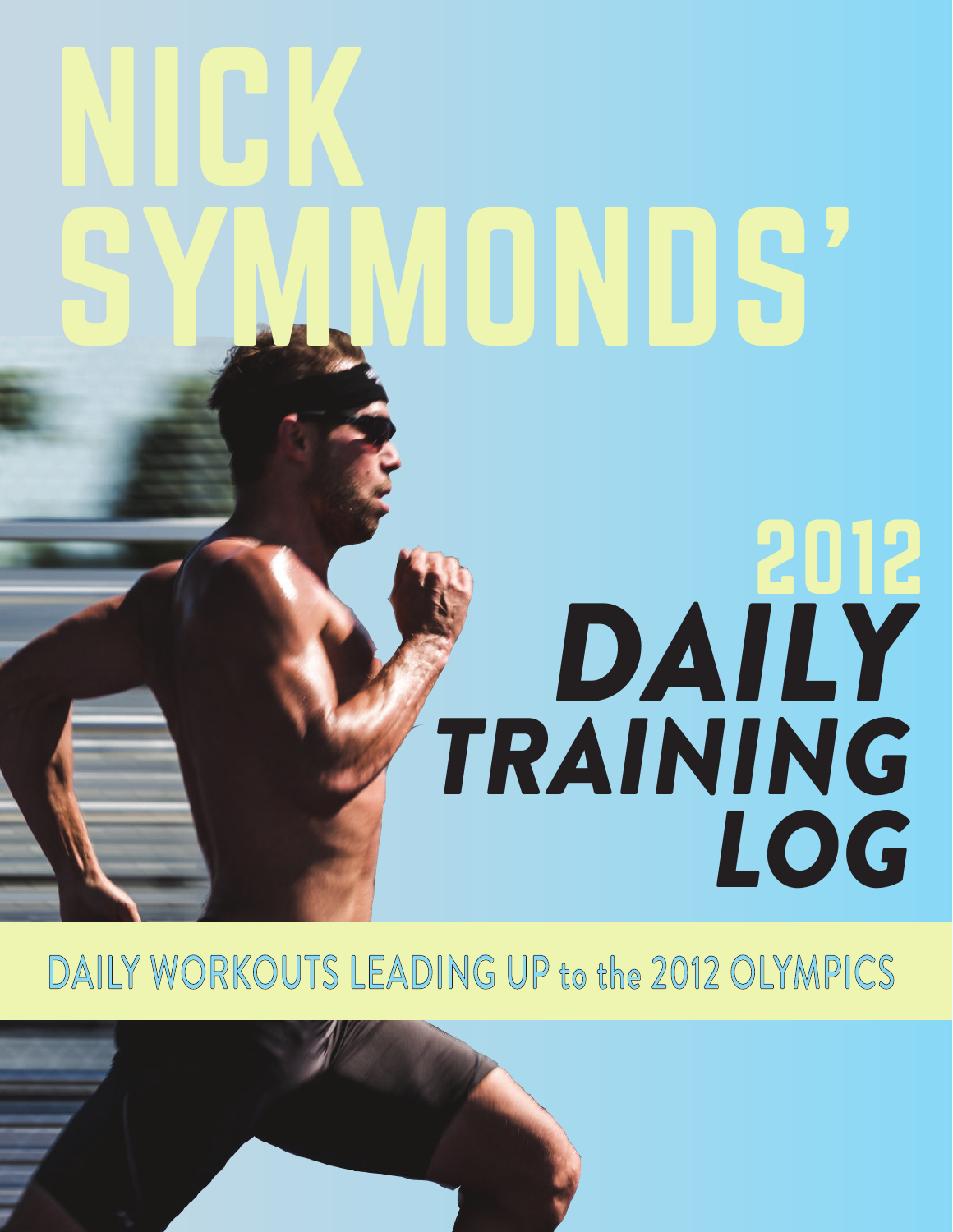## **CONTENTS**

| <b>INTRODUCTION ----------------------------------- 2</b> |                  |
|-----------------------------------------------------------|------------------|
| <b>NOTE ABOUT TRAINING LOG ---------------------</b>      | $\mathbf{3}$     |
| <b>SEPTEMBER &amp; OCTOBER 2011 -------------------</b>   | $\boldsymbol{4}$ |
|                                                           | 9                |
|                                                           | 14               |
|                                                           | 20               |
|                                                           | 26               |
|                                                           | 31               |
|                                                           | 36               |
|                                                           | 41               |
|                                                           | 46               |
|                                                           | 51               |
|                                                           | 56               |
| <b>OLYMPIC FINAL -----------------------------------</b>  | 58               |
|                                                           |                  |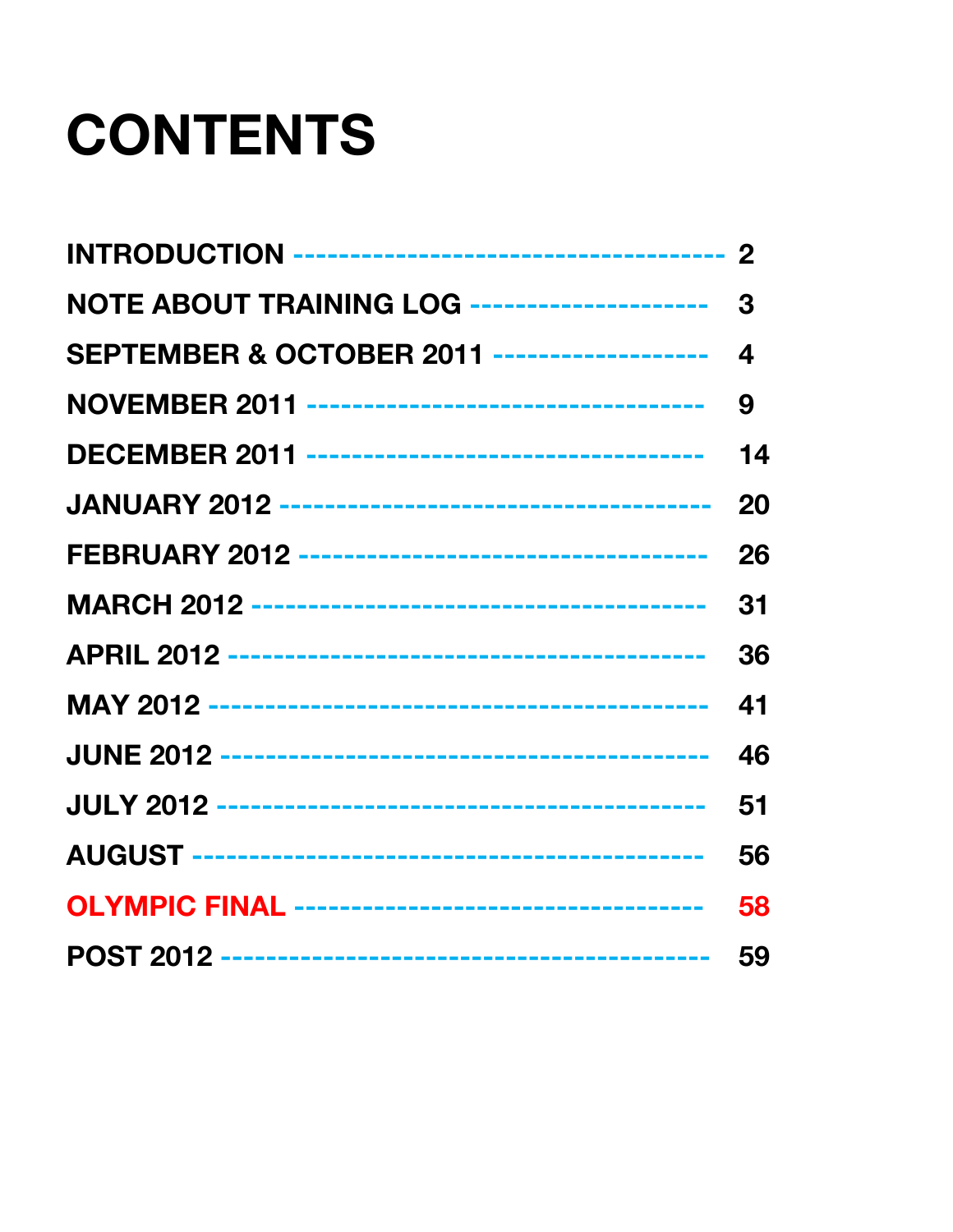## **INTRODUCTION**

**First,** I want to thank you for downloading my *2012 Daily Training Log.* It means the world to me that you have followed my career and are interested in how I have been able to find success on the track!

In 2012, we nailed the recipe and I went on to run a personal best of 1:42.95 for 800 meters. It happens to still be my personal best and is the third fastest ever by an American. It also placed me fifth at the 2012 Olympic Games.

My mentor, Coach Sam and I are extremely proud of this performance and we are excited to share all of the training that went into making it possible.

As you are going through this, we would love it if you shared the content that speaks to you most. Be sure to shoot us a message on social media at [@NickSymmonds](https://twitter.com/nicksymmonds) and [@RunGum.](https://twitter.com/rungum)

Your friends in running,

Nick Symmonds and Coach Sam

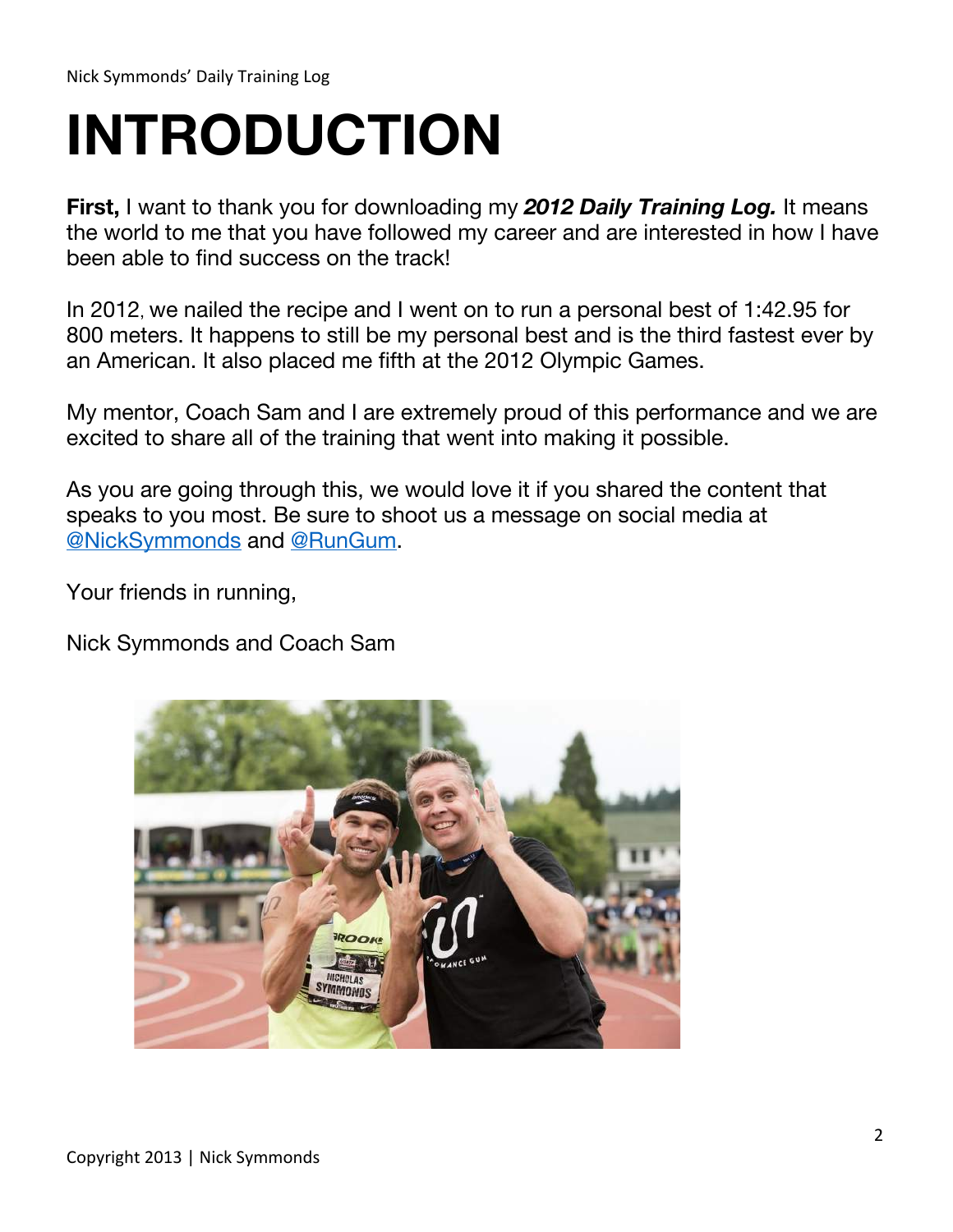### **A Note About This Training Log**

I knew that if I was to succeed in recording all of my workouts leading up to the 2012 Olympic Games, I would have to keep each entry quite simple. I have transcribed my running log here almost exactly as it appears in my hard copy.

For clarification purposes, as well as to add insight from the perspective I have gained looking back, I have added *notes in italics after an entry* on some of the posts**.**

The **total-mileage summation** that you find at the end of each week only represents actual running. I supplement my mileage with a lot of cross training, but I never include that in the final week's mileage.

I feel that it is important to mention that no two athletes are the same. What has worked for me is not guaranteed to work for anyone else. One of the things that make Mark Rowland such a brilliant coach is his ability to recognize what will and will not work for each athlete. I assure you that if you were to look at the training logs of my fellow OTC Elite 800 meter runners, they would all be dramatically different.

With that being said, there is one thing you will find common to all elite athletes' training logs: **hard work***.*

Enjoy reading my 2012 Training Log and remember,

### *PERFORMANCE MATTERS!*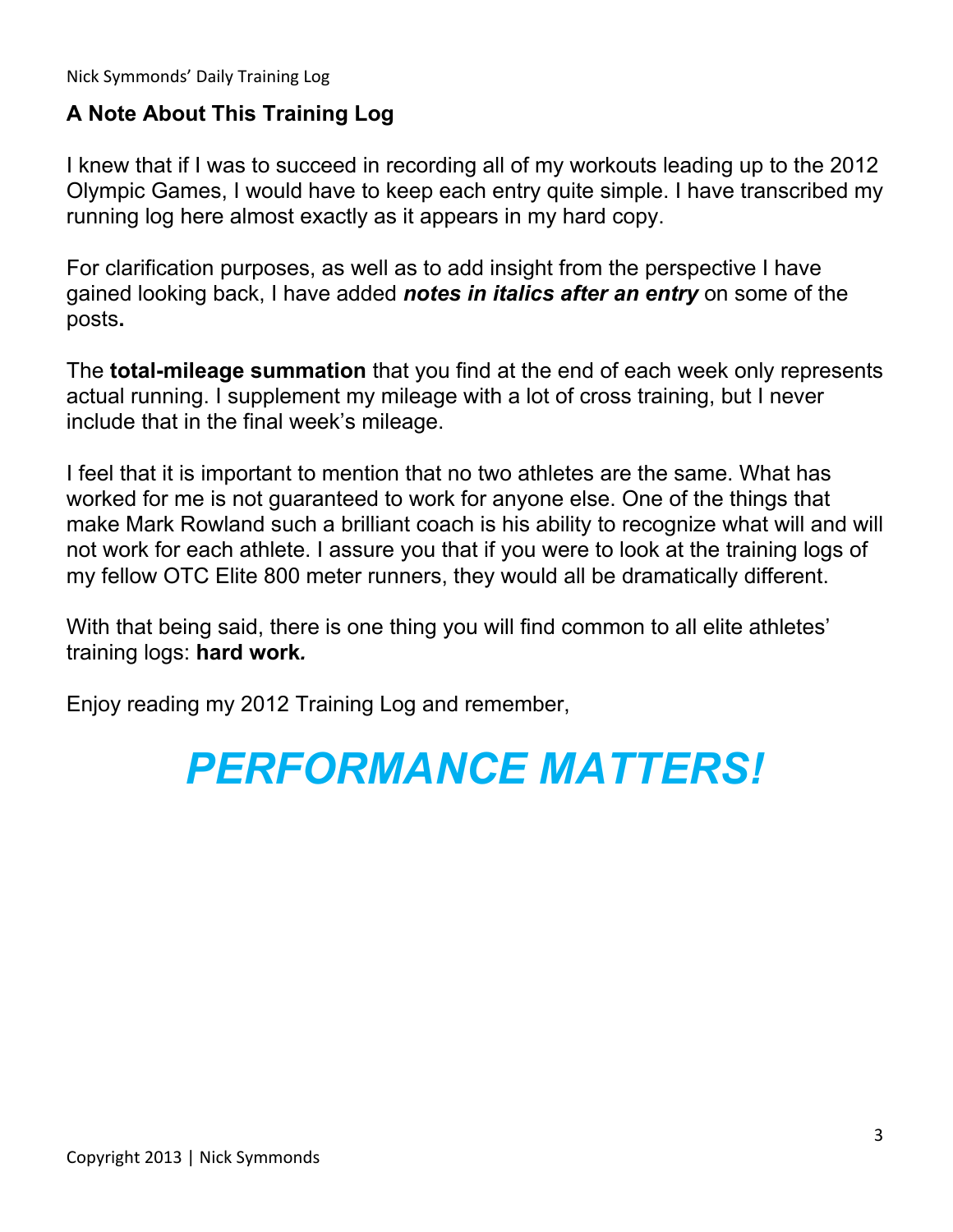Copyright 2013 | Nick Symmonds

Nick Symmonds' Daily Training Log

### **Friday, Sept. 30, 2011 3.5 miles**

Felt tough after three weeks off!

*More often than not I will mark down the miles that I ran, rather than the number of minutes the run lasted. I typically run my easy mileage somewhere between 7 and 8 minutes per mile. Also, while I do take two to three weeks off at the end of each season, I stay very active during this time with plenty of hiking, surfing, fishing, etc. Mileage is usually a close estimate, though I sometimes run with a GPS watch.*

**Saturday, October 1, 2011 4+ miles**

Felt better today. Love running without a watch*.*

*Muscle memory plays an important part of feeling good on an easy run! A "+" next to a mileage amount means that it was probably a bit longer than the actual number. I have the mileage of many runs in Boise and Eugene memorized and will occasionally run them without a watch on.*

**Sunday, October 2, 2011 0 miles** OFF. Hung over.

*I do not condone over indulging in the consumption of alcohol. However, I am of legal drinking age and occasionally don't follow my own advice…especially in the fall.*

**WEEK TOTAL: 7.5 miles**

###

**Monday, October 3, 2011 6 miles** Felt terrible! Out of breath. Right Achilles aching.

*My Achilles' tendons have always given me problems, especially when I'm coming back from time off. Over the years, I've learned how to deal with them using a combination of heel lifts, heating, icing, and antiinflammatories.*

**Tuesday, October 4, 2011 6 miles** Ran with L-Train. Felt better!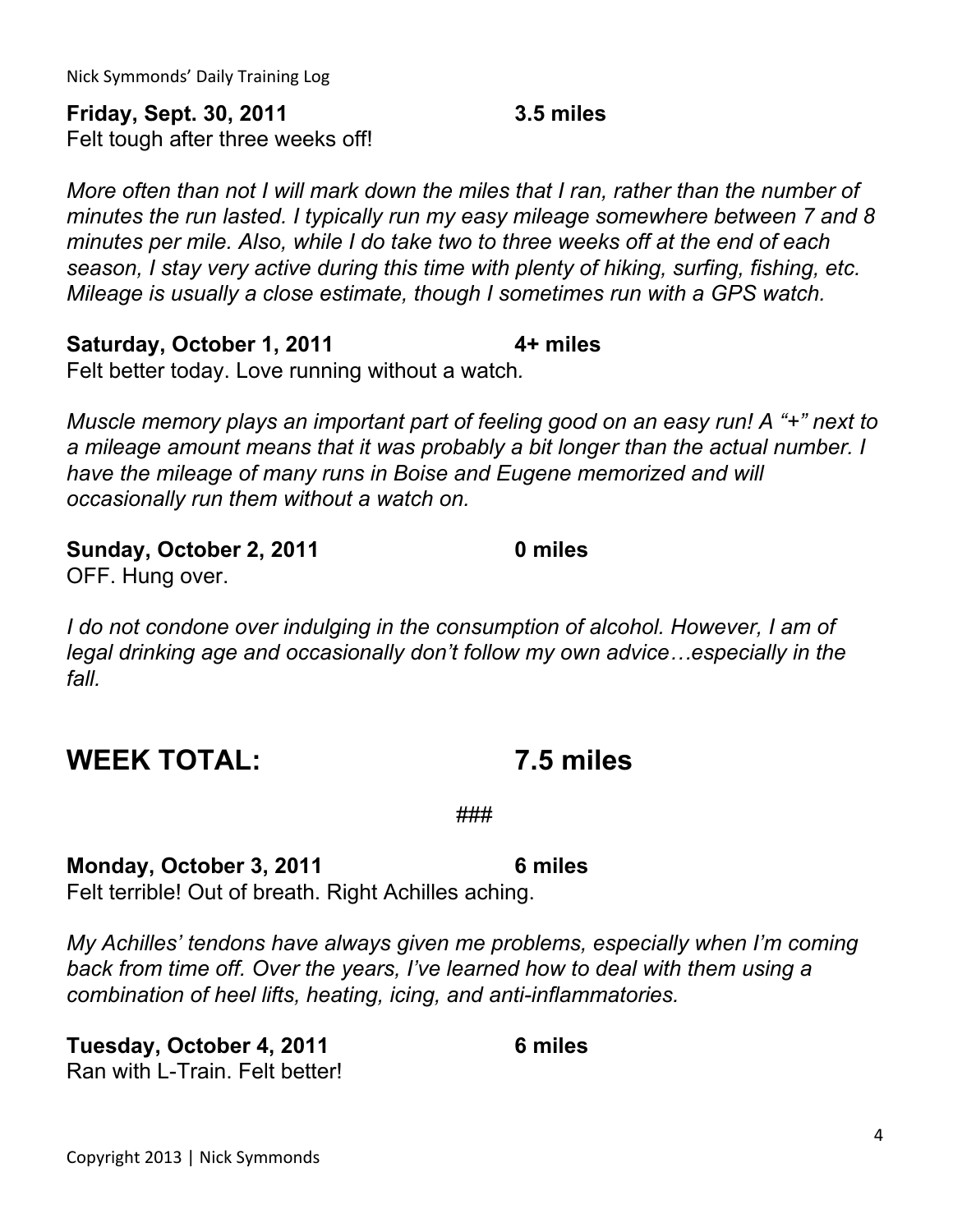*"LTrain" is what I call Lauren [Fleshman.](https://twitter.com/laurenfleshman) She is one of the most dedicated and talented runners I have ever met and a very close friend. Always a pleasure to run with her!*

| Wednesday, October 5, 2011<br>Hilly.                                                                                         | 7 miles  |
|------------------------------------------------------------------------------------------------------------------------------|----------|
| Thursday, October 6, 2011<br>Easy.                                                                                           | 6 miles  |
| "Easy" refers to the effort that I intended to exert, not necessarily how the run felt.                                      |          |
| Friday, October 7, 2011<br>OFF. Hung over.                                                                                   | 0 miles  |
| Whoops. You'll notice that the drinking decreases dramatically as the year gets<br>closer and closer to championship season. |          |
| Saturday, October 8, 2011<br>Easy.                                                                                           | 6 miles  |
| Sunday, October 9, 2011<br>Easy.                                                                                             | 9 miles  |
| <b>WEEK TOTAL:</b>                                                                                                           | 40 miles |

###

**Monday, October 10, 2011 7 miles** Easy.

**Tuesday, October 11, 2011 0 miles** Chasing Steelhead.

*My favorite pastime is fishing. I miss a lot of the best fishing season when competing in Europe every summer. Thus, I have no qualms about taking a day or two off in the fall to chase salmon or steelhead!*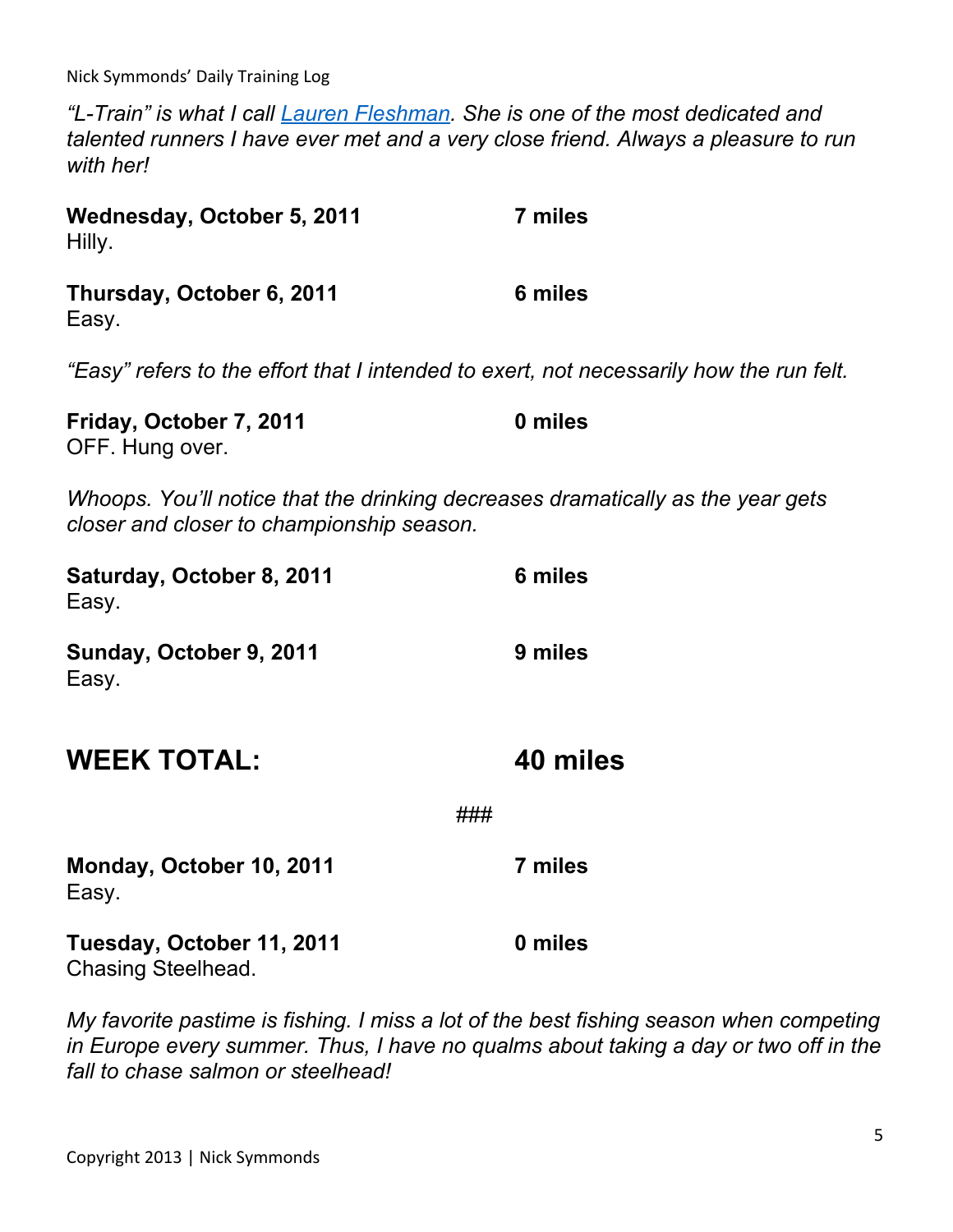Copyright 2013 | Nick Symmonds

| Nick Symmonds' Daily Training Log |
|-----------------------------------|
|-----------------------------------|

**Wednesday, October 12, 2011 7 miles** Easy.

Sore on run. Felt AMAZING on strides.

*It's funny how it works like this. Sometimes the body rejects the slow, plodding miles but embraces the faster stuff! I try not to let it affect me either way too much.*

**Friday, October 14, 2011 8 miles** 60 minutes. Hulls Gulch. Felt good. Love BOISE!

*The Hulls Gulch loop in my home town of Boise, Idaho, is probably my all-time favorite run.*

**Saturday, October 15, 2011 6 miles** 43 minutes. Easy run in Rochester.

*I had flown to Rochester, Minnesota to visit my grandparents. I travel a lot in the fall to visit family and friends, and to make appearances for sponsors.*

**Sunday, October 16, 2011 10 miles** 75 minutes. First real long run. Tough in first 20 minutes.

**WEEK TOTAL: 44 miles**

*I consider anything over 10 miles to be a long run. The longest run I ever do is approximately* 14 miles.

| Monday, October 17, 2011<br>Easy.                | 7 miles |
|--------------------------------------------------|---------|
| Tuesday, October 18, 2011<br>65 minutes. Easy.   | 9 miles |
| Wednesday, October 19, 2011<br>50 minutes. Easy. | 7 miles |

### **Thursday, October 13, 2011 6 miles + 4x100 strides**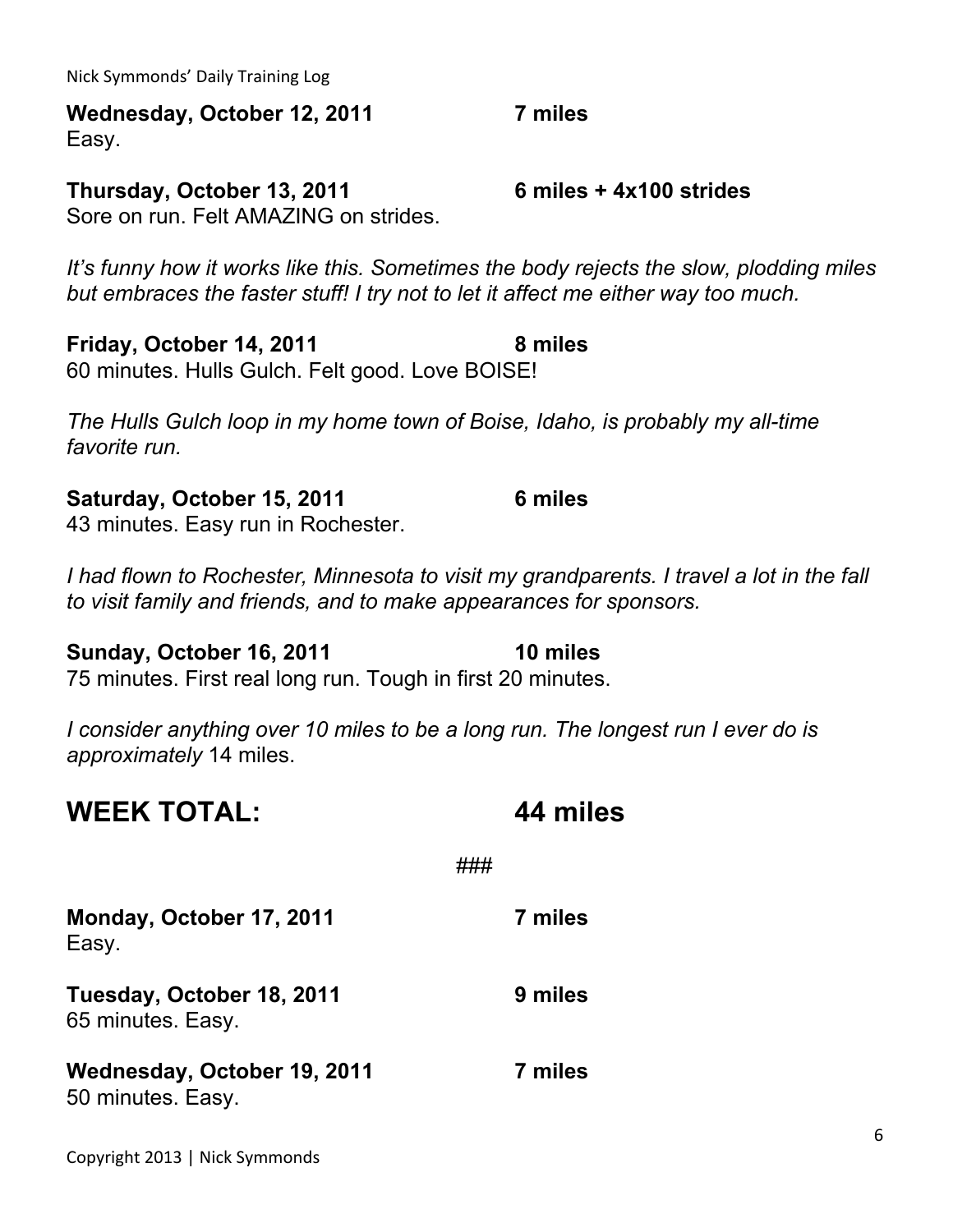**Thursday, October 20, 2011 9 miles**

64 minutes. Easy.

**Friday, October 21, 2011 6 miles** Plus, five hours of pheasant hunting.

*Growing up in Boise, Idaho, I acquired a deep love for bird hunting. I include it in my running log because, as you know if you've ever been upland game hunting, it's an incredible workout!*

**Saturday, October 22, 2011 4 miles** Easy. Really tired from hunting.

**Sunday, October 23, 2011 11 miles** 77 minutes. Long run with Ben and P-Nut.

*Ben is my roommate and friend, elite steeplechaser Ben Bruce. "PNut" is Ian Cronin, my friend and an elite miler. He is allergic to all nuts except peanuts, so somehow "P-Nut" became his nickname. (For you Spanish-speakers: I sometimes call him Señor Cacahuete.) I don't always mention the people I run with, but there is a trend that if the conversation is particularly good on the run, I usually mention my companions in the notes.*

**WEEK TOTAL: 53 miles**

###

**Monday, October 24, 2011 6 miles** First day back with Coach Rad. Light lifting. Felt good.

*"Coach Rad" is my lifting coach Jimmy Radcliffe. He is the head strength and conditioning coach at the University of Oregon. He and I have been working together since 2007, and many improvements in my strength and form over the last five years are due to the genius of this man. He is also a very dear friend of mine! I am often asked what my lifting program consists of. It would take me an entire book to convey that info. Fortunately, that book has already been written! Please buy a copy of Coach Jimmy Radcliffe's books:* High Powered [Plyometrics and](https://www.amazon.com/Functional-Training-Athletes-All-Levels/dp/1569755841) Functional Training [for Athletes at All Levels:](https://www.amazon.com/Functional-Training-Athletes-All-Levels/dp/1569755841) Workouts for Agility, Speed, and Power. *A typical lifting*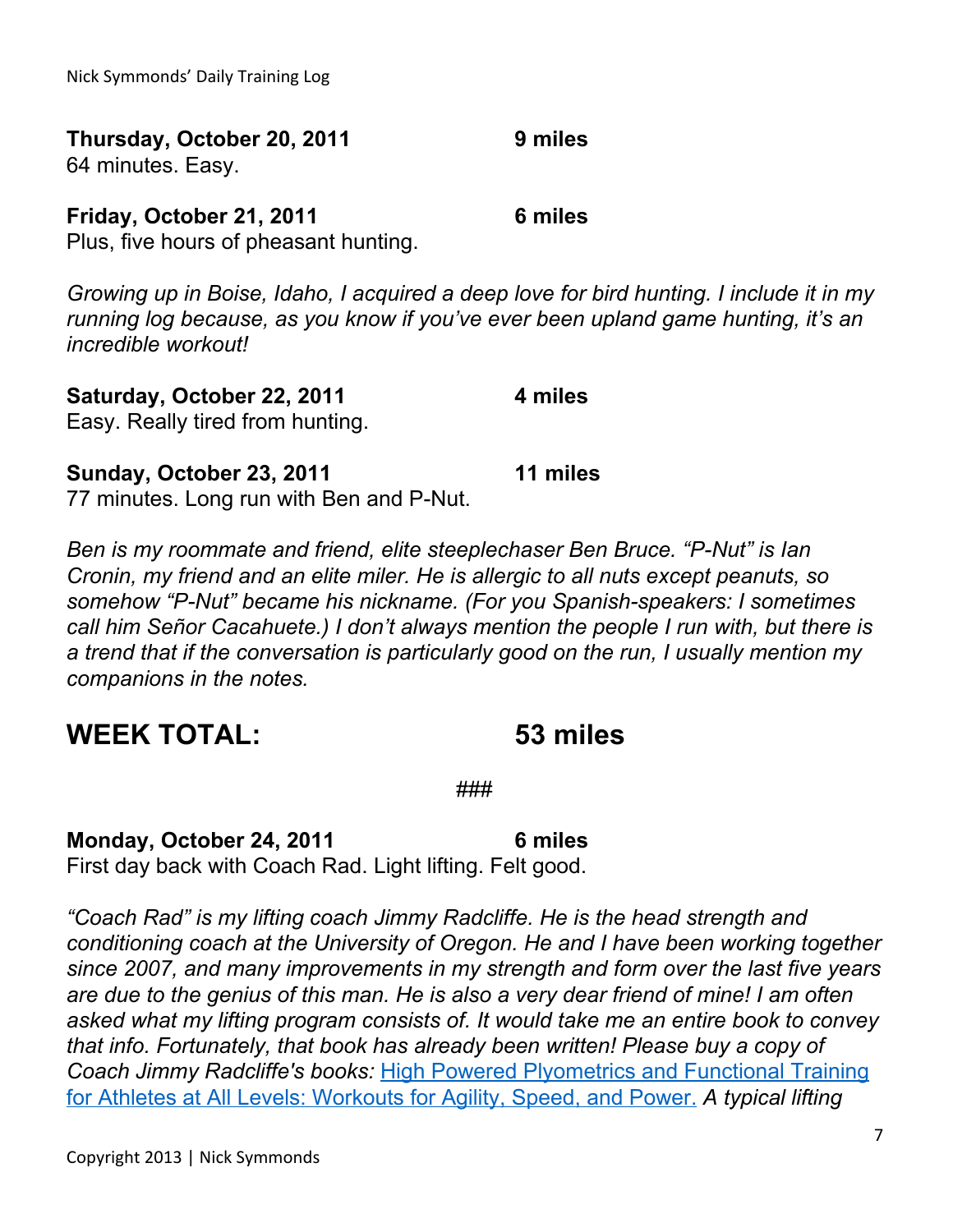*session take a little over one hour.*

### **Tuesday Oct. 25, 2011 9.5 miles**

2.5 miles warm up, 2.5 miles cool down. Work out is 5x4min with 2 min jog recoveries. Ran with Jemma. Approximately 3:20 through the 1K mark. Felt great.

*This was my first track session back from my break. The 4minute intervals were not terribly difficult. I didn't want to push myself too hard on my first workout back—thus the relatively slow time of 3:20 at the 1-kilometer mark. I never feel a huge sense of urgency to jump back into tough sessions in the fall. Often my teammate and, in this case, training partner, Jemma Simpson can be heard telling me to "stop cutting corners" as I lollygag though a fall workout. Love her!*

**Wednesday, October 26, 2011 6.25 miles** 45-minute run. Plus lifting. Plus 4x100m strides. Getting fatiqued.

*Here I have mentioned that I was feeling "fatigued," which is not a surprise, considering I had just reintroduced lifting and intervals into my training regimen.*

### **Thursday, October 27, 2011 0.25 miles**

Started to jog, stepped up onto a curb, and felt a sharp pain in my ankle. Pinched joint capsule? Feels better after mobilization.

*I can remember this "injury" very clearly. I had just started off on an easy run near Hayward Field with Ben Bruce and his fiancée, Stephanie Rothstein. I tried to run it off, but it did not seem to get better. I hobbled back to Hayward and met with Coach Rowland. He advised that I take a day or two off to see if it improved. No season is completely free of these issues. The British call little nagging injuries like this "niggles."*

### **Friday, October 28th, 2011 0 miles**

Ankle still hurting. 45 minutes on the spin bike plus abs.

*I often jump on the stationary bike to replace running miles. "Abs" refers to approximately 10 minutes of abdominal strengthening exercises.*

**Saturday, October 29, 2011 0 miles** Sore ankle. OFF.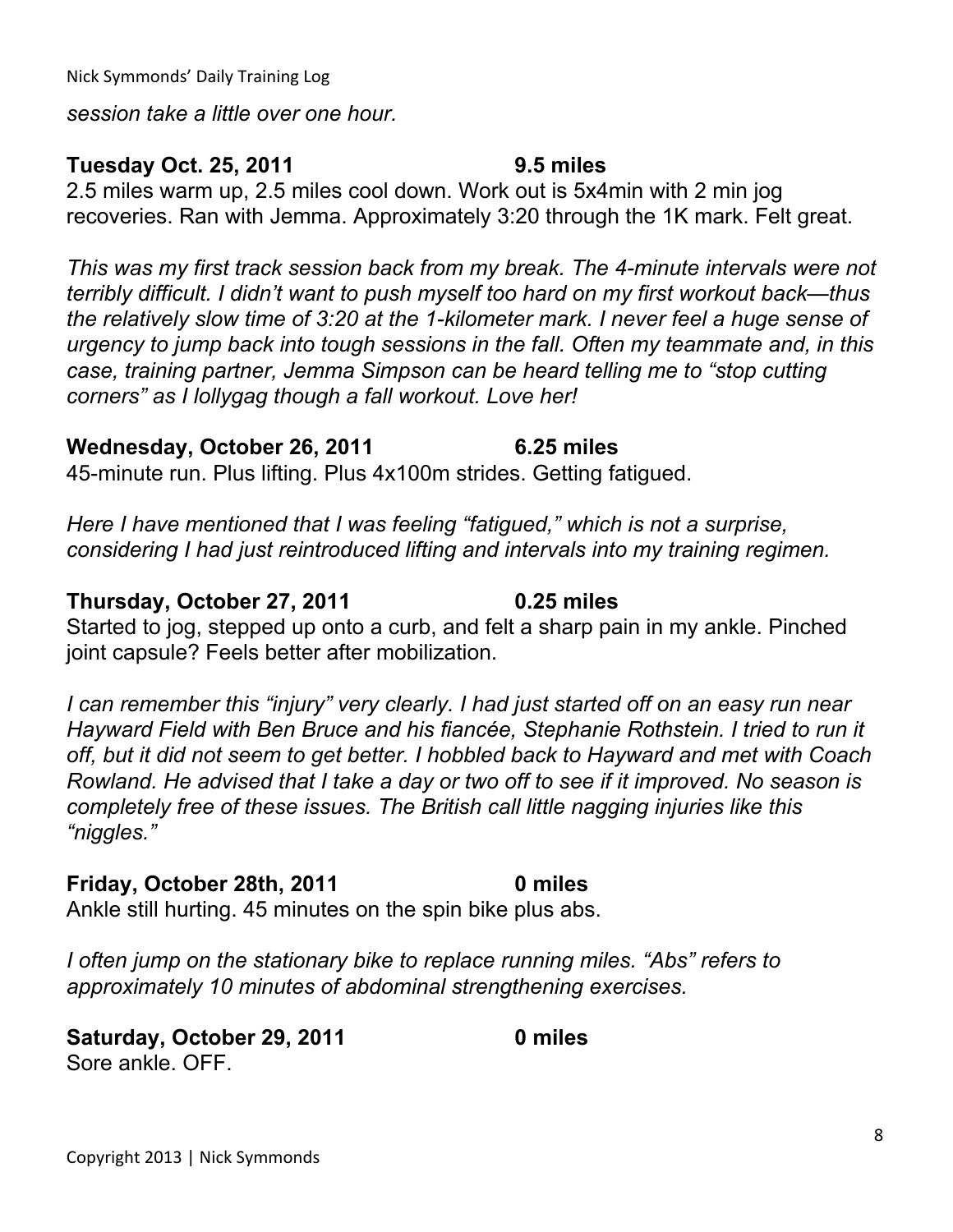*At this point I was starting to get worried that this wasn't just a niggle, but rather a much more serious injury.*

**Sunday, October 30, 2011 9 miles** Ankle is all better! Good idea to take yesterday off. Ran 60 minutes through Washington Park in Denver. Altitude was brutal!

*So strange how little injuries like this progress. I didn't really do anything to treat it and it went away on its own. I cannot even begin to count the number of weird little issues like this that I've had in my career. Looks like I took Saturday off to travel to visit my sister in Denver. Part of being the best you can be is learning to listen to your body!*

### **WEEK TOTAL: 30 miles**

###

### **Monday, October 31, 2011 6 miles**

Ankle still good. Six miles really easy. 45 minutes plus lifting.

### **Tuesday, November 1, 2011 10 miles**

3-mile warmup. 8x1000m with 90-second recoveries (4-minute recovery between #4 and #5). 3:28, 3:18, 3:16, 3:16, 3:14, 3:16, 3:14, 3:11. Started workout in Nike Lunars, changed to Nike Marathoners after fourth interval. Felt OK. Lots of work! 2-mile cooldown.

*This was a tough workout! These times could be run by many high school athletes, but as my first real interval workout back it was difficult. I am quite good at getting out of shape during my time off! I mention the shoe change here because in the fall I will often run many of my tempo runs and long intervals in heavier shoes to strengthen my legs.*

### **Wednesday, November 2, 2011 6.25 miles**

45 minutes, plus lifting, plus 4x100m strides.

*The strides that we do with Coach Radcliffe are almost always barefoot, and we try to exaggerate proper sprinting mechanics, i.e. good knee lift, good posture, strong arm drive, etc.*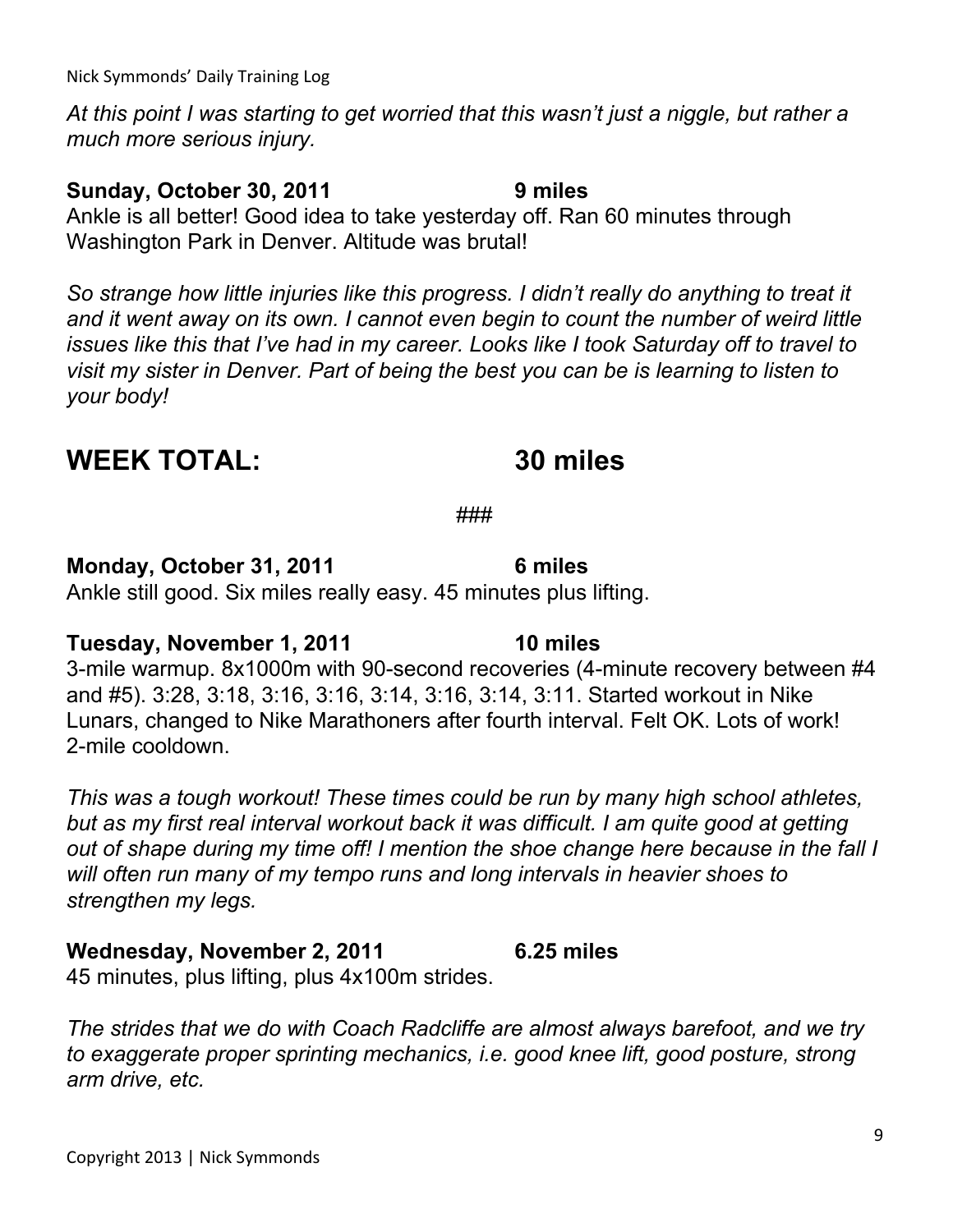### **Thursday, November 3, 2011 10 miles**

Flying to Las Vegas so got up early. 3-mile warmup plus 4-mile tempo (6:08, 6:04, 5:48, 5:40). 3-mile cooldown. Felt good and relaxed on tempo. Mileage is starting to add up!

*Again, most people would be surprised to see an Olympian running tempos this slow, but for me this is good running in the fall. My mentality this time of year is "Just put in the work." In the fall and winter, it is mostly about quantity and not quality. This mentality flips in the spring and summer, when I focus on quality over quantity.*

**Friday, November 4, 2011 6.75 miles** Ran easy on golf course near Lake Las Vegas. REALLY tired.

*I was down in Las Vegas for the USATF Elite Athlete Retreat. Lake Las Vegas is a beautiful place to run, about 30 minutes off the Strip. My fatigue here has more to do with Tuesday's workout than a typical Vegas night, which I managed to avoid on this trip.*

**Saturday, November 5, 2011 8 miles** 3-mile warmup plus 3 miles of hill repeats (0.15 mile sprint up, 0.15 mile walk/jog down). Nine hill repeats total. 2-mile cooldown.

**Sunday, November 6, 2011 12 miles** Average pace: 7:28/mile.

*I ran this long run around Lake Las Vegas and must have worn my GPS watch to have data this accurate. Not going to make much of a marathoner!*

### **WEEK TOTAL: 59 miles**

### ###

**Monday, November 7, 2011 6 miles** Plus lifting.

**Tuesday, November 8, 2011 10 miles** 3-mile warmup. On Pre's Trail: mile (5:10), 4x800m (2:26, 2:24, 2:20, 2:20), mile (5:10). 5x100m strides. 2-mile cooldown.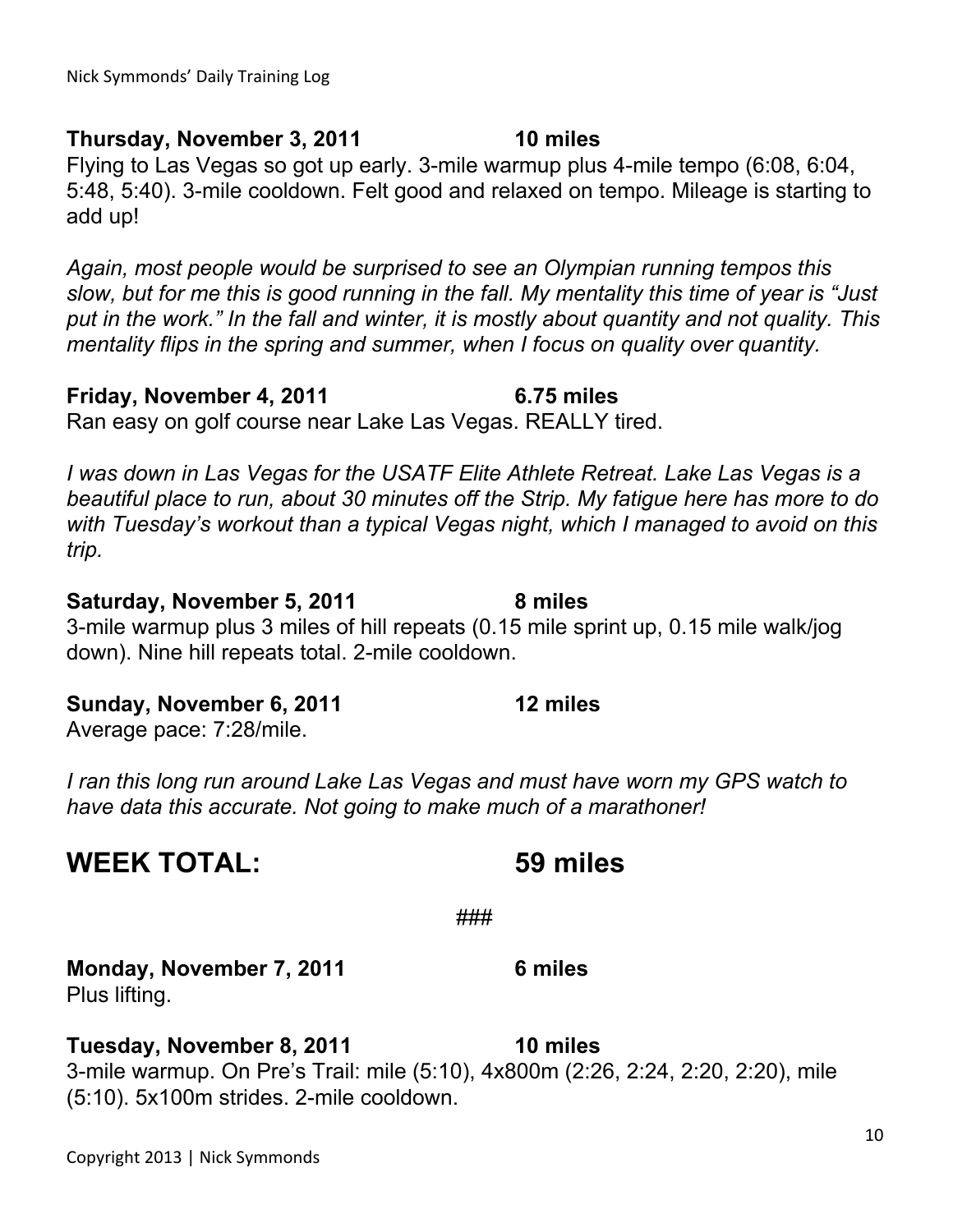*I didn't write down the recovery for this workout, but I would guess I took approximately 90 seconds to 2 minutes between intervals.*

| Wednesday, November 9, 2011<br>Plus lifting.                                                                                                                                                                          | 6 miles  |  |
|-----------------------------------------------------------------------------------------------------------------------------------------------------------------------------------------------------------------------|----------|--|
| Thursday, November 10, 2011<br>Hilly. Hulls Gulch.                                                                                                                                                                    | 8 miles  |  |
| <b>Back in Boise!</b>                                                                                                                                                                                                 |          |  |
| Friday November 11, 2011<br>Quail hunting.                                                                                                                                                                            | 0 miles  |  |
| Even more physically demanding than pheasant hunting!                                                                                                                                                                 |          |  |
| <b>Saturday November 12, 2011</b><br>3-mile warmup. 3-mile pace run averaging 5:28/mile. 6x200m. 2-mile cooldown.                                                                                                     | 10 miles |  |
| I didn't write down the time of the 200s which means that I didn't time them, but<br>rather ran them on feel. Fast, but controlled and relaxed is what I aim to run my 200s<br>in this time of year after a pace run. |          |  |
| Sunday, November 13, 2011<br>Long run. Average pace: 6:52/mile.                                                                                                                                                       | 10 miles |  |
| <b>WEEK TOTAL:</b>                                                                                                                                                                                                    | 50 miles |  |
| ###                                                                                                                                                                                                                   |          |  |
| Monday, November 14, 2011                                                                                                                                                                                             | 10 miles |  |

AM: 6 miles plus lifting. PM: 4 miles.

*This appears to be my first double. I really dislike doubles (two sessions in one day) and try to avoid them during the fall. I understand that they are a necessary evil to become an elite athlete. I'm better at embracing doubles when I'm at a training camp and have fewer distractions.*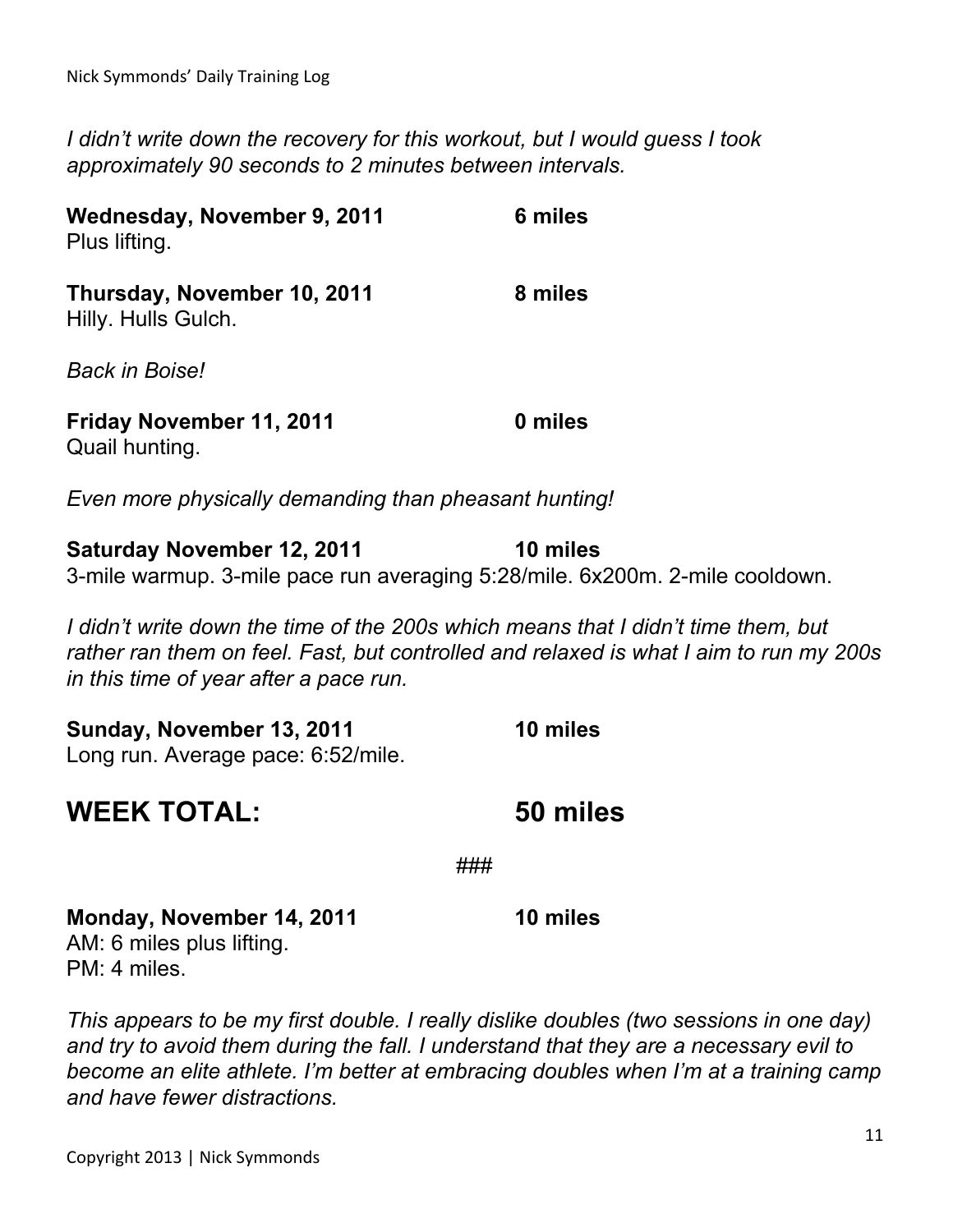### **Tuesday, November 15, 2011 11.5 miles**

3-mile warmup.  $2x(4, 3, 2, 1$  minute). Recovery is equal to half of the next interval. Plus 5x1 minute with 90-second recoveries. 2-mile cooldown.

*When we run a "minutes" workout like this, we try to run fast but relaxed when we are "on." The recovery or "off" part of the workout is really easy jogging. I usually wear a GPS watch for this type of workout to keep track of the miles. They really add up doing something like this.*

### **Wednesday, November 16, 2011 7 miles** Plus lifting.

**Thursday, November 17, 2011 10.5 miles** 3-mile warmup. 5-mile pace run (3 medium, 1 slow, 1 fast). Miles at 5:25, 5:35, 5:28,  $5:48.5:15.$  Plus  $4x100m$  strides. 2-mile cooldown.

*This kind of session is a continuous 5mile run. There are no breaks between the miles; however, mile four is intended to allow the heart rate to come down a bit in preparation for the subthreshold pace of the fifth mile.*

**Friday, November 18, 2011 7 miles** Easy. Plus crabbing.

*Having spent the last ten years in Oregon, I have developed a love for the ocean and all that it has to offer! I will often drive an hour from Eugene to Florence to catch Dungeness crabs.*

**Saturday, November 19, 2011 9 miles** Marcola hill repeats. 2x(350m, 300m, 200m, 300m, 350m) with a 2-minute recovery after each run.

*Marcola is a small town outside Eugene. There are some fire roads nearby that are ridiculously steep. Coach Rowland likes to torture us on these hills occasionally. I did not put down my warmup or cooldown, but 2–3 miles of each is pretty standard.*

### **Sunday, November 20, 2011 12 miles** Long run, 83 minutes.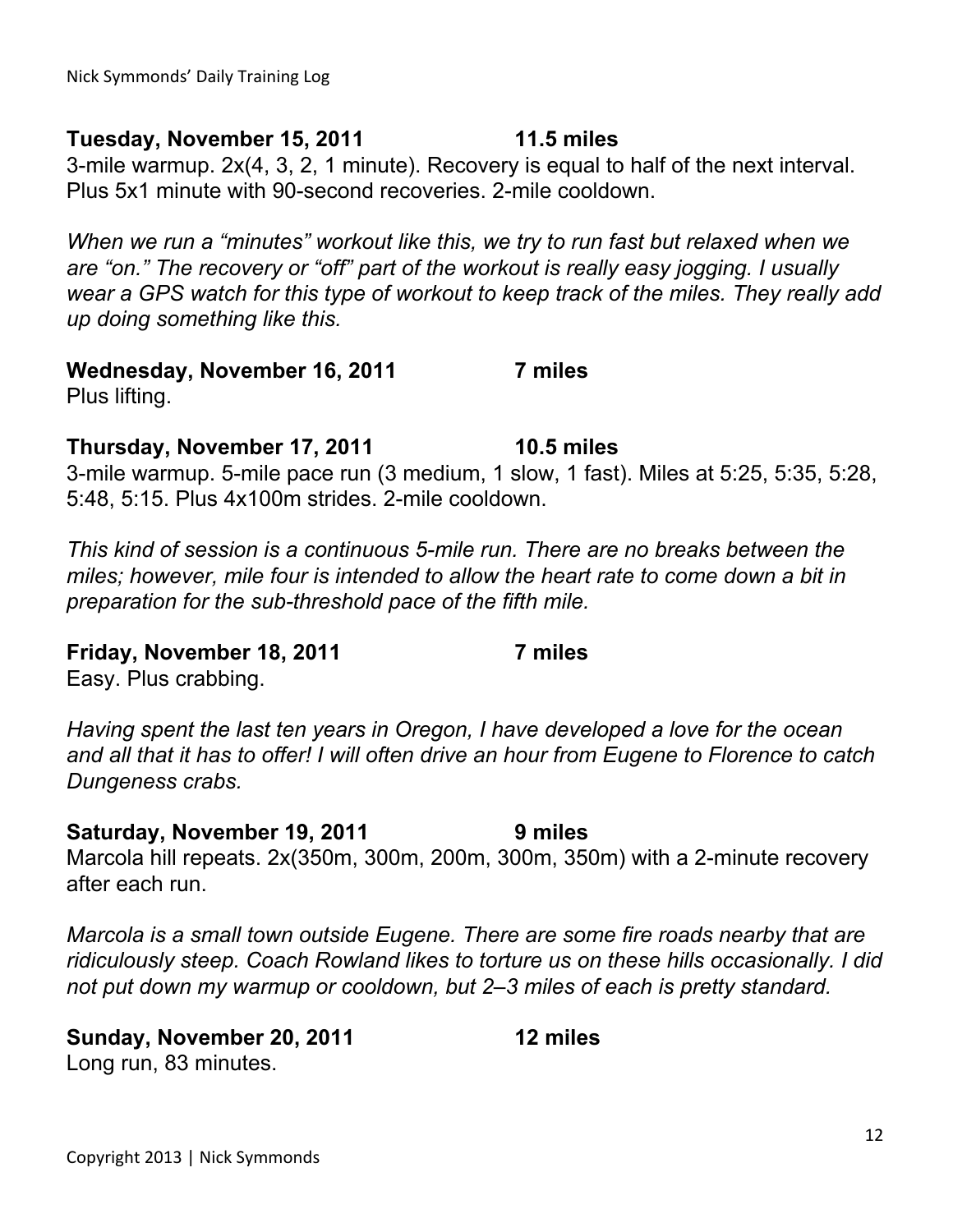### **WEEK TOTAL: 67 miles**

###

**Monday, November 21, 2011 10 miles** AM: 6 miles plus lifting. PM: 4 miles.

**Tuesday, November 22, 2011 10 miles** 3-mile warmup. 5x1mile with 2-minute recoveries. Ran 5:13, 5:07, 5:00, 5:00, 4:54. 2-mile cooldown.

**Wednesday, November 23, 2011 10 miles** AM: 6 miles. PM: 4 miles. Very tired.

*All the work is starting to add up here.*

**Thursday, November 24, 2011 10 miles** 3-mile warmup. 4x400m hill plus 10x100m hill. Walk-down recoveries. 2-mile cooldown. In Dry Creek.

*I ran this workout on Thanksgiving morning in a cemetery near my house. It was particularly difficult—a lot of hills in the middle of a really tough training block.*

**Friday, November 25, 2011 0 miles** Pheasant hunt.

*A badly needed day off. Active recovery.*

**Saturday, November 26, 2011 11 miles** 2.5 mile warmup. "Minutes" workout. 10:00, 6:00, 8:00, 6:00. With 3-minute recoveries between intervals. 2.5-mile cooldown.

**Sunday, November 27, 2011 9 miles**

### **WEEK TOTAL: 60 miles**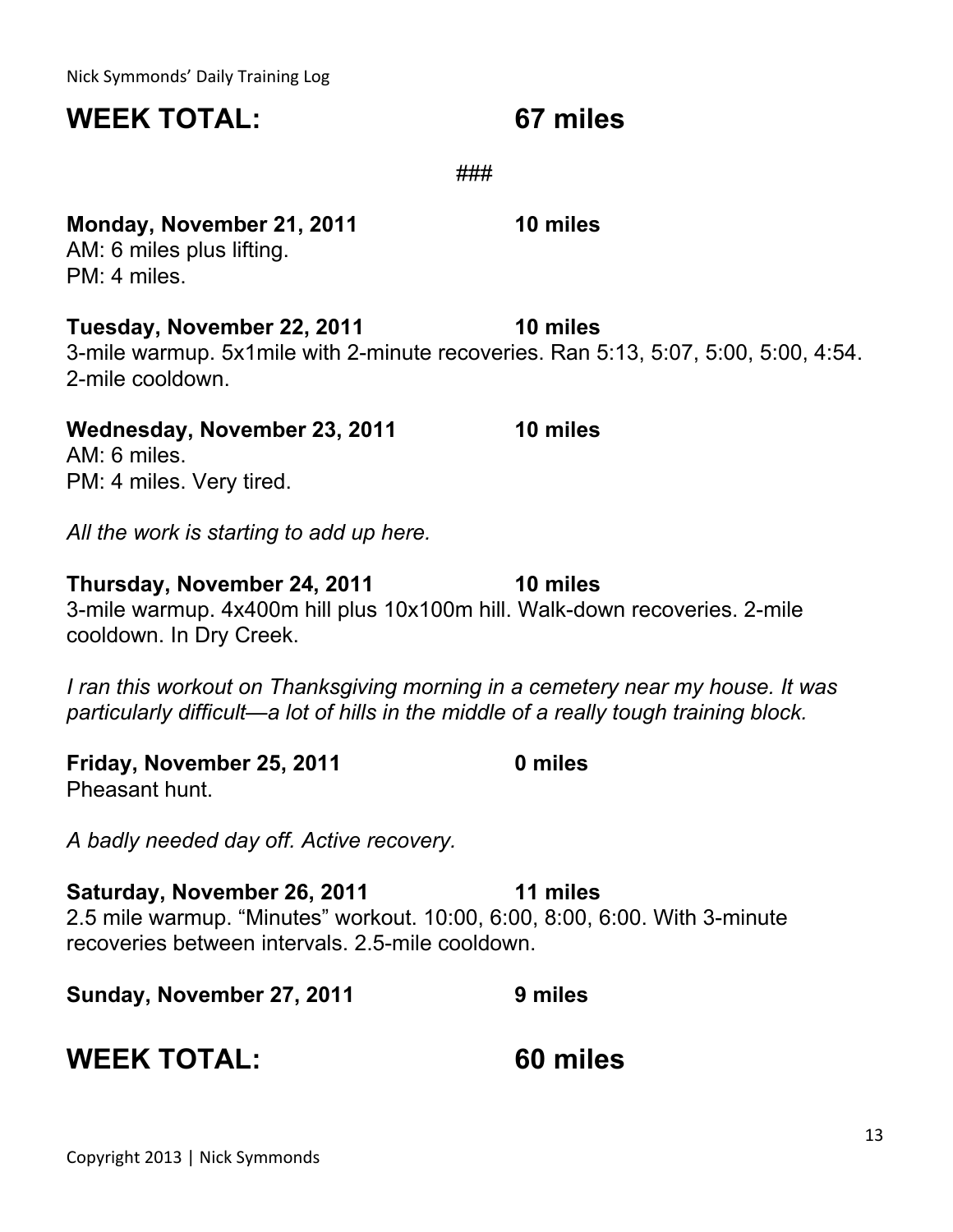Copyright 2013 | Nick Symmonds

Nick Symmonds' Daily Training Log

###

### **Monday, November 28, 2011 10 miles**

AM: 6 miles plus lifting. PM: 4 miles.

### **Tuesday, November 29, 2011 10 miles**

3-mile warmup. 2x(1K, 1 mile, 1K) Ran 3:13, 5:05, 3:05 / 3:04, 5:05, 2:55. 2.5-mile cooldown.

*I didn't include recovery time for this workout, but I would guess it was 90 seconds between intervals and 2 minutes between sets.*

**Wednesday, November 30, 2011 6 miles** Flew to St. Louis.

*I flew to St. Louis for the 2011 USATF Annual Meeting to fight alongside other athletes for the right to market ourselves to potential sponsors.*

**Thursday, December 1, 2011 9 miles** 61 minutes. Nice, cold, sunny morning in St. Louis.

**Friday, December 2, 2011 9 miles** 3-mile warmup.  $12x(1 \text{ minute on}, 1 \text{ minute off})$ . #s 3, 6, 9, and  $12 \text{ @ } 1500 \text{m}$ pace...others at 5K pace. 2-mile cool down.

*This is a fantastic workout. Very manageable mentally. I was trying to hit close to a quarter mile for the fast intervals. The slower intervals run at 5K pace were probably close to 70 second pace for a quarter mile.*

### **Saturday, December 3, 2011 10 miles**

Felt great. Averaged 6:50/mile.

**Sunday, December 4, 2011 0 miles** 30-minute swim.

*I will often substitute swimming for running if my legs feel too beatup from the pounding of road running. Combining the fact that I was running exclusively on asphalt in St. Louis with the fact that I had to fly back to Eugene on this morning, I*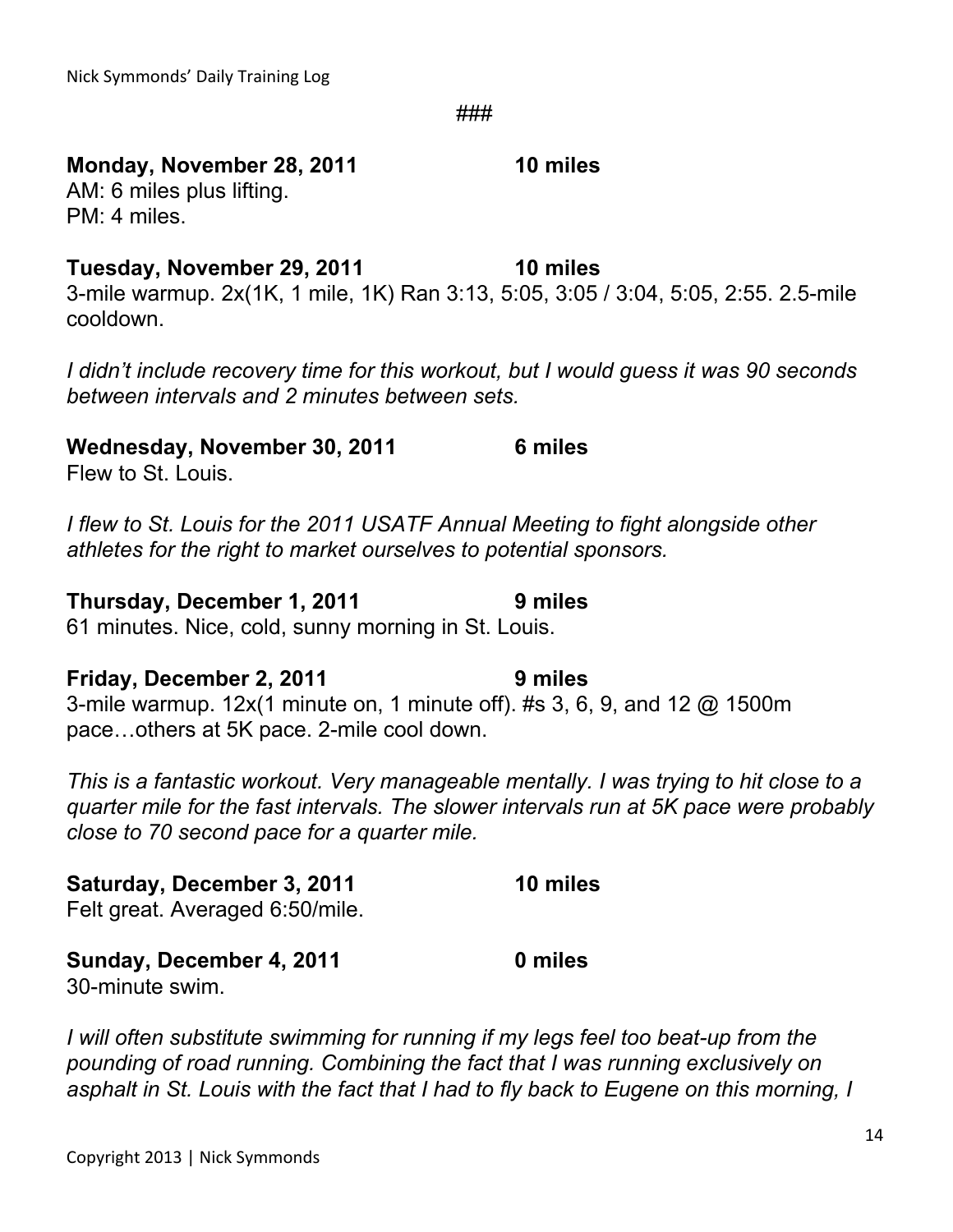*felt that a good swim* to shake out the travel would be more beneficial than a long run.

**WEEK TOTAL: 54 miles**

###

**Monday, December 5, 2011 11 miles** AM: 7 miles plus lifting. PM: 4 miles.

*Often I feel quilty about taking a day off and will bounce back with a high-mileage day.*

**Tuesday, December 6, 2011 10 miles** 3-mile warmup. Mile, 800, mile, 800, mile. Ran 5:13, 2:28, 5:03, 2:24, 4:54. + 4x150m. 2-mile cool down.

*This is a very high-quality workout for me for this time of year. The long intervals were run on the Amazon Trail, the 150s on the track. I didn't put down the recovery at the time of the workout, but I'm fairly certain that I took 2 minutes between intervals. The 4x150m is more to open up the legs and remind them that I'm an 800m guy after all those long intervals! Would not have worn spikes yet, but probably changed from trail flats to Nike Katana racers.*

**Wednesday, December 7, 2011 9 miles** Plus a short lift.

*I wasn't sure why I put "short" lift until I read Thursday's and Friday's entries. Two very strenuous days coming up.*

**Thursday, December 8, 2011 8 miles**

Treadmill testing plus 2-mile cool down.

*Coach Rowland has all of his athletes go through threshold testing at least once a year. It is a grueling process in which you are placed on a treadmill, hooked up to a device that measures your CO2 output, and pricked with a needle every few minutes. As the treadmill gets faster, the body produces more lactic acid, which can be measured in the blood. You run until you pretty much fall off the treadmill. It provides*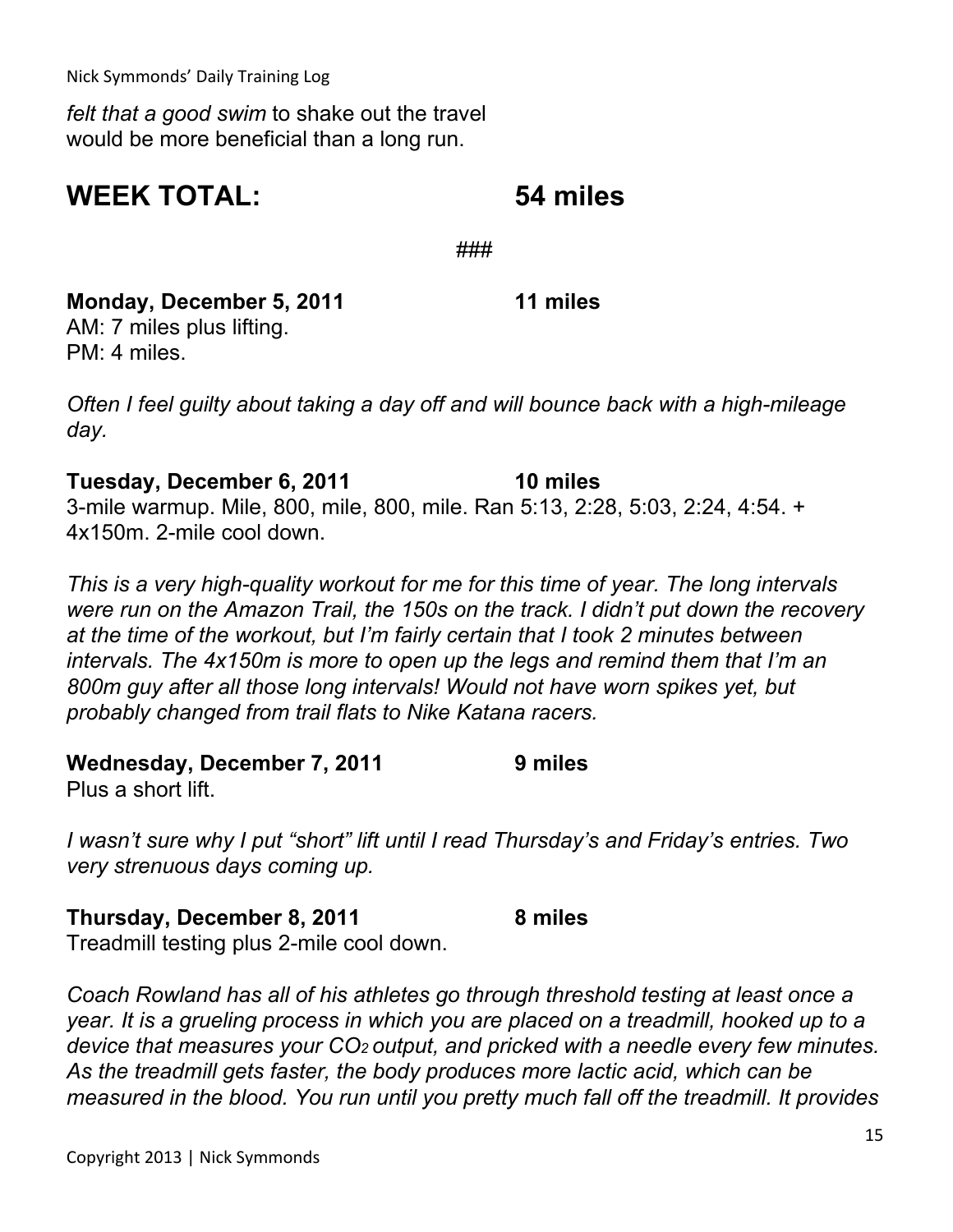Copyright 2013 | Nick Symmonds

Nick Symmonds' Daily Training Log

*a ton of information to help Coach Rowland write very individualized workouts for us. A huge thanks to the University of Oregon Exercise Science program for always helping us out with these tests!*

### **Friday, December 9, 2011 13 miles**

Treadmill testing plus 3x300m on the track. 2-minute recoveries between 300s. 43.5, 43.5, 42.5. 3-mile cooldown.

*Another day of treadmill testing. Looks like after all the pace stuff done on the treadmill coach wanted me to turn the legs over a bit. These are solid 300m times for me after running to fatigue during the testing.*

**Saturday, December 10, 2011 6 miles** Really easy.

*Again, this is referring to my intended exertion level and not how the run actually felt. After two strenuous testing days, I would not be surprised if I ran 8+ minutes/mile on this recovery day.*

**Sunday, December 11, 2011 13 miles** 91-minute long run.

*This is about as long a run as I will ever do.*

### **WEEK TOTAL: 70 miles**

*A very solid week. I know that some of these miles were treadmill miles, but I still count those—especially when most of them are sub-5:30 pace!* 

**Monday, December 12, 2011 11 miles** AM: 7 miles plus lifting. PM: 4 miles.

**Tuesday, December 13, 2011 10 miles** 3-mile warmup. 5x1K @ 3:07. 7x400 @ 67, 66, 66, 64, 65, 64, 61. 2-mile cooldown.

*Very cold day! 3:07 was the target pace for the kilometers (5:00/mile pace). I'm sure I took 2 minutes of recovery to be able to hit that pace on the Amazon trail on a cold day. The 400s were on the track in racing flats. Probably only 1minute recoveries.*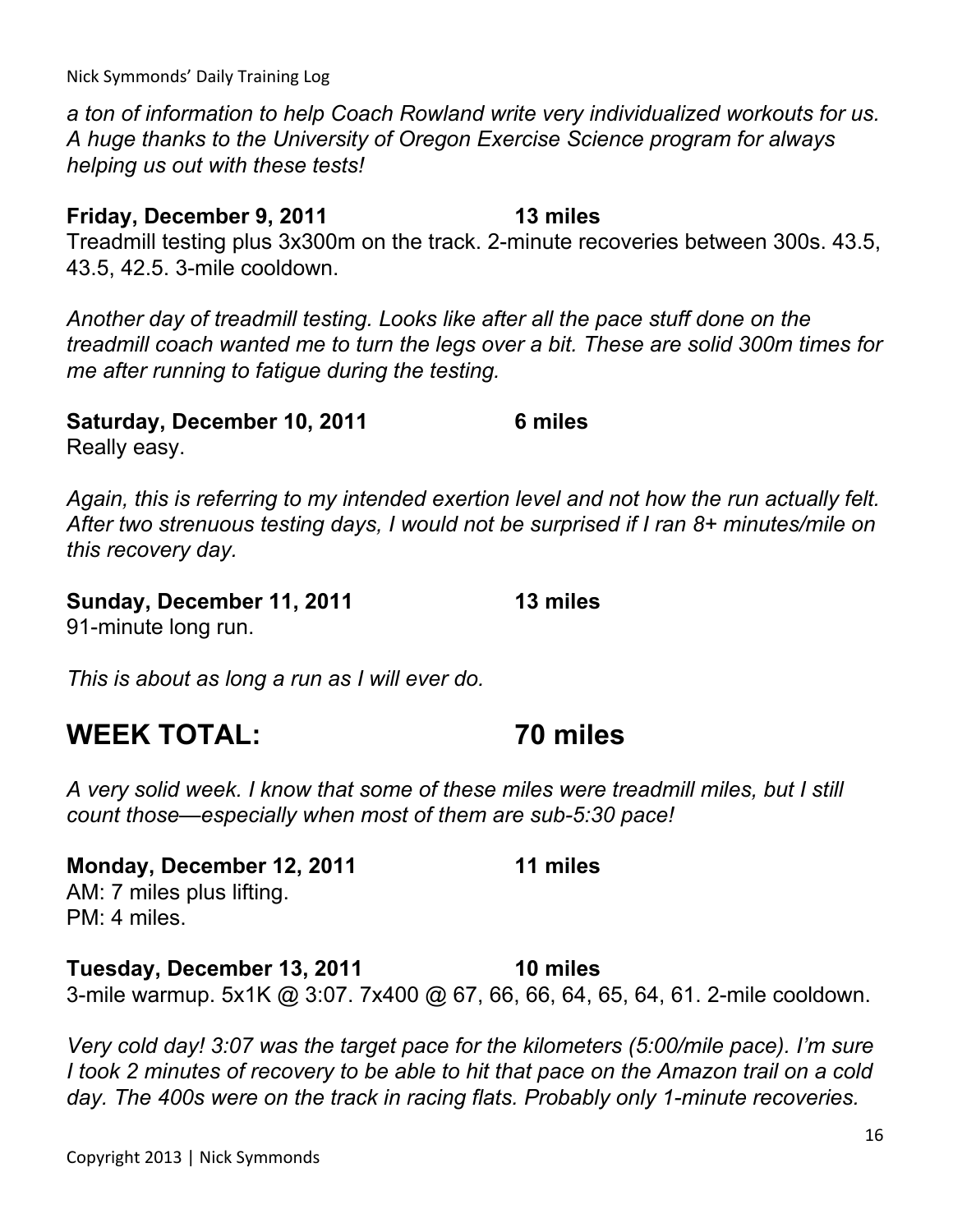### **Wednesday, December 14, 2011 9 miles**

Plus lifting.

**Thursday, December 15, 2011 0 miles** Opened W. 11th. 3rd store! Legs were really tired anyway. Went to pool in the evening. 750-yard warmup. 10x50m HARD with 50-yard recoveries. 250-yard cooldown.

*Felt great to swim! Very amusing to look back on this day! "3rd store" refers to a chain of tanning salons I own with my mentor and best friend Sam Lapray. Early on in my career, I felt uncomfortable knowing that my income could disappear with one bad season or an injury. To help put my fears at ease, my incredibly businesssavvy partner asked if I was interested in buying into a franchise with him. I jumped at the opportunity to learn all that I could from Sam, and today we own four stores together. (Sold All Stores to help launch Run Gum in Fall of 2015) The pool session I put in that night is pretty solid for me. This is my "surf prep" workout!*

### **Friday, December 16, 2011 8 miles**

Easy hour in Nicene.

*Drove from Eugene to Santa Cruz last night. Legs felt surprisingly good though! Fresh pair of Nike Structures helped. I love Santa Cruz!!! I spent a lot of time in Santa Cruz when I was dating elite runner Maggie Vessey. A beautiful woman, a beautiful town! Nicene Marks Park is one of my favorite places to run. Nike Structures are my favorite shoe to train in. Damn, that was a good day!*

### **Saturday, December 17, 2011 10 miles** AM: 3-mile warmup. 3-mile tempo on the track: 5:17, 5:13, 5:03. Total time: 15:33. + 10x200 in 30 seconds with 300-second recoveries. 2-mile cooldown.

*Felt great! Ran in shorts at Aptos High School. Aptos High School has a fantastic track to work out on MOVE DOWN HERE! In the evening, I hit the waves. The weather in Santa Cruz is perfect for track work this time of year, as can be seen by my mention of shorts as my running attire! I played in the Pacific Ocean that evening.*

**Sunday, December 18, 2011 12 miles** Long run in Nicene.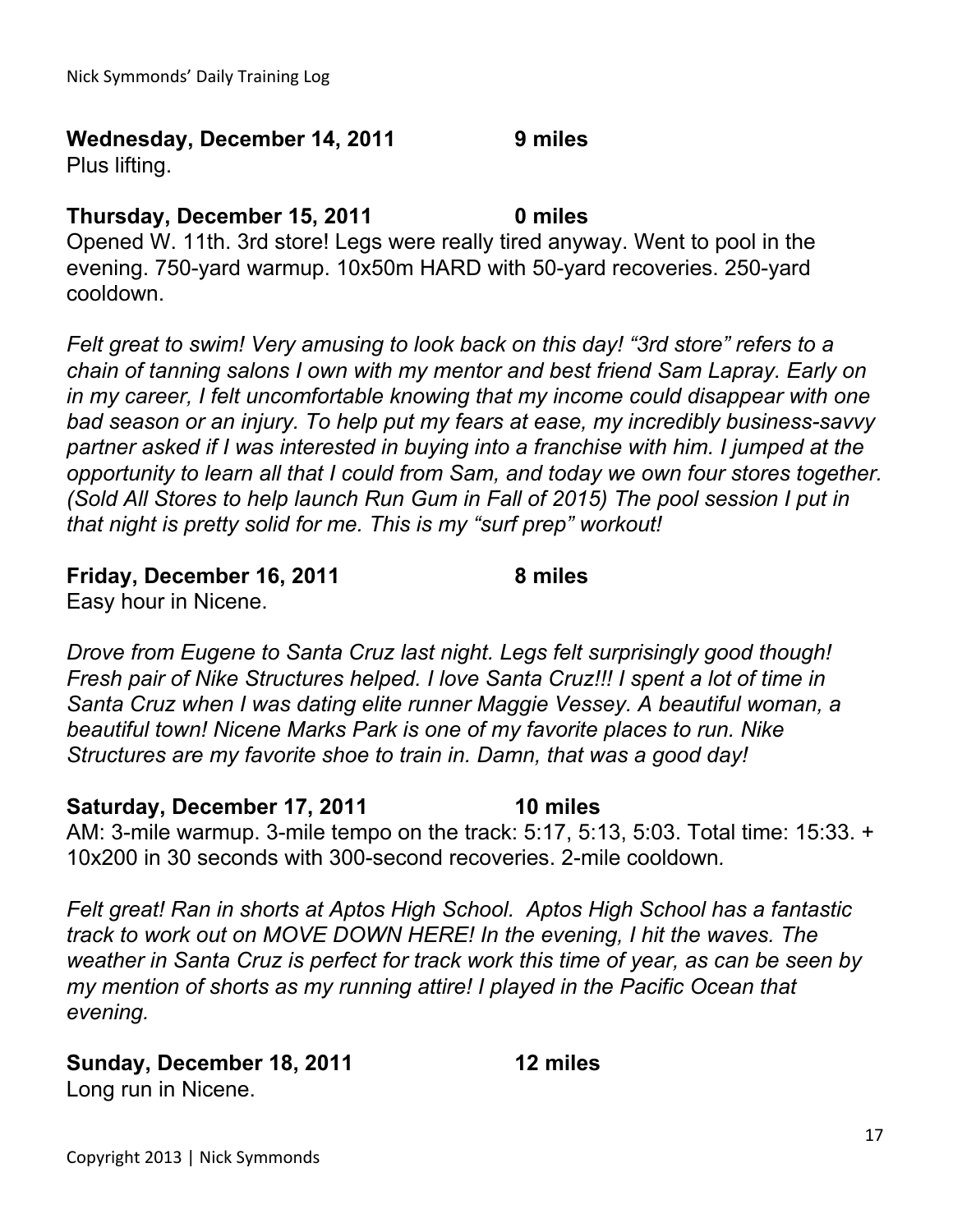### **WEEK TOTAL: 60 miles**

###

**Monday, December 19, 2011 6 miles**

### **Tuesday, December 20, 2011 11.5 miles**

3-mile warmup.  $4 \times$  mile  $\textcircled{a}$  5:14, 5:07, 4:58, 4:45. With 2-minute recoveries. 6x200m with 200m walk/jog recoveries @ 29, 29, 27, 27, 27, 26. 3-mile cool down.

*At Aptos High. 65 and sunny. Flying to Belize on redeye tonight. Damn, this is a great workout for me. I didn't bring spikes with me on this trip, so the entire thing was done in racing flats. Perfect weather!*

### **Wednesday, December 21, 2011 0 miles**

*Arrived in Belize at 11 a.m. 2hour drive into the jungle. Exhausted, but glad to be here with the family. The Symmonds family spent Christmas 2011 down in Belize! Amazing vacation, but I got pretty lazy with my mileage.*

### **Thursday, December 22, 2011 0 miles**

*Floated through caves and went ziplining. Belize has a ton of fun activities to do!*

**Friday, December 23, 2011 0.5 miles**

*Cave hiking. Tried to run home, made it 0.5 miles before getting picked up. No time. Despite hiking for close to two hours in the morning, I tried to squeeze a run in. However, we were running out of time to catch our shuttle, and my family thought it better to scrap the run.*

**Saturday, December 24, 2011 5 miles** Hottest, most humid 5 miles ever. Thought I was gonna pass out.

*We had moved from the jungle down to the coast. It was close to 90 degrees out, with a ton of humidity. My body does not work well in these conditions.*

### **Sunday, December 25, 2011 5 miles**

Copyright 2013 | Nick Symmonds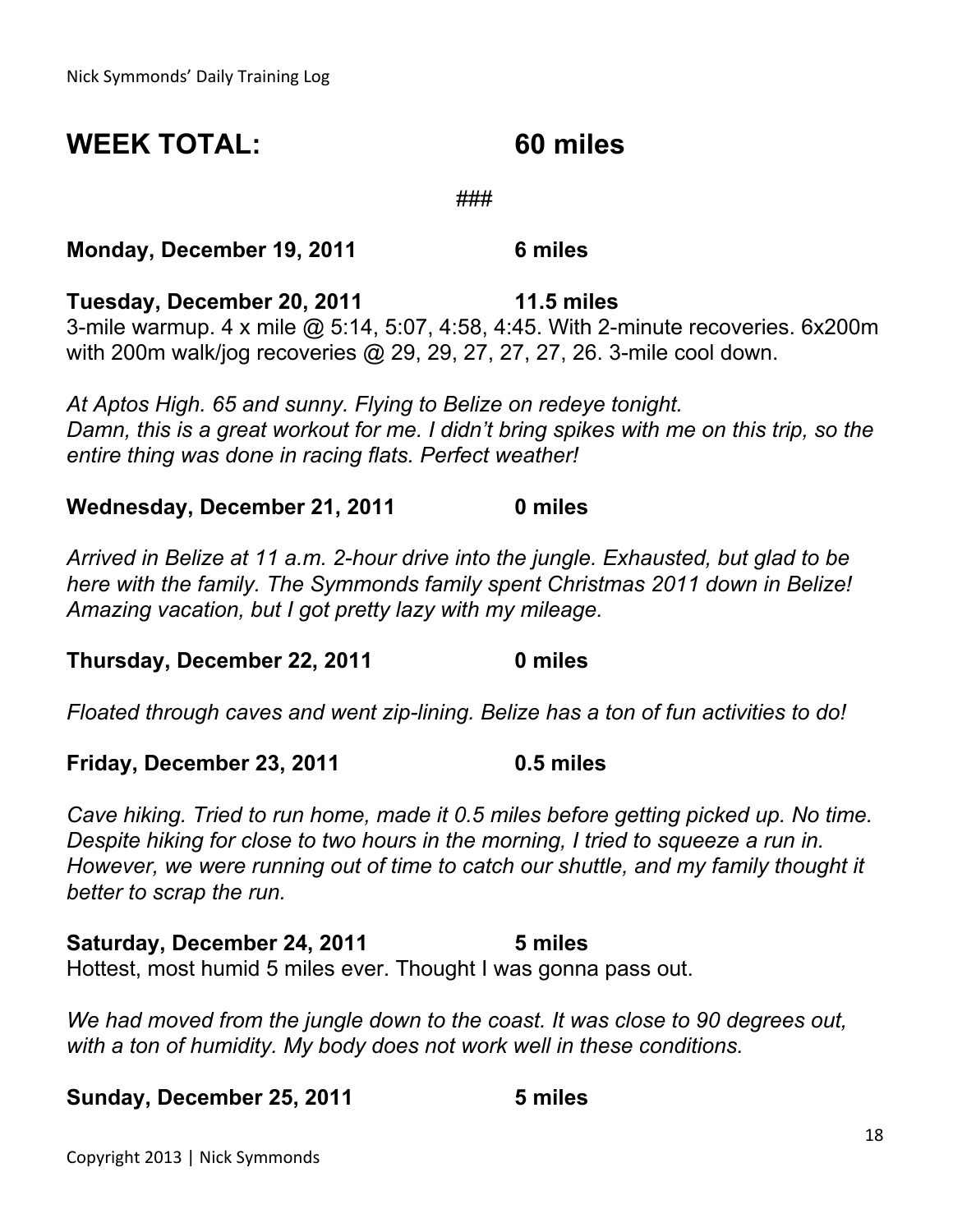*Ran in the evening. Only slightly better. I wanted to go for a nice long run, but I just couldn't go much more than 30–40 minutes due to the heat.*

**WEEK TOTAL: 28 miles**

###

**Monday, December 26, 2011 8 miles** 5 miles easy plus 2x1.5 miles hard.

*Hot and humid. All I could manage. Again, I had intended to put in a longer workout, but I kept feeling like I was going to overheat, despite running this workout in the evening.*

**Tuesday, December 27, 2011 10 miles** AM: 4 miles. PM: 6 miles with Sean Jefferson in Palm Beach, Florida.

*I flew from Belize to Florida to spend New Year with the Jefferson twins.*

**Wednesday, December 28, 2011 10 miles** 3.5-mile warmup. 3.5-mile pace run on bark trail  $@$  5:30/mile pace. 6x100m strides. 2-mile cooldown.

*I ran this workout with my friend Sean Jefferson, who's an elite triathlete. It was a hot day out, but definitely not as hot as Belize was.*

**Thursday, December 29, 2011 0 miles**

*Montezuma's Revenge. Worst sh\*ts of my life. Almost zero hours of sleep all night. Rehydrating all day. I must have caught a stomach bug in Belize. woke up just past midnight and ran to the bathroom. I had to return to the bathroom approximately every 30 minutes. Around 3:00 a.m., I resigned myself to the fact that I wouldn't be leaving the bathroom again that night.*

**Friday, December 30, 2011 9 miles** AM: 7 miles with Sean J. PM: 2 miles with Sean J.

Copyright 2013 | Nick Symmonds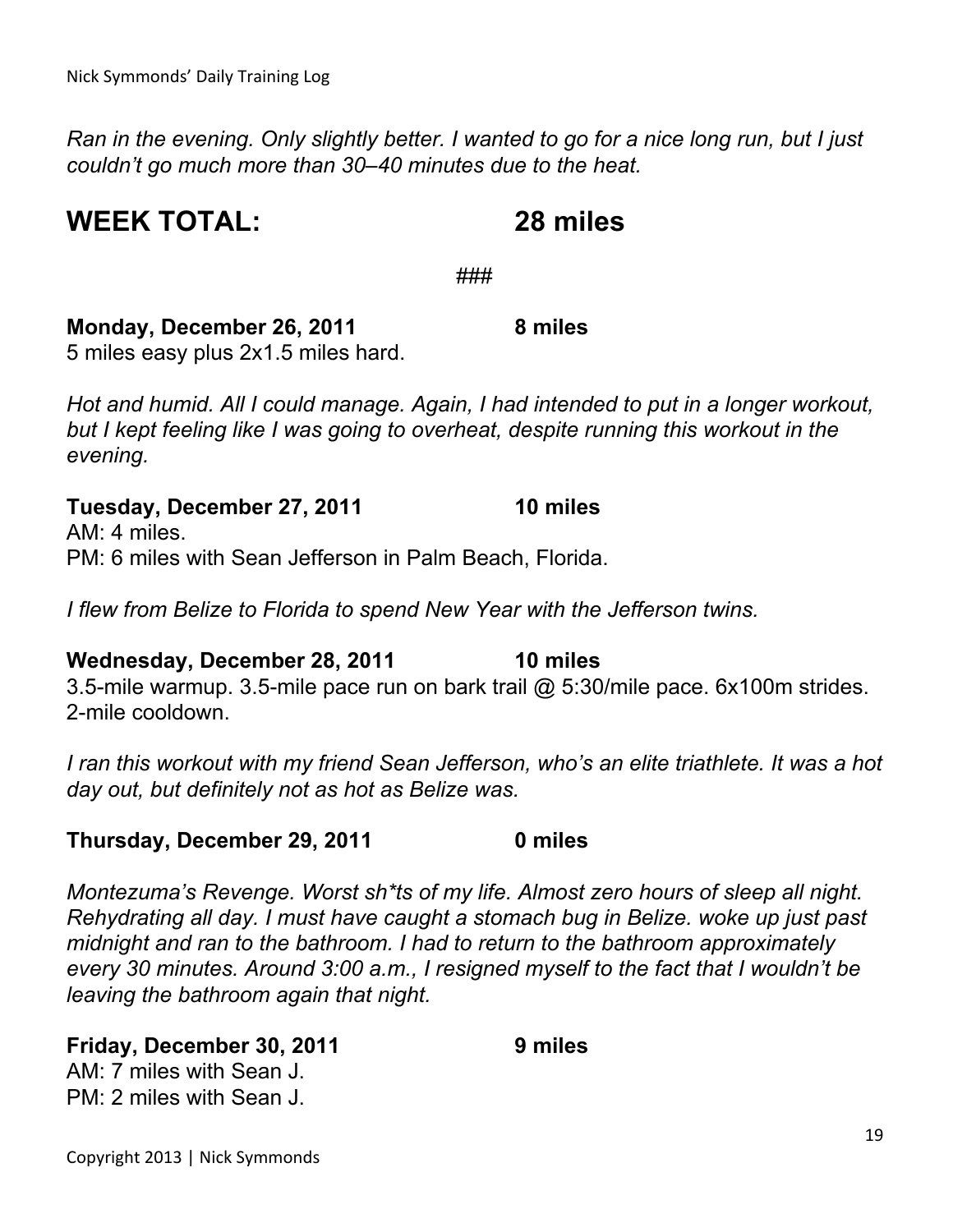*Not a bad day, considering how Thursday went. Also, this was my 28th birthday! Fun fact: this is also the birthday of Sean Jefferson, John Jefferson, Dathan Ritzenhein, Tiger Woods, and LeBron James. The athletes' birthday!*

**Saturday, December 31, 2011 9 miles** 3-mile warmup. 8x800m w/90-second recoveries. 2:24, 2:20, 2:21, 2:17, rest 4 minutes, 2:20, 2:18, 2:21, 2:17. 4x100m strides. 2-mile cooldown.

*HOT and HUMID day. Almost too hot to work out in. Originally I was supposed to run the 800s straight through. However, it was so hot out that I contemplated quitting after four intervals. I took a few minutes to pour some water over my head and get my core temp down. Managed to tough it out, but just barely!*

**Sunday, January 1, 2012 10 miles** Medium-long run in Florida with the Jefferson crew.

*This was an awesome run! We ran through a park in Florida that had great trails, palm trees, and alligators! I woke up and saw "2012" on my watch and felt very motivated to train.*

### **WEEK TOTAL: 56 miles**

###

**Monday, January 2, 2012 9 miles** 62 minutes with Sean Jefferson.

*Beautiful run through Palm Beach, Florida.*

**Tuesday, January 3, 2012 10 miles** Ran the Valley River Center loop with a 5-mile pickup and 4x100m strides. Felt great!

*This is a run I do often. It is a 10mile loop from my house, and I will often pick up the middle five just slightly below threshold pace. I like to stimulate the legs with some strides afterward.*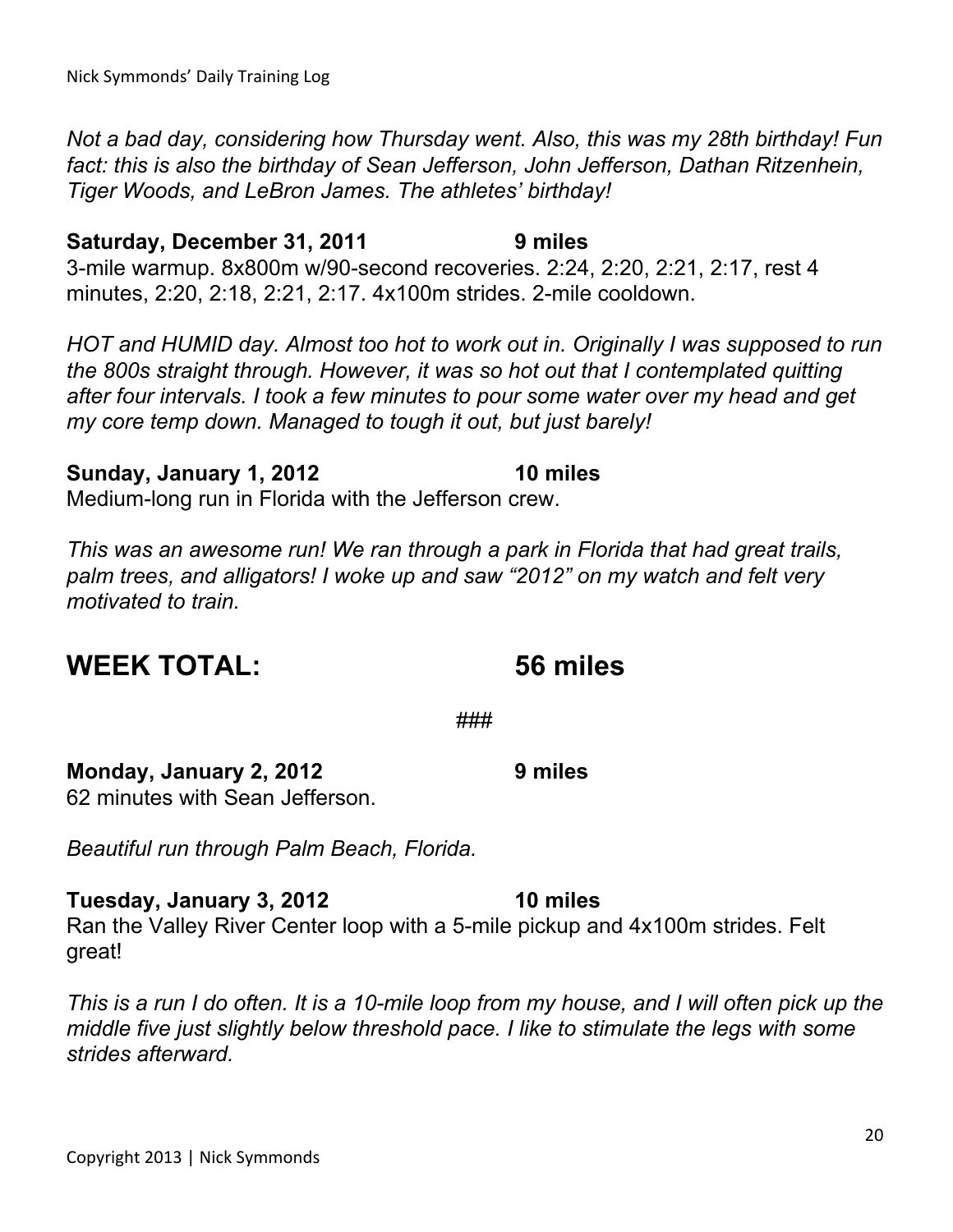### **Wednesday, January 4, 2012 7 miles**

Ran seven easy and then lifted with Coach Radcliffe. PM: Swam 20+ easy minutes.

*Swimming is my preferred method of cross training, and when I start intense track work it becomes a critical part of my recovery process. Here I am easing myself back into the water with an easy 20 minutes (I would typically swim 30) after a relatively easy morning.*

### **Thursday, January 5, 2012 10 miles** Ran 6 miles in morning, 4 miles in afternoon.

*Legs are very sore from lifting. After I'd taken a couple weeks off of lifting, I'm not surprised that my legs were sore. Six miles easy is my typical "off" day when I'm really training hard.*

### **Friday, January 6, 2012 9.5 miles**

Workout at Hayward. 3-mile warmup. 1 mile  $@$  5:07, 10x300m averaging 47 seconds with 50-second jog-the-bend recoveries. 3-mile cooldown.

*It was quite cold on this morning, and Coach Rowland felt that a good mile to warm up the body before the 300s would be best. While 47 seconds for 300 meters is not outrageously fast, I only had 50 seconds to get back to the start line each time. The lactic acid builds up quickly in this workout!*

**Saturday, January 7, 2012 10.5 miles** AM: 6.5 miles with Thommo. PM: 4 miles.

*Fairly easy double of easy runs. "Thommo" is British distance great Christopher Thompson.*

**Sunday, January 8, 2012 12 miles**

*The notes were left blank, but this is a solid long run for me.*

**WEEK TOTAL: 68 miles**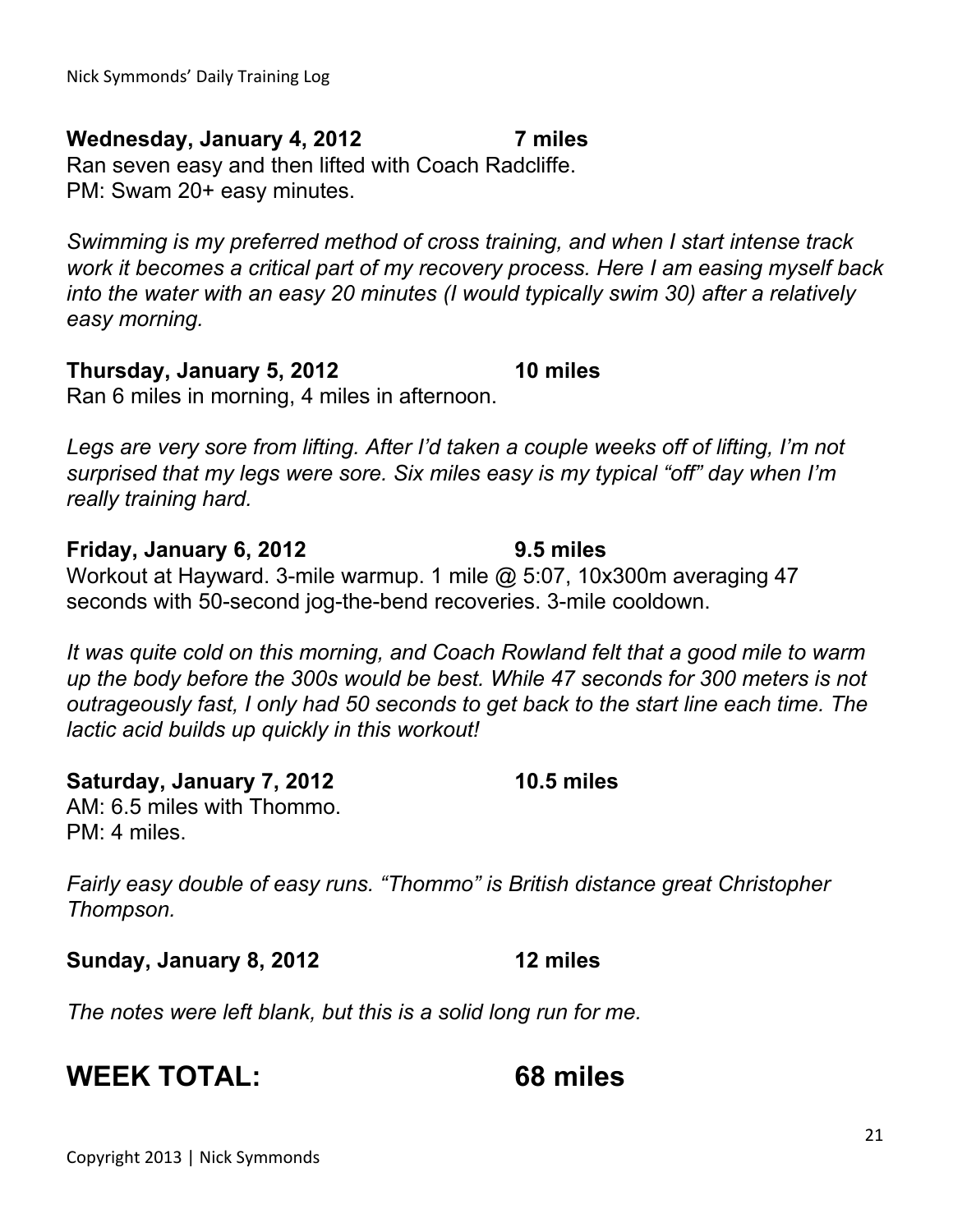###

### **Monday, January 9, 2012 11 miles**

AM: 7 miles + lifting with Coach Radcliffe. PM: 4 miles easy.

### **Tuesday, January 10, 2012 11 miles**

3-mile warmup. 3x(1000m, 800m, 600m) with 200m jog recovery. Ran 3:00, 2:24, 1:44, 2:58, 2:21, 1:39, 2:57, 2:23, 1:38. + 4x200 in 28.5, 27.2, 26.5, 26.5 with 200m jogging recoveries. 2-mile cooldown. Prefect conditions.

PM: 20-minute swim.

*Pretty solid workout for me. Coach is starting to add in a little bit of speed with the 200s. Difficult to run really fast after all those long intervals. Nice to see "perfect conditions" in January! Thanks, Track Town.*

### **Wednesday, January 11, 2012 11 miles**

AM: 7 miles + lifting with Coach Radcliffe. PM: 4 miles easy.

### **Thursday, January 12, 2012 10 miles**

3-mile warmup. 5-mile pace run at Dorena Lake: 5:25, 5:20, 5:15, 5:15, 5:15. 2-mile cooldown.

**Friday, January 13, 2012 6 miles** 6-mile loop REALLY easy. Plus fishing and crabbing.

*Nice to spend the afternoon on the coast fishing and crabbing! (Read: mental break).*

### **Saturday, January 14, 2012 9 miles**

3-mile warmup. 5x(400m, 300m, 200m) with 100m jogging recoveries between the 400s and 300s, 30 seconds of standing rest between the 300s and 200s, 3-minute recovery between sets. Ran 68, 48, 31, 64, 46, 29, 63, 48, 30, 63, 47, 29, 62, 46, 28. Felt pretty decent!

*This is a LOT of intervals. It can be pretty mentally intimidating to know that you have to get through 15 hard intervals, but you've just got to try to take them one at a*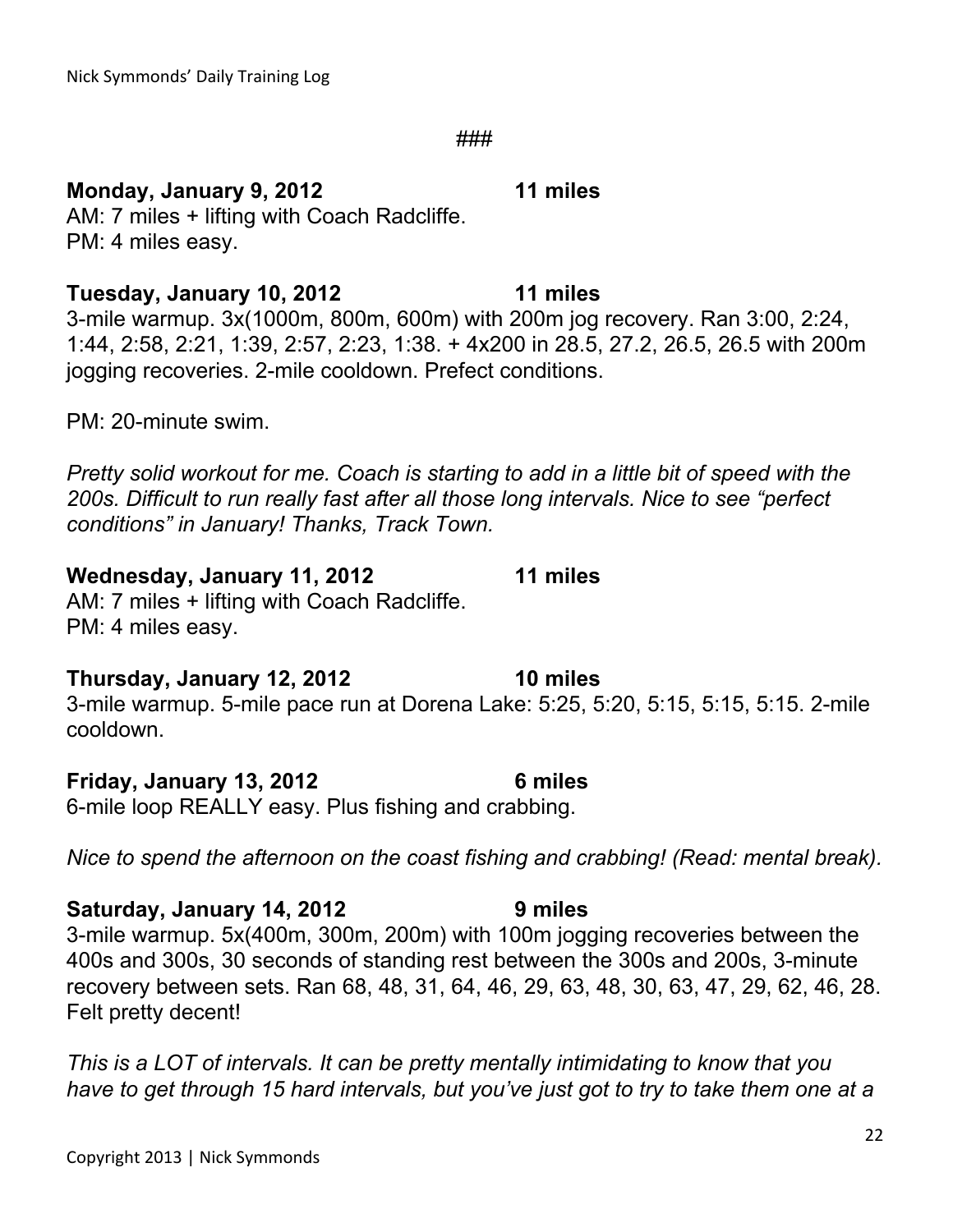*time!*

### **Sunday, January 15, 2012 12 miles**

Nice long run with P-Nut and Thommo.

### **WEEK TOTAL: 70 miles**

*This is about as good a week as I can put into my legs: 70 miles with three solid workouts and two lifting sessions. I was only able to get one swim in, but I'll sacrifice a swim to go fishing any day! Also of note: I scribbled in the margin of my log next to Saturday's entry, "\$11,100 with HDC!!" This was a very big day for me, as I had put up my shoulder for auction as advertising space on eBay. I never expected to raise this much money. More important, I never thought I would get so lucky in finding Hanson Dodge Creative as a new partner! They have been monumental in helping me grow my own brand and connect with my fans.*

### ###

### **Monday, January 16, 2012 6 miles**

6 miles easy + lifting with Coach Radcliffe.

### **Tuesday, January 17, 2012 10 miles**

3mile warmup. 1K @ 3:20, 4:30 min @ 4:40/mile pace. 1K @ 3:20, 3:30 @ 4:30/mile pace. 1K @ 3:20, 2:30 @ 4:30/mile pace. 1K @ 3:20, 60 seconds @ sub-400/mile pace (57). 2-minute recoveries on everything. 2-mile cooldown. Freezing rain.

PM: 25-minute swim.

*This workout SUCKED. We showed up and there was freezing rain coming down all morning. Coach had a workout in mind, but he changed it due to the conditions. This workout is difficult to understand, but essentially we alternated 1kilometer efforts with sustained-pace running for decreasing amounts of <i>time.* Not bad to *throw down a 57second quartermile at the end of this workout in these conditions. We ran this workout on the Amazon trail and it was quite soggy.*

### **Wednesday, January 18, 2012 10 miles**

AM: 6 miles easy + lifting with Coach Radcliffe. PM: 4 miles easy.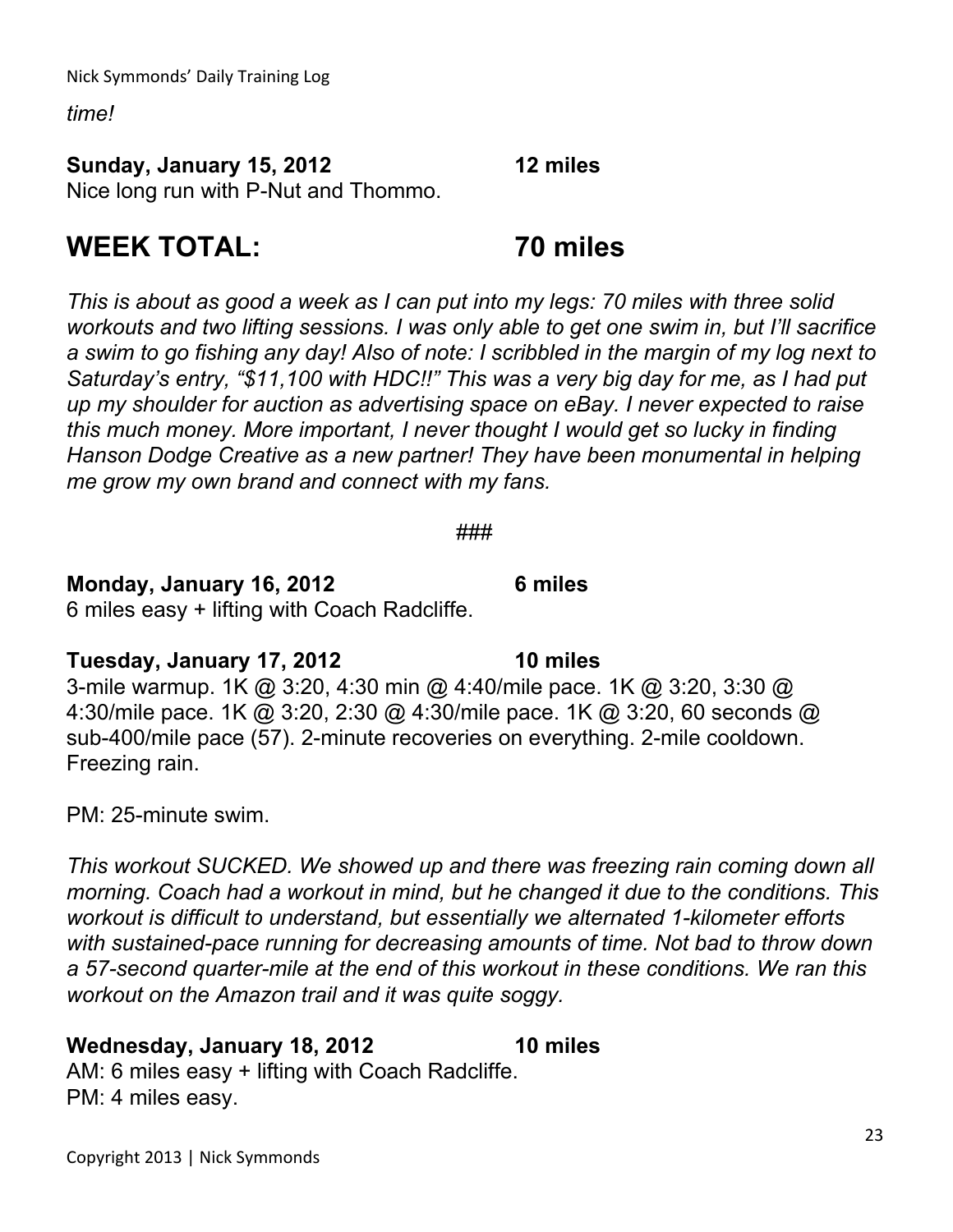### **Thursday, January 19, 2012 9 miles**

65 minutes really easy.

### **Friday, January 20, 2012 9 miles**

3-mile warmup. 3x(5x300m) with 45-second jogging recoveries. 46s, 45s, and 44s). 2-mile cooldown. 45-second recovery around the bend to get back to the start of the 300m.

*I didn't put down the recovery between sets, but I would guess that it was 2 minutes.*

**Saturday, January 21, 2012 6 miles** 6-mile loop easy.

**Sunday, January 22, 2012 10 miles** Medium-long run.

*Training so hard that a 10-miler only gets "medium-long run" recognition!* 

### **WEEK TOTAL: 60 miles**

###

**Monday, January 23, 2012 11 miles** AM: 7 miles + lifting with Coach Radcliffe. PM: 4 miles.

**Tuesday, January 24, 2012 9 miles** 3-mile warmup.  $3x(1000m + 5x200m \omega)$  30–30) with 3-minute recoveries between sets. Kilometers in 2:55, 2:53, 2:52. 2-mile cooldown. Ran with Russell Brown. VERY wet conditions. Wore spikes for first time on the last set of 200s. Achilles sore.

*This is a great workout. The 1000m runs are honest, and right after them we go into what we call 3030s which are 200s in 30 seconds with 30 seconds of standing recovery. Not surprised that my Achilles' tendons were sore after putting spikes on for the first time again. Always a pleasure to work out with Mr. Russell Brown!*

### **Wednesday, January 25, 2012 7 miles**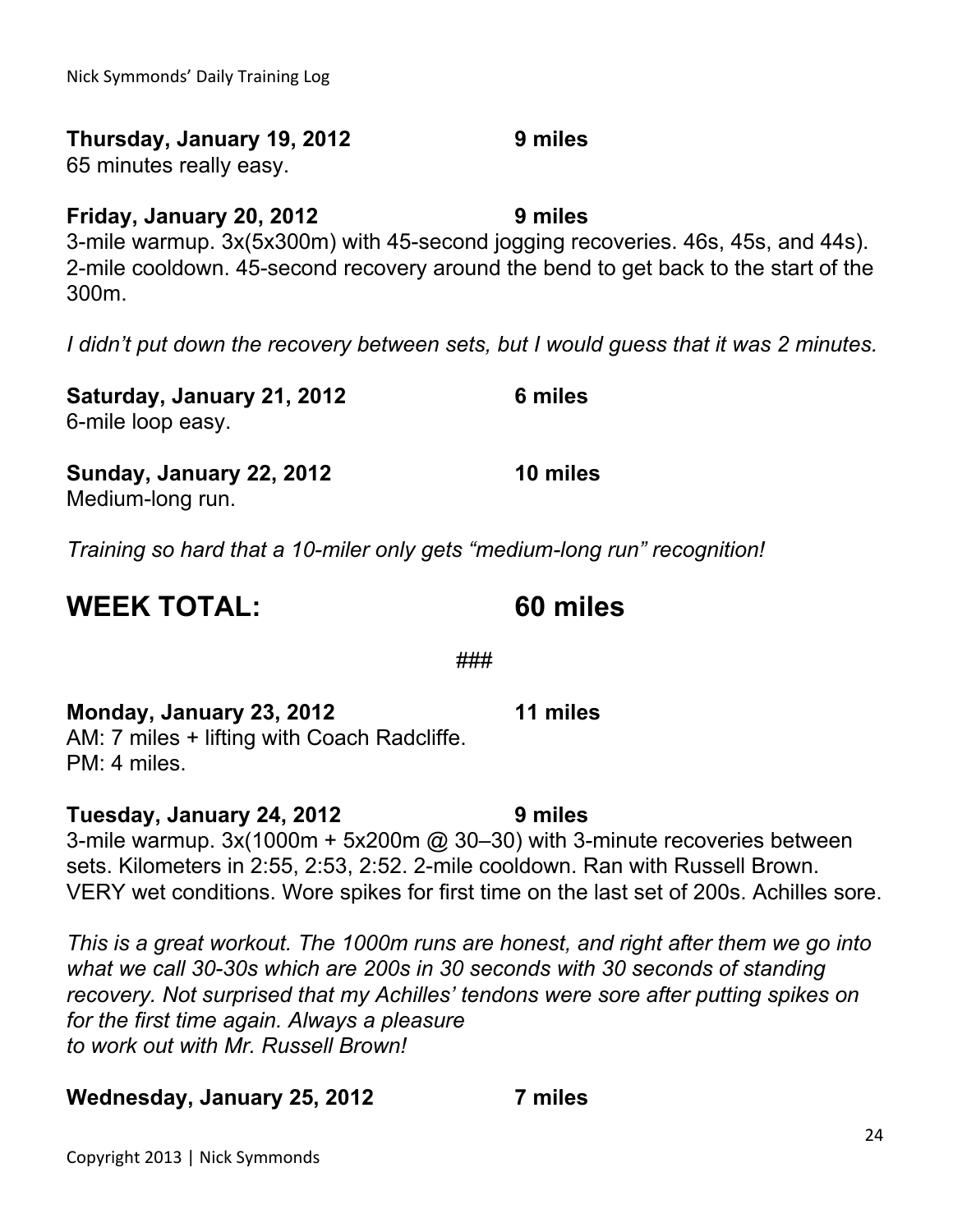AM: 50 minutes easy + lifting with Coach Radcliffe.  $PM: 25$ -minute swim.

**Thursday, January 26, 2012 12 miles** AM: 3 miles easy. PM: 3-mile warmup. 3x(500m, 300m, 200m) with next-interval jogging recoveries. Ran 75, 45, 29, 71, 43, 28, 68, 41, 26. 2-mile cooldown.

*"Nextinterval jogging recovery" means that we jogged 300m after the 500m interval, 200m after the 300m interval, etc. Interesting to note that we did this workout in the afternoon instead of the morning. We did so to be able to work out with Russell again. Sometimes it's nice to mix things up a bit, and it's always nice to have help in a tough track session.*

**Friday, January 27, 2012 6 miles** Plus crabbing.

*Still getting those valuable crabbing miles in!*

**Saturday, January 28, 2012 10 miles** 3-mile warmup. 5-mile pace run  $@$  5:30/mile. 2-mile cooldown.

**Sunday, January 29, 2012 10 miles** Wanted to go 13, but was just too tired.

### **WEEK TOTAL: 65 miles**

*Stringing some pretty solid weeks together at this point.*

###

**Monday, January 30, 2012 11 miles** AM: 7 miles + lifting. PM: 4 miles. Felt really good in AM, really tired in PM.

**Tuesday, January 31, 2012 7 miles** 3-mile warmup. 1 mile @ 4:55, 800m @ 2:26, 800m @ 2:23. 2-mile cooldown.

*Was supposed to run mile, 4x800, mile, but couldn't hit target pace of 2:20 on the*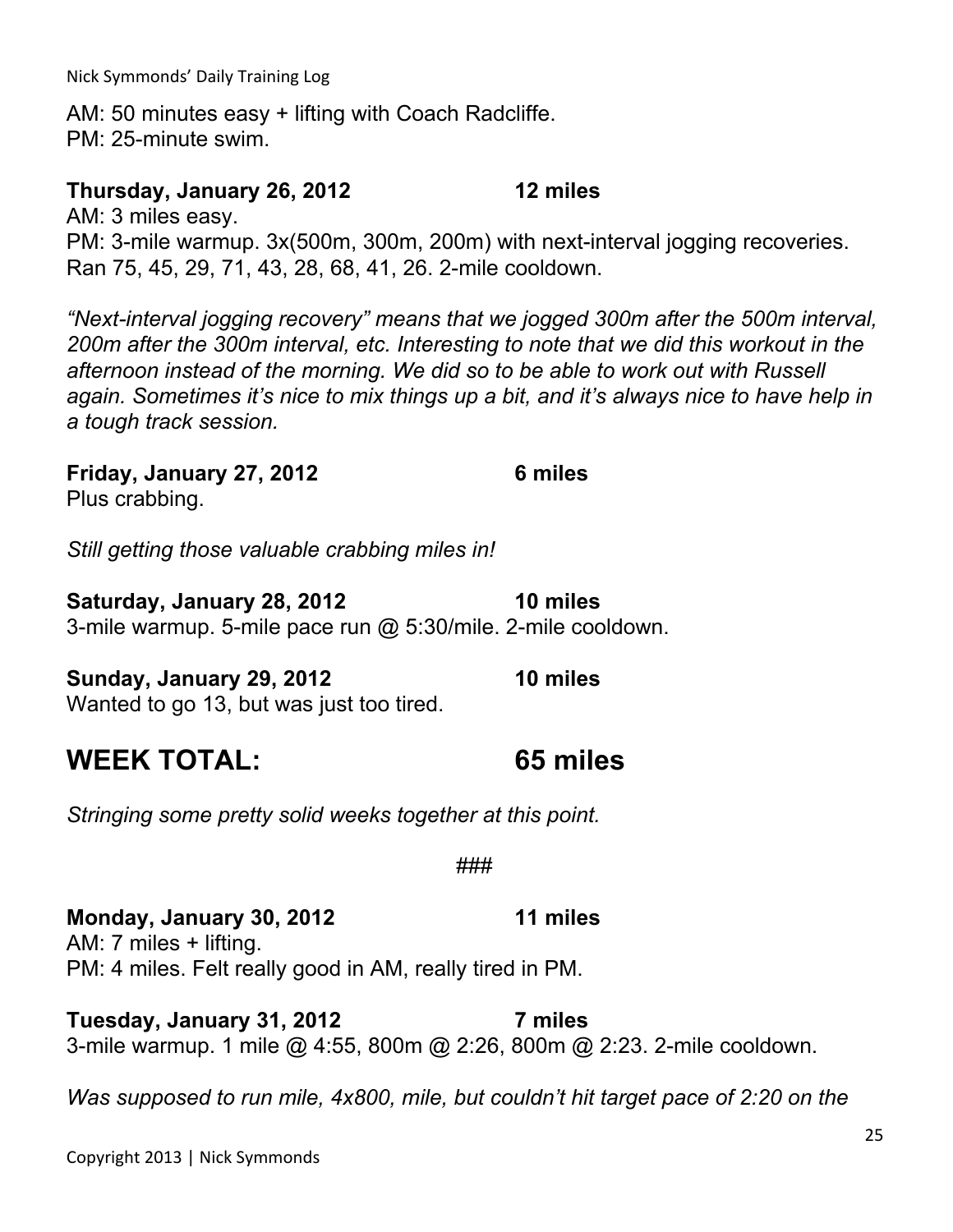*800s so I got pulled. Felt SO tired and sore. Looks like all those quality weeks really started adding up. One of Coach Rowland's many qualities is knowing when an athlete is too tired and not to be pushed any farther. "Got pulled" refers to Coach telling me to go home. Still snuck in a two-mile cooldown. Sometimes it's hard not to get wrapped up in the mileage number at the end of the week.*

### **Wednesday, February 1, 2012 0 miles**

Had to take a day off to let legs recover. Gave blood for testing.

*When I get REALLY run down, Coach Rowland will often have me provide a blood sample so the labs can analyze it and make sure I'm not anemic, vitamindeficient, etc.*

### **Thursday, February 2, 2012 8 miles**

AM: 2x(200m, 400m, 200m, 200m) with 1-minute rest after first 200m, 3-minute rest after400m, 30 seconds after second 200m, 8-minute rest between sets. Ran 25, 53, 27, 27, 27, 55, 27, 28.

PM: 20-minute swim.

*Pretty good workout on tired legs.*

### **Friday, February 3, 2012 6 miles**

45 minutes easy. Still feeling very tired.

**Saturday, February 4, 2012 0 miles** Swim workout: 10-minute warmup. 25x(25m easy, 25 hard). 250m swim cooldown.

*This is a measure of last resort. If my energy levels are OK but my legs are just too sore to run on, I will go into the pool and do a swimming interval workout. This allows me to maintain the cardiovascular work without continuing to pound on sore legs.*

**Sunday, February 5, 2012 10 miles** Ran the Valley River Center loop. Felt so-so.

### **WEEK TOTAL: 42 miles**

*If you ever hear me describe my legs as "fried," this week is what I am referring to.*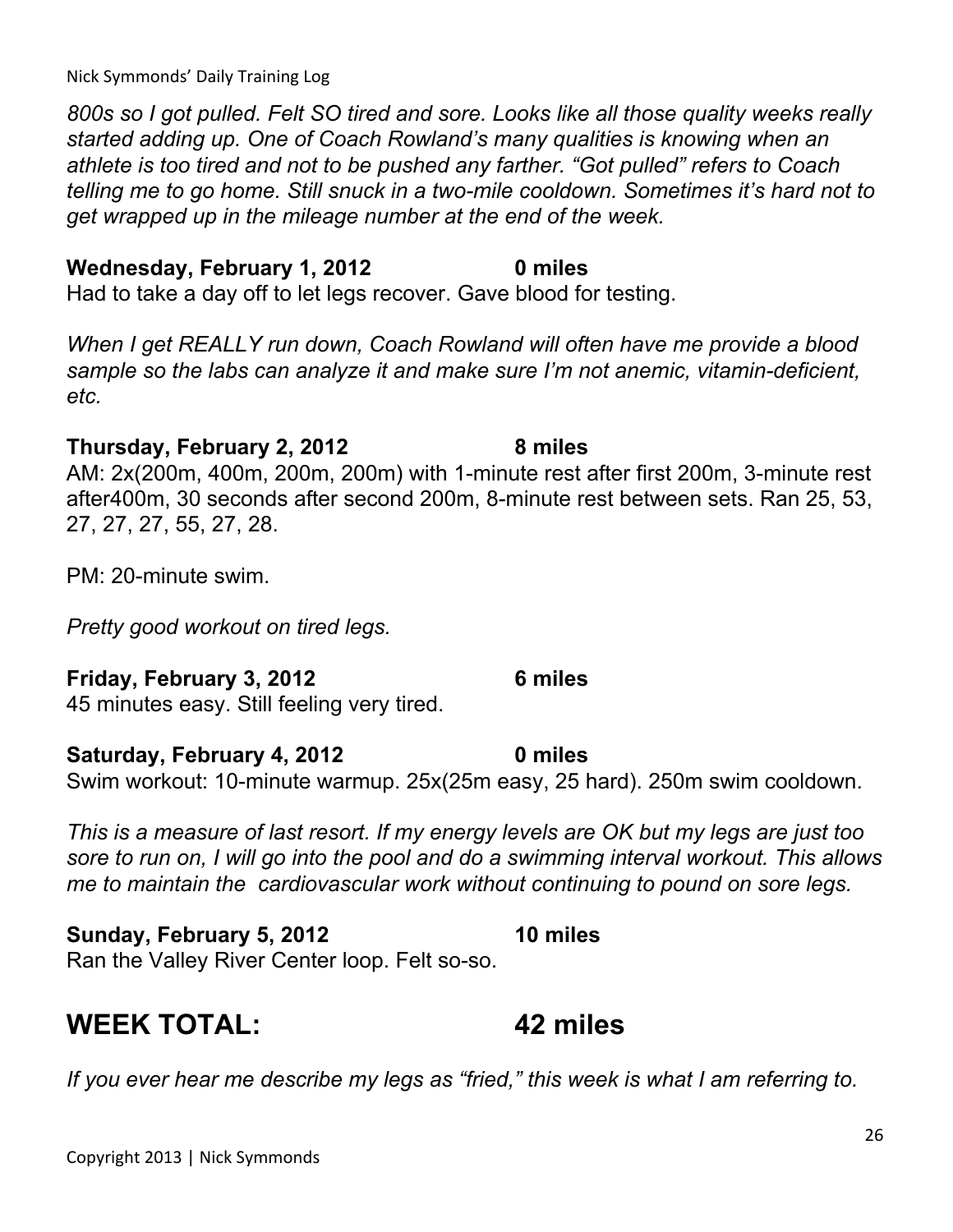*Everything was going great and then I just suddenly wasn't able to recover between workouts. It's not that the workouts got a lot more difficult, but rather that the accumulation of miles from back-to-back solid weeks got to me. On one hand, it means I know I was training hard enough, but on the other hand, I tipped the scales just a little too far. It's always a very fine balance between training hard enough and overtraining.*

###

### **Monday, February 6, 2012 6 miles**

6 miles easy + lifting. Still tired.

### **Tuesday, February 7, 2012 7 miles**

3-mile warmup.  $600m$   $@$  1:20. Rest 8 minutes. 300m  $@$  41. 3-mile cooldown.

*Those times are OK on tired legs, but normally should have been able to run much faster than that.*

### **Wednesday, February 8, 2012 10 miles**

AM: 6 miles easy + lifting. PM: 4 miles easy. Almost starting to feel like my old self again.

### **Thursday, February 9, 2012 10 miles**

Ran Valley River Center loop with a few miles in the middle at approximately 6:00/mile pace.

### **Friday, February 10 2012 0 miles**

Swam 20 minutes easy and stretched before a massage in preparation for flight to Australia.

*International travel is never easy, and I don't like to beat my legs up beforehand. A nice swim and a massage is my preferred method of preparation!*

### **Saturday, February 11, 2012 7 miles**

Ran 50 minute easy at SFO due to delay.

*My flight out of Eugene the night before was delayed due to fog, and I was unable to make my flight from San Francisco to Sydney. I got a hotel room and squeezed in a 50minute easy run before catching the next flight the following day.*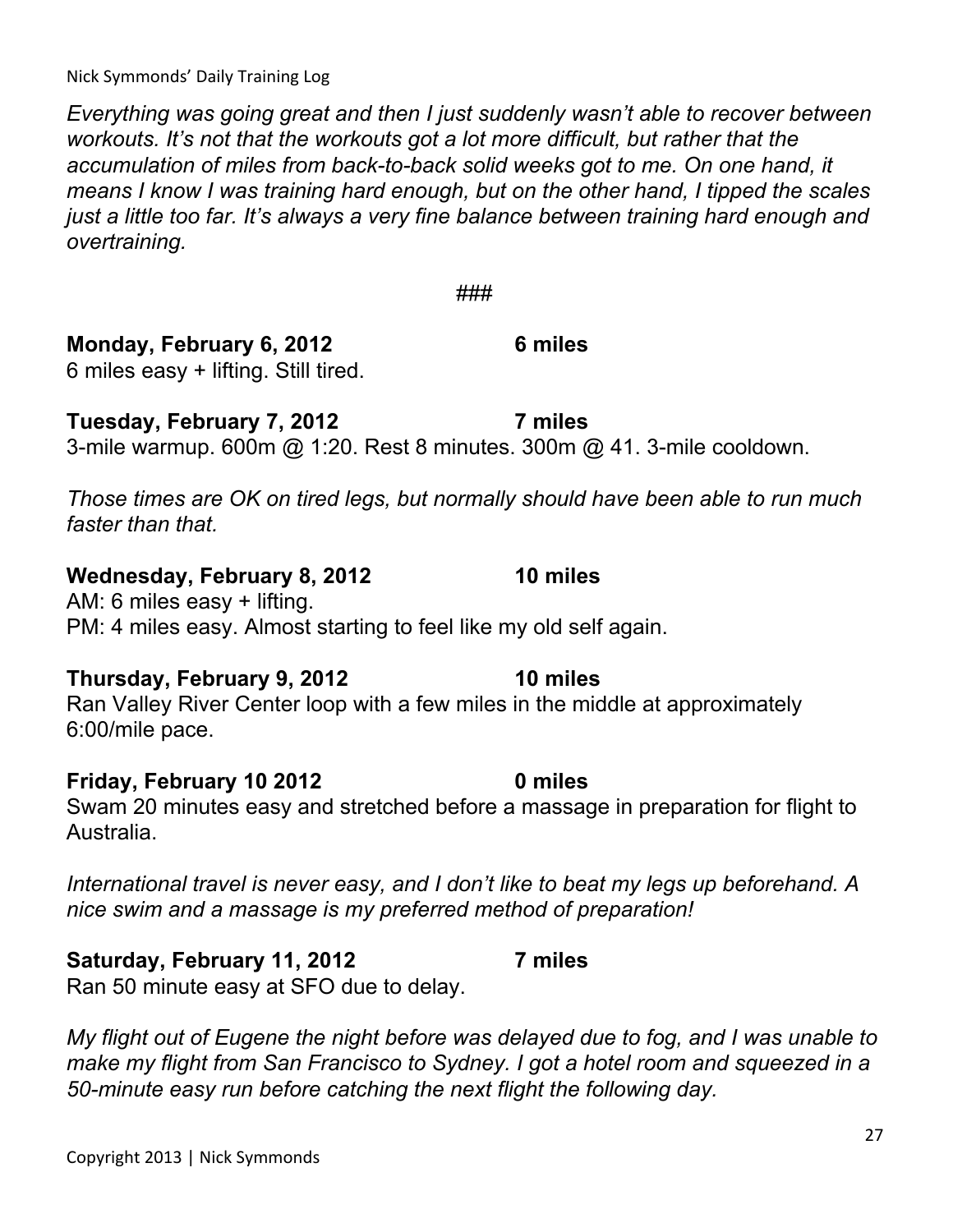### **Sunday, February 12, 2012 0 miles**

Flew to Sydney.

### **WEEK TOTAL: 40 miles**

*The winter months in Oregon can make training difficult physically and mentally, so I decided to escape to Australia for a few weeks of warmweather training and racing. Stayed with one of my best friends in the world, elite 800m runner Lachlan Renshaw.*

###

### **Monday, February 13, 2012 4 miles**

30 minutes easy and a good stretch. Felt pretty darn good considering 15-hour flight! Red wine + Tylenol PM works!!

*I like to run a few easy miles after a long flight to stretch my legs out. I tried the classic traveler's concoction of two Tylenol PM and a glass of red wine to see if it would help me sleep a bit on the flight, and it actually did the trick.*

### **Tuesday, February 14, 2012 7 miles** 32 minutes easy + 3x150m strides. 2-mile cooldown + lifting. Felt much better after strides.

*Another solo Valentine's Day! The loneliness of the long-distance runner...* 

### **Wednesday, February 15, 2012 8 miles**

AM: 3-mile warmup. 8x400m @ 69, 67, 66, 65, 63, 66, 65, 63. 300m @ 38.9, 200m @ 25. 2mile cooldown.

PM: 20-minute swim.

### **Thursday, February 16, 2012 5 miles**

Hilly. 40 minutes easy.

### **Friday, February 17, 2012 3.5 miles**

20-minute warmup. 3x pre-race strides (100m float, 150m gear change, 100m float). 2-lap cooldown. Felt pretty good!

*This is my typical pre-race day. I like to do a good warmup and then throw my spikes*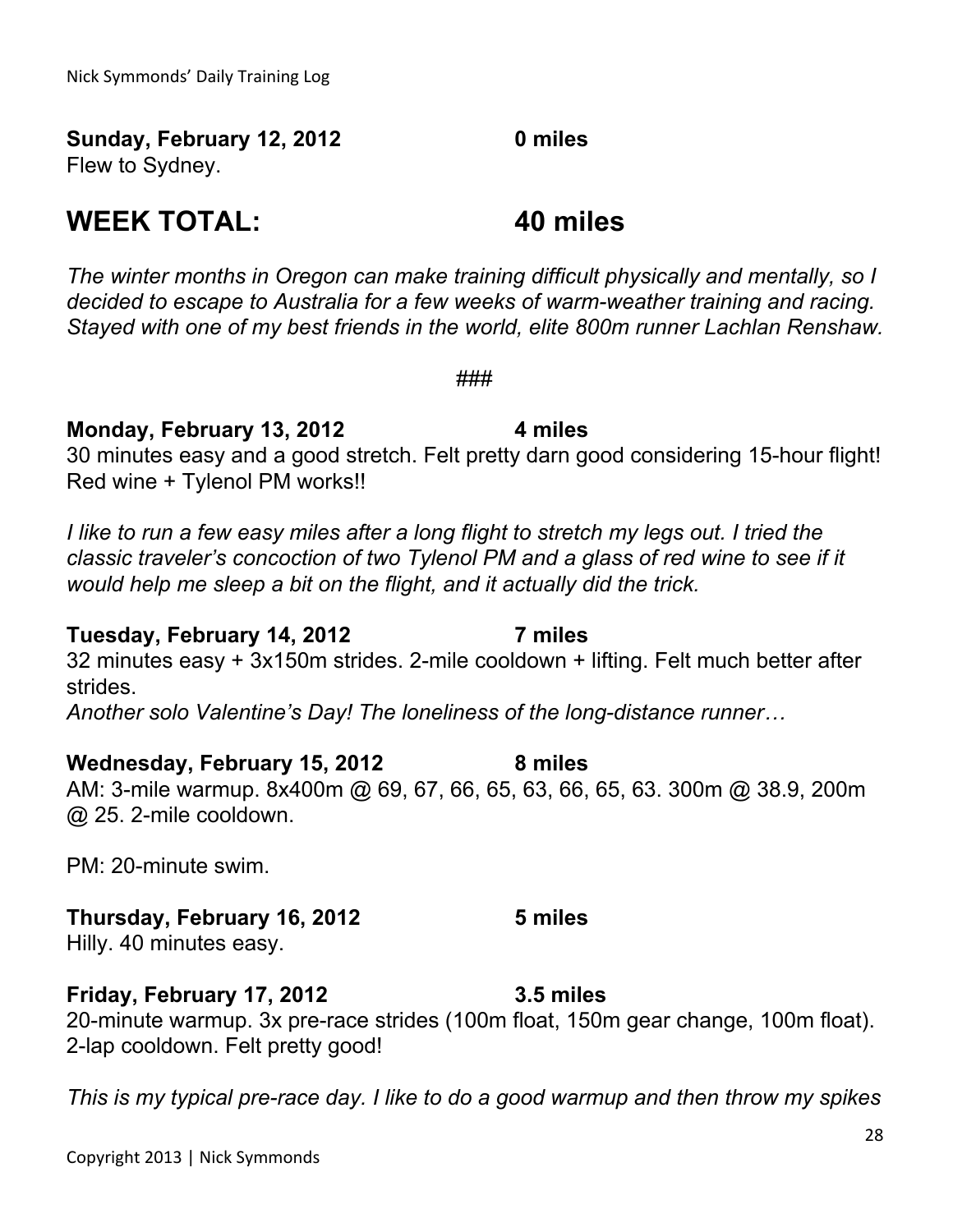Copyright 2013 | Nick Symmonds

Nick Symmonds' Daily Training Log

*on. The 100m floats are at race pace, and I try to practice good running form. The 150m gearchange simulates making or matching a move in the middle of a slow, tactical race.*

### **Saturday, February 18, 2012 8 miles**

AM: 10-minute jog + drills.

PM: Finished sixth in the Sydney Track Classic 800m with a time of 1:47.44. Out slow, moved up well on homestretch. In about third place with 100m to go. No kick! Need more speedwork.

*This was a really poor season opener for me. I ran the first 700m exactly as planned, but when I went to close hard in the last 100m, I ran out of steam*.

### **Sunday, February 19, 2012 10 miles** Ran 65 minutes with Lachie and Will Leer. Averaged 6:30s for 10 miles. A bit quick for one of my long runs.

### **WEEK TOTAL: 45.5 miles**

###

**Monday, February 20, 2012 7 miles** AM: 7 miles easy + strides. PM: Lift @ NSWIS.

*I drove to the New South Wales Institute of Sport to lift with Lachlan. Great facility. The Aussies REALLY love sport.*

**Tuesday, February 21, 2012 7 miles** AM: 3-mile warmup. 4x800m with 2-minute recoveries. Ran 2:20, 2:15, 2:19, 2:14. Jogged 8 minutes. 6x200m with 2-minute recoveries. Ran 25.8, 25.5, 25.1, 24.5, 24.6, 24.1. 1-mile cooldown. Felt good to do speed again!

PM: 30-minute swim.

*I love running quick 200s. Especially in warm weather!*

### **Wednesday, February 22, 2012 10 miles** AM: 6 miles easy + lifting.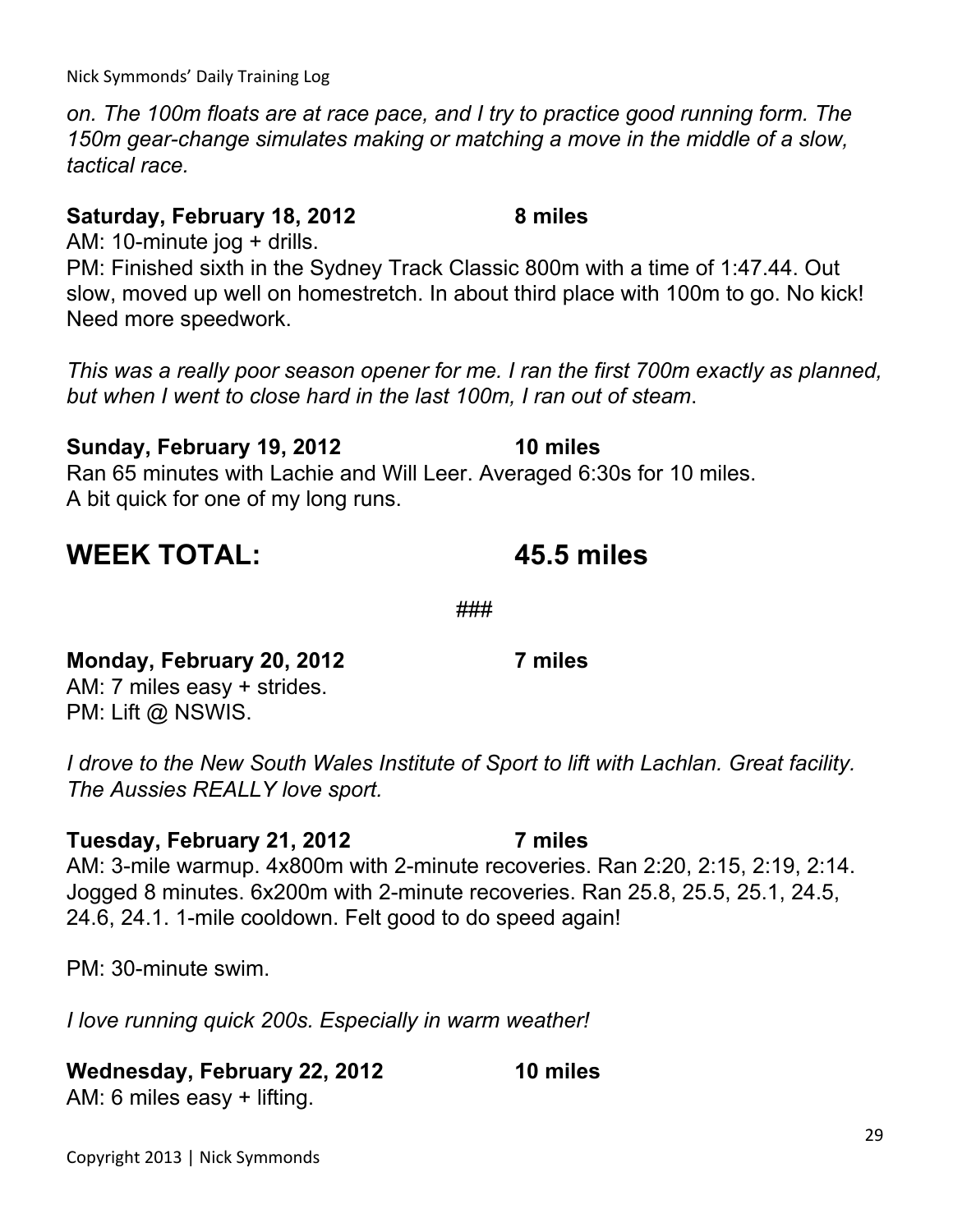**Monday, February 27, 2012 6 miles** 42 minutes easy. Felt sore from yesterday.

**WEEK TOTAL: 56 miles**

**Tuesday, February 28, 2012 10 miles**

Copyright 2013 | Nick Symmonds

AM: 3-mile warmup. 8x300m with 1-minute jogging recoveries. Ran 45.5, 44.5, 45.2, 44.6, 44.4, 44.0, 43.0, 41.2. 2-mile cooldown. Very hot. Swam at Warriewood Beach afterward.

PM: 20-minute swim.

*Sydney has some incredible beaches, but Warriewood was my favorite. Very therapeutic to play in the waves for a few minutes after a hard track session.*

**Friday, February 24, 2012 10 miles** AM: 6 miles easy. PM: 4 miles easy.

### **Saturday, February 25, 2012 9 miles** 60 minutes easy around Narrabeen. Felt pretty damn good!

*Narrabeen is an incredible place to train. There is a nice 6mile trail loop next to an 8lane track with a weight room, all just a few miles from the Pacific Ocean.*

**Sunday, February 26, 2012 6 miles**

3-mile warmup. 2x150m fast. 400m in 50.1. Rest 8 minutes. 400m in 49.5. Rest 8 minutes. 2x150m.

*This was a brutal workout. This is what we would call a "speed endurance" session. Essentially, it's trying to run two 400s as fast as possible. 49s are OK for this time of year, but come summer I would want to be running faster.*

### **Thursday, February 23, 2012 7 miles**

30

###

Nick Symmonds' Daily Training Log

PM: 4 miles.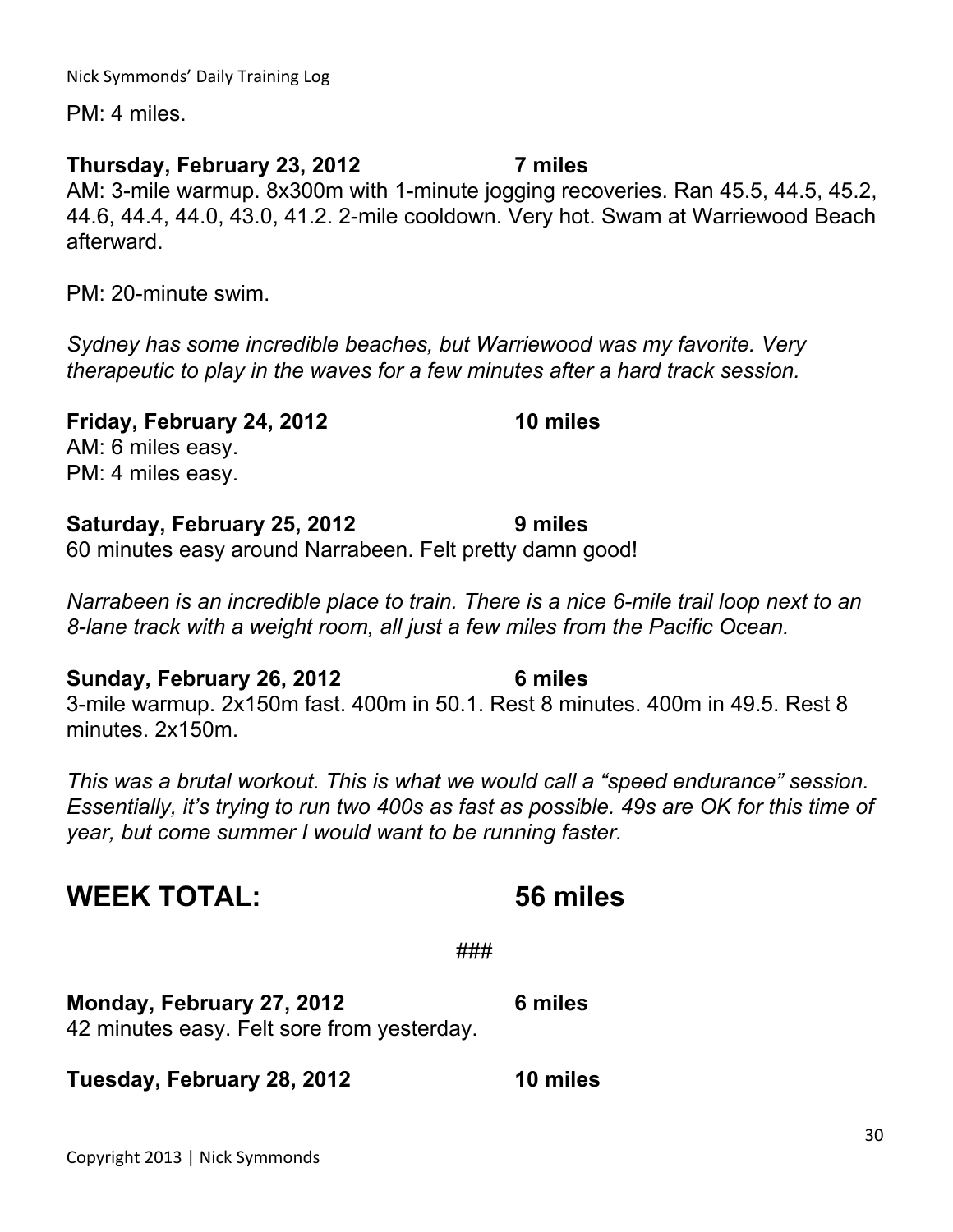AM: 45 minutes easy + lifting. PM: 30 minutes easy.

*Felt OK in the AM, terrible in the PM.*

**Wednesday, February 29, 2012 6 miles** 2.5 mile warmup. 2x600m @ 1:40, 1:30. 2x400m @ 65, 63. 1x300m @ 39.1. 2minute recoveries after each run. Felt terrible on everything, especially the 300m.

### **Thursday, March 1, 2012 0 miles**

Traveled to Melbourne.

*My second and final race in Australia was in Melbourne—an incredible city that I had the pleasure to train in for five weeks during 2011.*

### **Friday, March 2, 2012 4 miles** Pre-race. 25-minute run. 3x100m strides. 2-lap cooldown. Felt pretty shitty still.

*I was nervous about how tired I felt this close to a race.*

### **Saturday, March 3, 2012 7 miles**

AM: 10-minute shakeout jog. PM: Race in Melbourne. Worst race ever. Flat from the gun. Long cooldown.

*Normally I would write my time and place in my log, but I was so disappointed in myself that I did not. (I ran 1:48.xx for sixth in the 800m). I was wondering what was wrong with me. I was upset, and usually when I'm upset I try to run it out.*

**Sunday, March 4, 2012 0 miles** Hung over. Surfed in Jan Joc.

*If running is the healthy way to work through depression, drinking is the unhealthy alternative. Surfing is a cure for depression and hangovers, and Jan Joc is a beautiful little surf town about an hour outside Melbourne. I am fortunate to know the Clarke family, who have been gracious enough to host me there for a few nights over the last few years!*

### **WEEK TOTAL: 33 miles**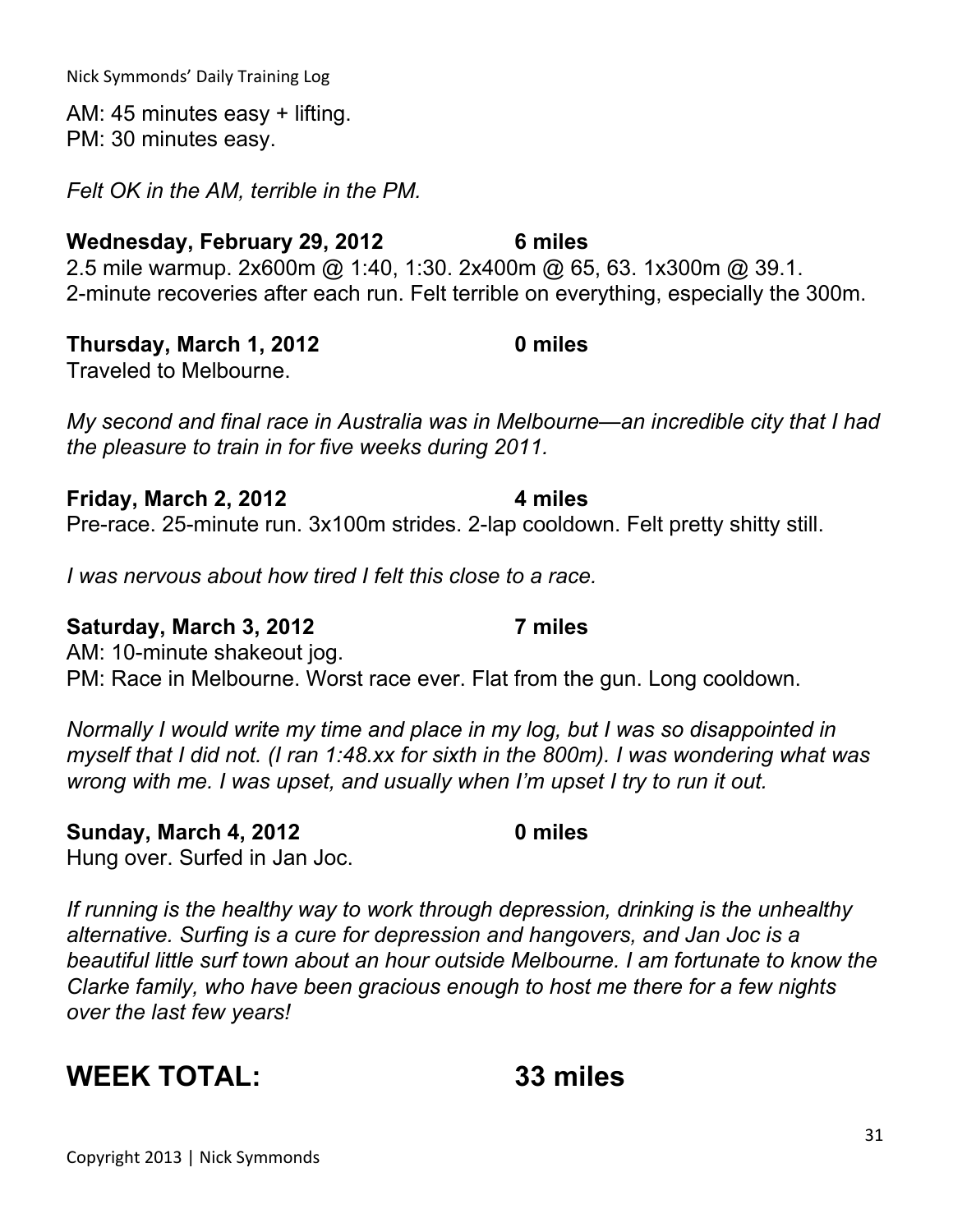*Though the training in Australia was great, my "fried" legs from early February had never fully recovered, as was apparent in my two disappointing races.*

| ###                                                                                                            |          |
|----------------------------------------------------------------------------------------------------------------|----------|
| Monday, March 5, 2012<br>Flew from Melbourne to San Antonio.                                                   | 0 miles  |
| Flew to Texas (as opposed to Oregon) to spend time with my girlfriend at the time,<br>Maggie Vessey.           |          |
| Tuesday, March 6, 2012<br>Rest from crazy jet lag.                                                             | 0 miles  |
| Wednesday, March 7, 2012<br>Easy 3 miles. Got a bit of pop back.                                               | 3 miles  |
| Thursday, March 8, 2012<br>Easy 35 minutes.                                                                    | 5 miles  |
| Friday, March 9, 2012<br>Freezing rain. Intended to run 7 miles, but too cold.                                 | 5 miles  |
| This was a really cold run. It started out OK, but then a freezing rain hit that forced<br>me to cut it short. |          |
| Saturday, March 10, 2012<br>Easy hour in San Antonio, Texas.                                                   | 8 miles  |
| <b>Sunday, March 11, 2012</b>                                                                                  | 0 miles  |
| <b>WEEK TOTAL:</b>                                                                                             | 21 miles |

*I typically take a down week like this after a winter season. It's a good way to prepare the body and mind for the intense training of the spring season. I made an interesting note at the end of this week that read "70's may be too much for me. How many 60's can I get? I can run fast on 60's with 2 lifts and 2 swims." This comment shows that I was beginning to understand the level of fatigue that I had traveled to*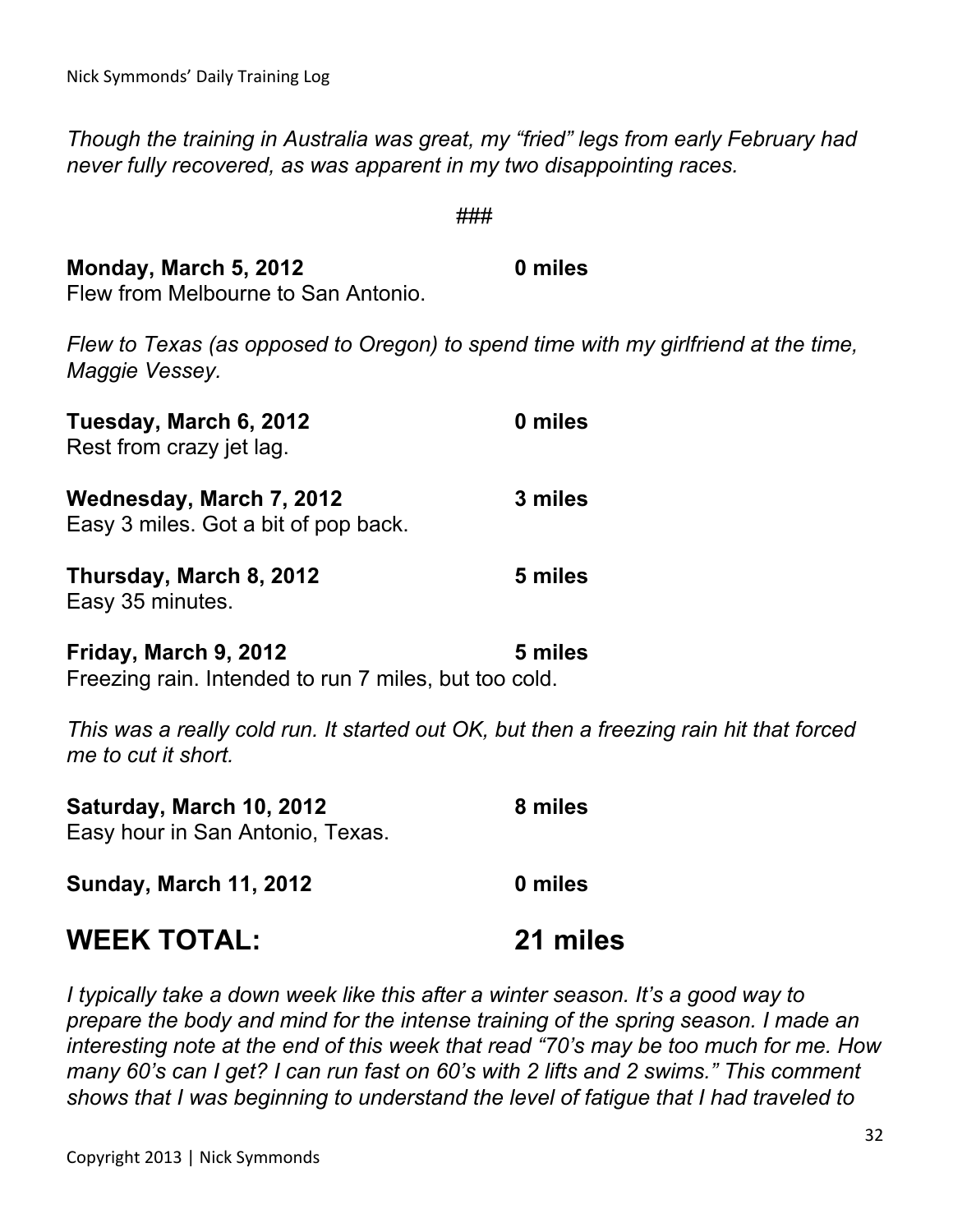*this one, and I'm sure it helped restore some confidence. Also, appears that the*

**Wednesday, March 14, 2012 7 miles** 7 miles easy + lifting.

*down week put some freshness back in my legs.*

**Thursday, March 15, 2012 10 miles** 10-mile loop with 4 miles  $@$  5:30 pace in the middle. Was supposed to go 5 miles,

*This entry surprises me a little bit. I should be fit enough to run 5 miles at 5:30 min/mile pace most days of the year. I could have been tired from the 200s on Tuesday.*

**Friday, March 16, 2012 6 miles** 42 minutes easy.

**Saturday, March 17, 2012 11 miles** 2.5-mile warmup. 3x5 minutes ON with 3-minute recoveries. 2x2 minutes ON with

2-minuterecoveries. 2.5-mile cooldown. Felt GREAT!

Nick Symmonds' Daily Training Log

*Australia with. The numbers refer to weekly mileage. Though my ideal week is 70 miles, my body cannot handle 70s back to back. 60 miles per week is probably a better target for me.*

###

**Monday, March 12, 2012 7 miles** Ran 50 minutes easy + lifting. Felt pretty good.

**Tuesday, March 13, 2012 8 miles** AM: Workout at Hayward Field. 3-mile warmup. 15x200 @ 28, 32, 30, 30, 29, 29, 29, 29, 29, 28, 28, 28, 28, 27, 27 with 60-second recoveries. 2-mile cooldown. FELT **GREAT!!** 

*It's the kind of workout that I should be able to destroy. I obviously felt quite good in*

PM: 20-minute swim.

but not fit enough.

*Coach was brilliant in giving me this workout first after I'd come back from my break.*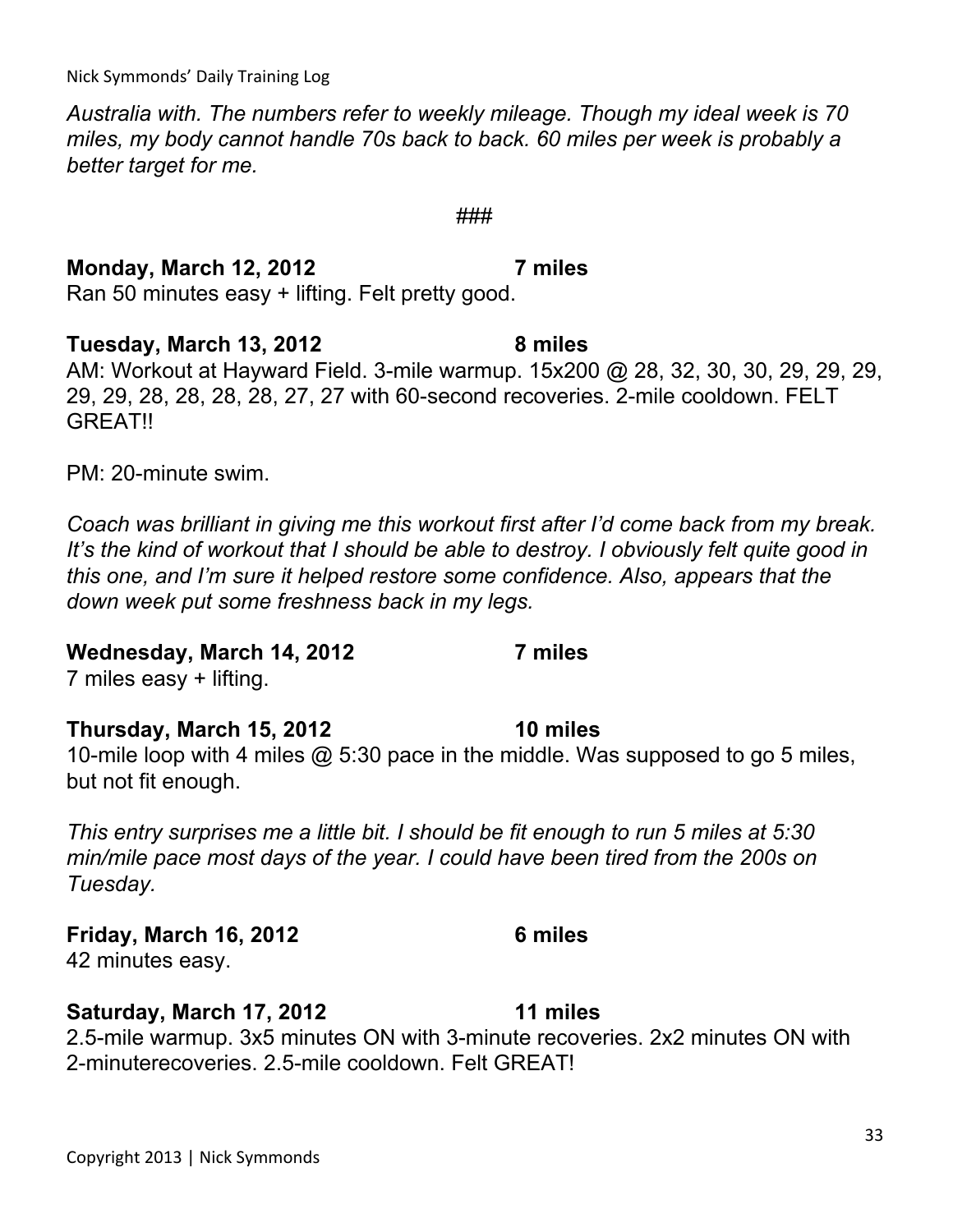Copyright 2013 | Nick Symmonds

Nick Symmonds' Daily Training Log

*Coach had me run a "minutes" workout for my first set of long intervals after I got back from Australia. The "ON" minutes were probably close to 5:00/mile pace and the recovery minutes were close to 7:00/mile pace.*

### **Sunday, March 18, 2012 4 miles**

Recovery jog. Too hung over from St. Patty's.

*I get terrible hangovers. You'd think I'd have learned my lesson by now, but those damn green pints get me every year.*

**WEEK TOTAL: 53 miles**

###

| <b>Monday, March 19, 2012</b>               | 11 miles |
|---------------------------------------------|----------|
| AM: 7 miles easy + lifting.                 |          |
| PM: 4 miles easy.                           |          |
| Tuesday, March 20, 2012                     | 6 miles  |
| Easy 42 minutes before travel to Flagstaff. |          |

*Flagstaff, Arizona, is the preferred altitude training locale for many elite runners, and the OTC Elite try to make a trip up there every spring. The city is located at an elevation of 7,000 feet. Some people would argue that altitude training isn't necessary for a half-miler, but I maintain that it is mandatory for any athlete aspiring to improve cardiovascular strength and efficiency.*

**Wednesday, March 21, 2012 8 miles** AM: 30 minutes easy. PM: 30 minutes easy.

**Thursday, March 22, 2012 8 miles** 5 miles easy. 10x100m strides. 0.5 mile cooldown back to van.

*The first few runs at altitude are always a little tough. The strides help to shock the system a bit and let it know it's time to start making more red blood cells!*

**Friday, March 23, 2012 7 miles** 2-mile warmup. 6x2 minutes on with 2-minute jogging recoveries. 2-mile cooldown.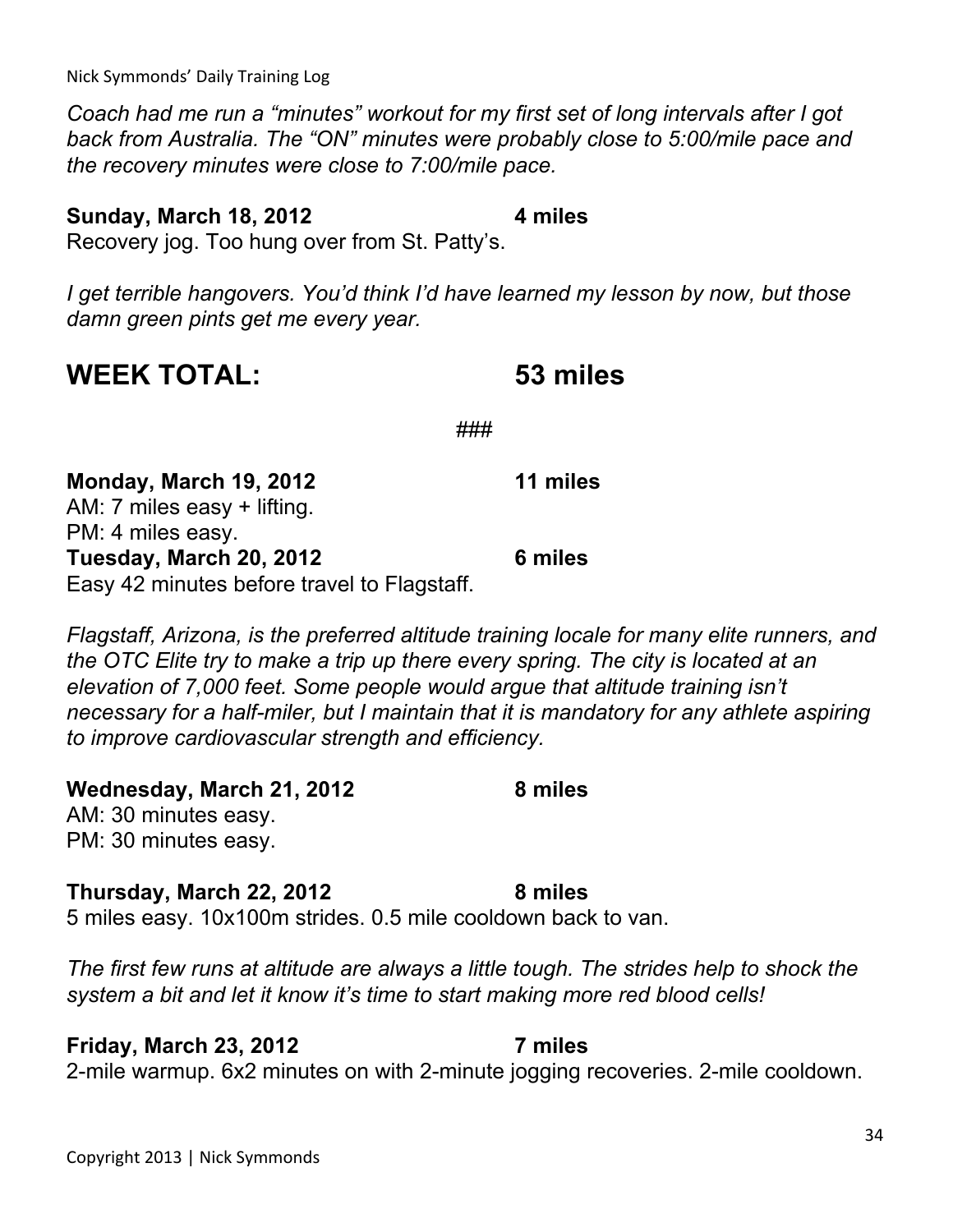Copyright 2013 | Nick Symmonds

Nick Symmonds' Daily Training Log

**Saturday, March 24, 2012 10 miles**

AM: 7 miles. PM: 3 miles.

### **Sunday, March 25, 2012 8 miles**

Mailboxes run: 60-minute run with a 15-minute pickup.

*"Mailboxes" is what we call a dirt road that we run on up near Lake Mary, outside Flagstaff. The weird British kids on the team call it "letterboxes," and we make fun of them a lot for that.*

### **WEEK TOTAL: 56 miles**

###

### **Monday, March 26, 2012 10 miles**

AM: 6 miles easy + lifting. PM: 4 miles easy.

### **Tuesday, March 27, 2012 11.5 miles**

AM: 2-mile warmup. 4x3 minutes with 2-minute recoveries. 10x70 seconds with 90-second recoveries. 2-mile cooldown. Covered 7.3 miles on the fartlek.

PM: swim.

*Fartlek is a Swedish term that literally translates to "speed play." It is what we runners call a continuous run with intervals mixed in. Here I was able to cover 7.3 miles during my 45minute run, which means that I averaged just over 6:00/mile pace for the run. Not bad at 7,000 feet! Notice that I didn't put down how long I swam for in the evening. Swimming is outrageously difficult at altitude, and I'm usually unable to swim continuously and opt for 100m intervals with plenty of rest instead.*

**Wednesday, March 28, 2012 8 miles**

Easy run + strides + lifting.

### **Thursday, March 29, 2012 12 miles**

AM: 2-mile warmup. 30-minute pace run averaging 6:02 min/mile. 1.5-mile cooldown.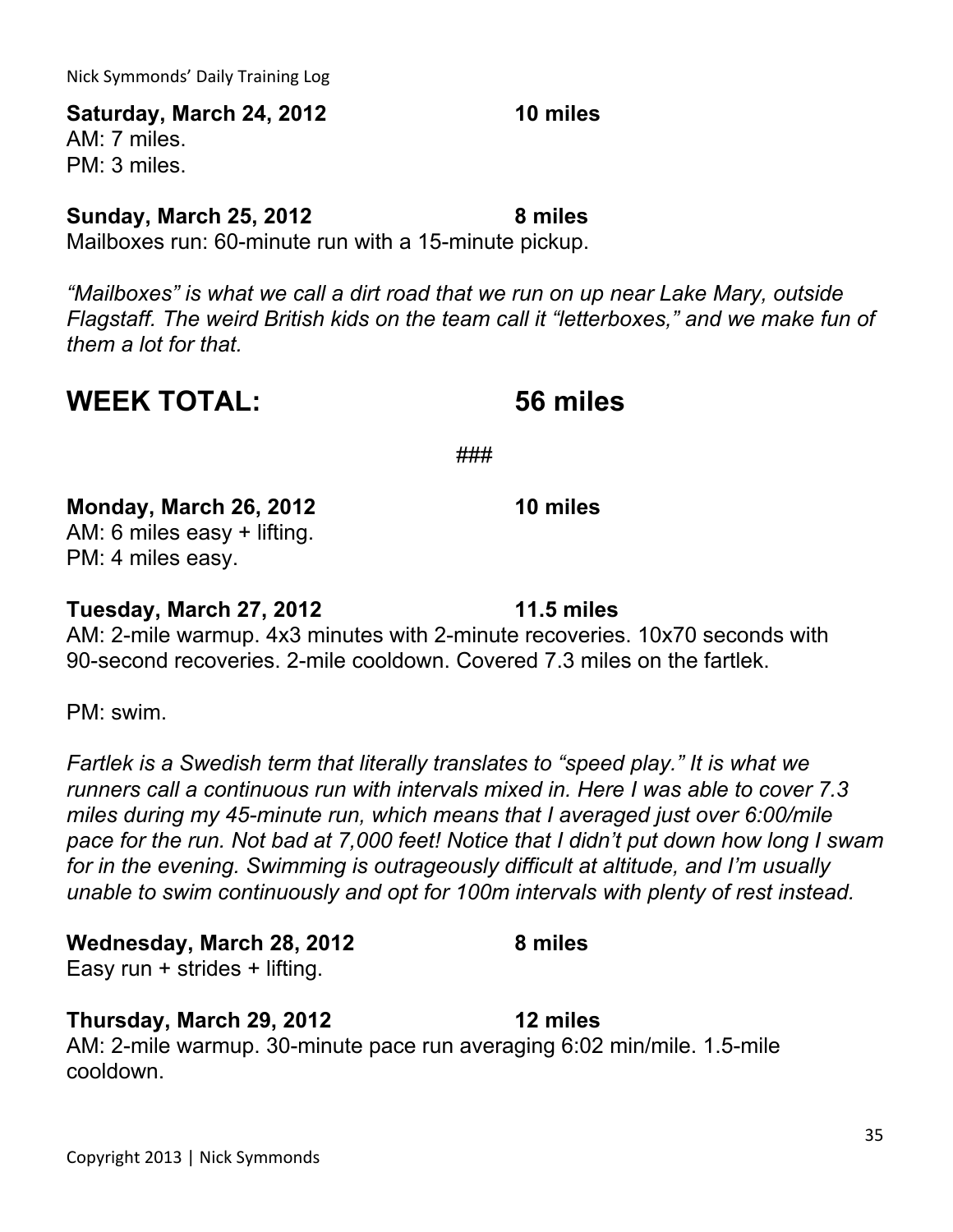PM: Ladder hill repeats. 150m, 120m, 100m, 120m, 150m, 150m, 120m, 100m, 120m, 150m.

*This is a tough day. The pace run in the morning makes the legs pretty heavy and tired. After a long nap in the afternoon, we come back and switch systems. The hill we did this workout on is pretty steep, and the athletes I worked out with are all quite competitive. I could barely walk after this one*.

### **Friday, March 30, 2012 5 miles**

5 miles at approximately 8-minute pace.

*Just trying to put one leg in front of the other after yesterday's workout. I've read many studies that suggest that a really easy run is a more effective form of recovery than just plain taking time off.*

### **Saturday, March 31, 2012 7 miles**

AM: 2.5-mile warmup. 3x(4x300m). Ran 45, 44, 45, 43, 44, 43, 44, 44, 42, 42, 43, 41. Felt pretty good. Almost died after the last one!

*I didn't write down the recovery, but I remember this workout vividly. We took 60 seconds of walking recovery between the intervals and a 4minute walking recovery between the sets. We ran this workout at the Northern Arizona University track, and it was the first time in the season that I felt I was really starting to getting track-ready. I went to the well on the last interval, threw my body to the track, and gasped for oxygen in the thin mountain air.*

### **Sunday, April 1, 2012 10 miles**

Woke up very hung over. Waited till about 5 PM to run 70 minutes easy. Will I never learn?

### **WEEK TOTAL: 63.5 miles**

### ###

### **Monday, April 2, 2012 11 miles**

AM: 7.25 miles (7 miles easy + 4x100m strides) + lifting. PM: 3.75 miles easy.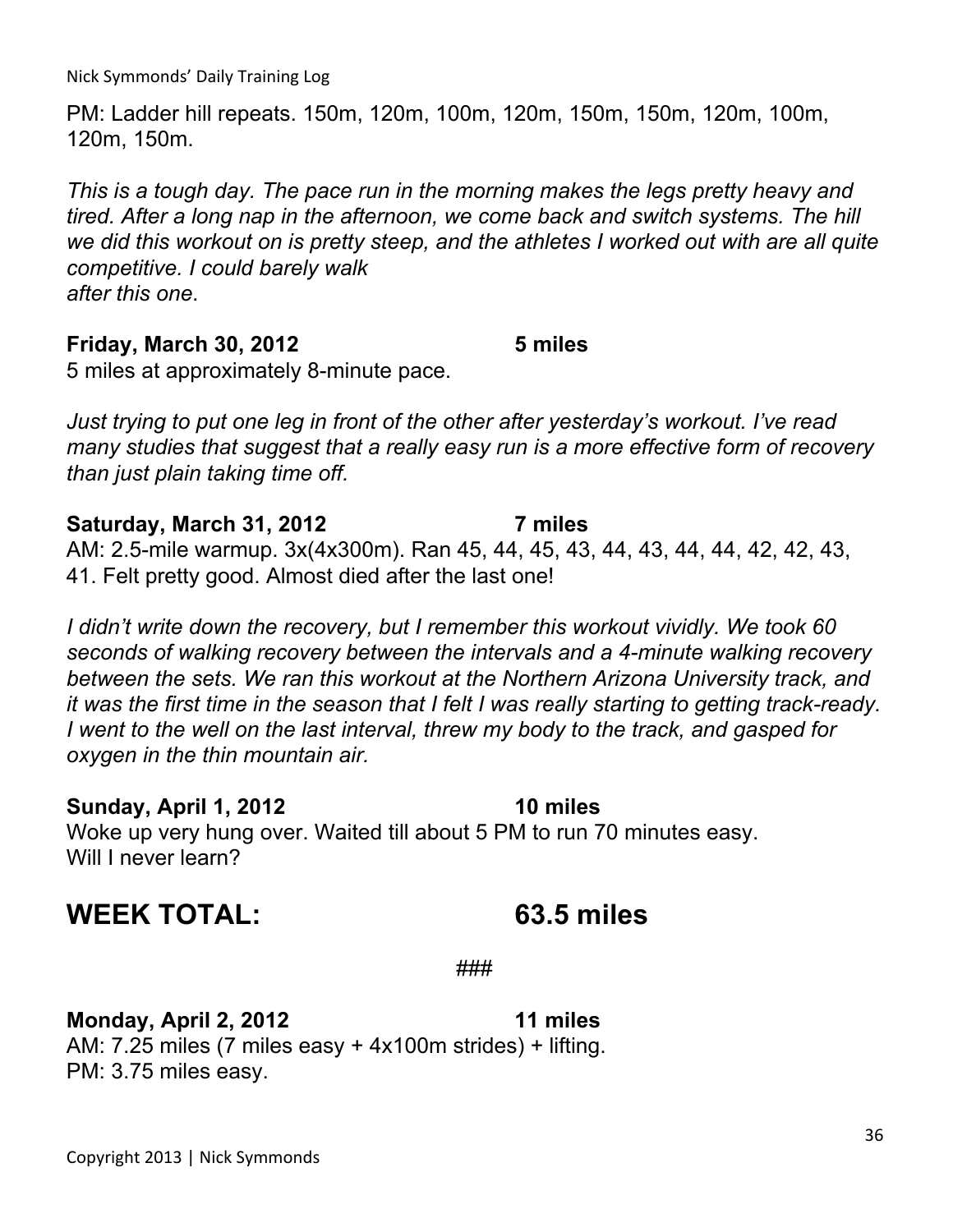*to Flagstaff (a 45minute drive) is another reason that we love this area for altitude training.*

**Sunday, April 8, 2012 0 miles**

*Sometimes I like to do a long hike in place of my long run. This was a lot of vertical to do on my already tired legs. It was very beautiful hike, though, and it left me feeling mentally refreshed.*

Easy hour run + lifting. EXHAUSTED.

**Thursday, April 5, 2012 11.5 miles** AM: 2-mile warmup. 4-mile pace run. 2-mile cooldown. PM: 2-mile warmup. 6x100m strides. 1-mile cooldown.

### **Friday, April 6, 2012 5 miles**

40 minutes easy.

**Saturday, April 7, 2012 7 miles**

AM: In Sedona. 3-mile warmup. 3x(3x400) with 1-minute recoveries. 4-minute recoveries between sets. Ran 62, 59, 60, 60, 59, 56, 61, 61, PULLED. 2mile cooldown. TIRED.

*The 400s were supposed to get progressively faster. However, I struggled with the pace and was unable to accelerate on my last set and was therefore "pulled" from*

*was done in Sedona, which is at an elevation of 4,500 feet. The proximity of Sedona*

PM: 30-minute swim.

Hiked Mt. Elden. 6,800 ft. up to summit at 9,300 ft. Legs DONE!

### Nick Symmonds' Daily Training Log

### **Tuesday, April 3, 2012 10 miles**

AM: 2-mile warmup. 4x5minutes with 3-minute walking recoveries. 6x200m fast with 2-minute walking recoveries. 2-mile cooldown.

 $PM: 25$ -minute swim.

### **Wednesday, April 4, 2012 8 miles**

### **WEEK TOTAL: 52.5 miles**

Copyright 2013 | Nick Symmonds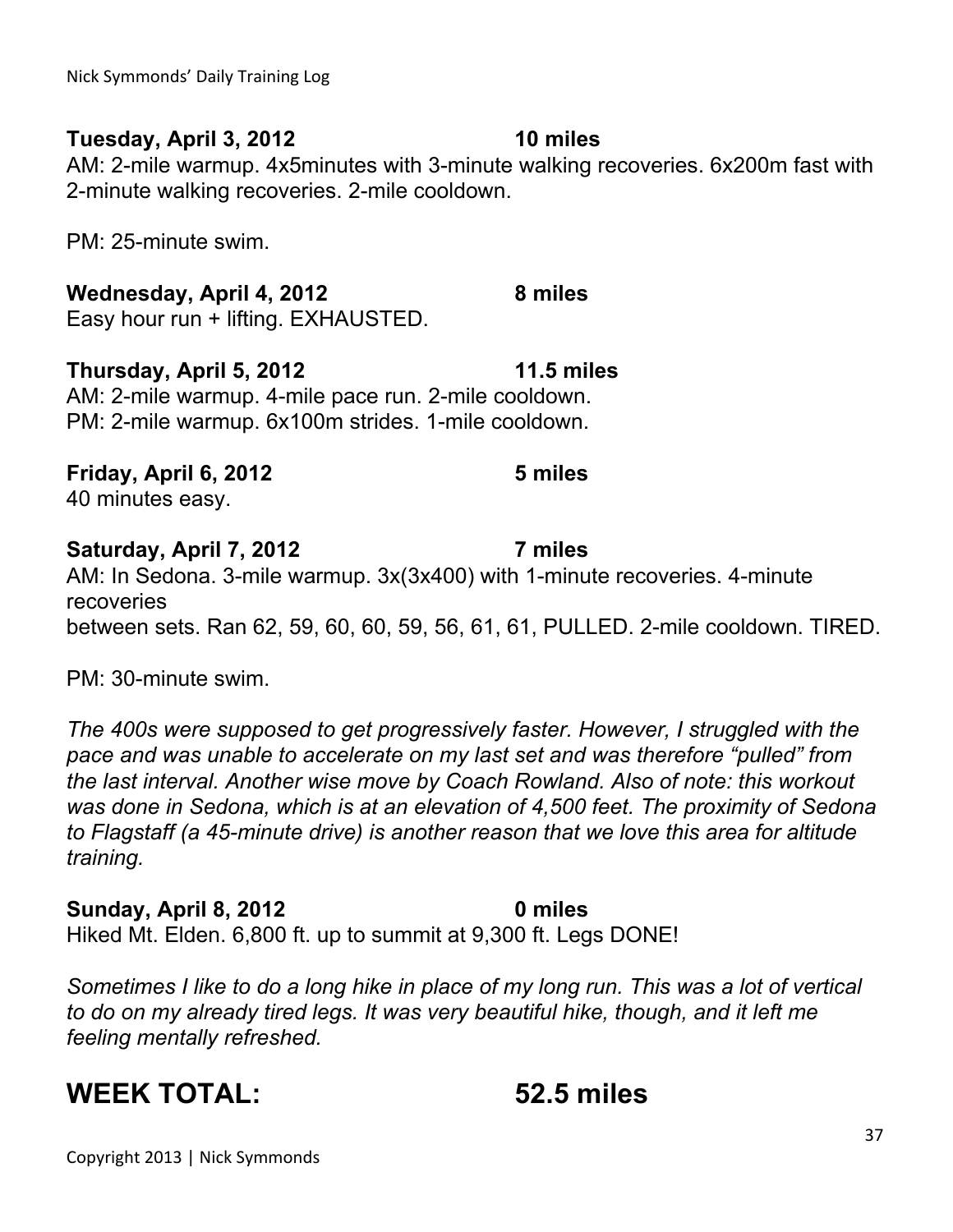###

**Monday, April 9, 2012 6 miles**  $5$ -mile jog + lifting + 4x150m strides.

**Tuesday, April 10, 2012 8 miles** AM: 2-mile warmup. 8x2 minutes with 2-minute recoveries. 2-mile cooldown.

PM: 1500m swim.

*I'm usually able to cover 1500m in about 30 minutes. This is just an easy swim used for recovery purposes.*

### **Wednesday, April 11, 2012 6 miles** 45 minutes easy + lifting.

**Thursday, April 12, 2012 9 miles** AM: 2-mile warmup. 5x1 mile with 1 minute rest. Averaged 5:25. Fast strides: 60m, 80m, 100m, 120m, 150m. 2-mile cooldown.

PM: 1500m swim.

**Friday, April 13, 2012 6 miles** 45 minutes easy.

**Saturday, April 14, 2012 6 miles**

45 minutes easy. Was supposed to go to Sedona, but got snowed in.

*A drawback of spring training in Flagstaff is that you sometimes get snowed in. The snow usually melts off in a day or two. Still managed to get an easy run in through the blizzard.*

**Sunday, April 15, 2012 6 miles** 2mile warmup. 1000m @ 2:42, rest 4 minutes. 800m @ 1:59, rest 3 minutes. 600m  $@$  1:30, rest 2 minutes. 400m  $@$  53.8, rest 90 seconds. 200m  $@$  24.9. Done. 2-mile cooldown. GREAT workout. Threw down. Legs felt FRESH!

*This is one of my favorite workouts. It is all very high-quality with lots of rest. The rest*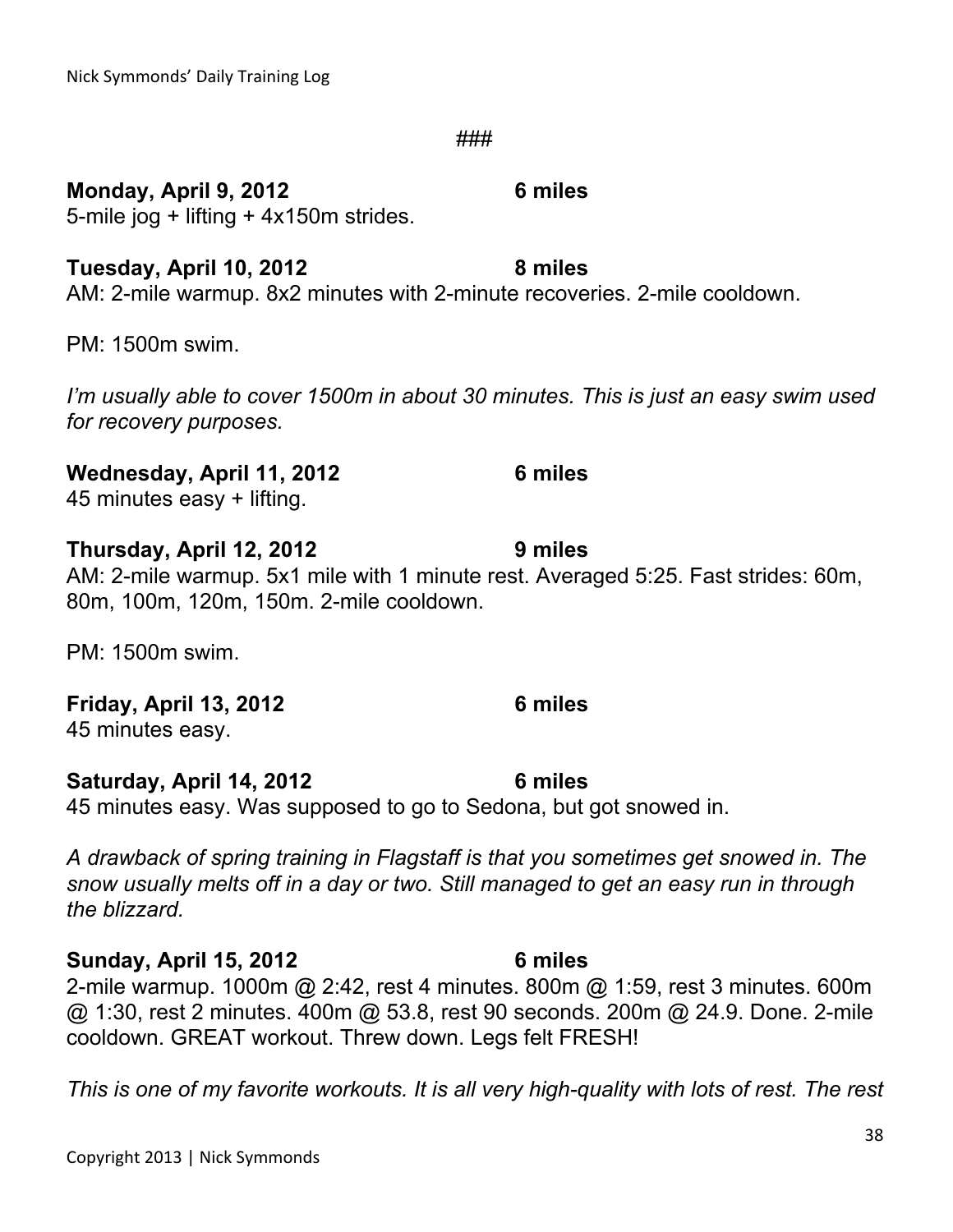*decreases as the distance does, which is difficult but manageable. This workout was run in Sedona and gave me a ton of confidence about my fitness.*

### **WEEK TOTAL: 47 miles**

###

### **Monday, April 16, 2012 9 miles**

60 minutes easy at Walnut Creek. Nice day, felt good.

*Walnut Creek is a beautiful wilderness area next to where we were living in Flagstaff.*

### **Tuesday, April 17, 2012 7 miles**

Easy 48 minutes + light lifting. In Boise

Our time in Flagstaff had come to an end. I stopped off in my hometown of Boise to visit my parents before traveling to my next race.

### **Wednesday, April 18, 2012 9 miles**

3-mile warmup. 4x200m @ 29 with 200m jogging recoveries. 4x3 minutes at 1:12–1:15 400m pace with 90-second recoveries.  $4x200m$  @ 27 with 200m jogging recoveries. 2-mile cooldown

**Thursday, April 19, 2012 6 miles** 40 minutes easy.

**Friday, April 20, 2012 4 miles** 20 minutes easy + 3x100m strides. 2-lap cooldown.

*I* ran this pre-race workout in Boise before flying to Kansas for the KU Relays.

### **Saturday, April 21, 2012 8.5 miles**

AM: 1-mile shakeout. PM: 3-mile warmup. Raced 1 mile @ KU Relays. Ran 4:01.57 for 4th place.

Ran very timidly. Closed in 55. SO much left at the end. Legs felt GREAT! I felt very good going into this race, but I was still a bit nervous about my fitness after my disappointing races in Australia. Three men broke away from the pack early on, and no one (including myself) wanted to do the work to catch them. I was able to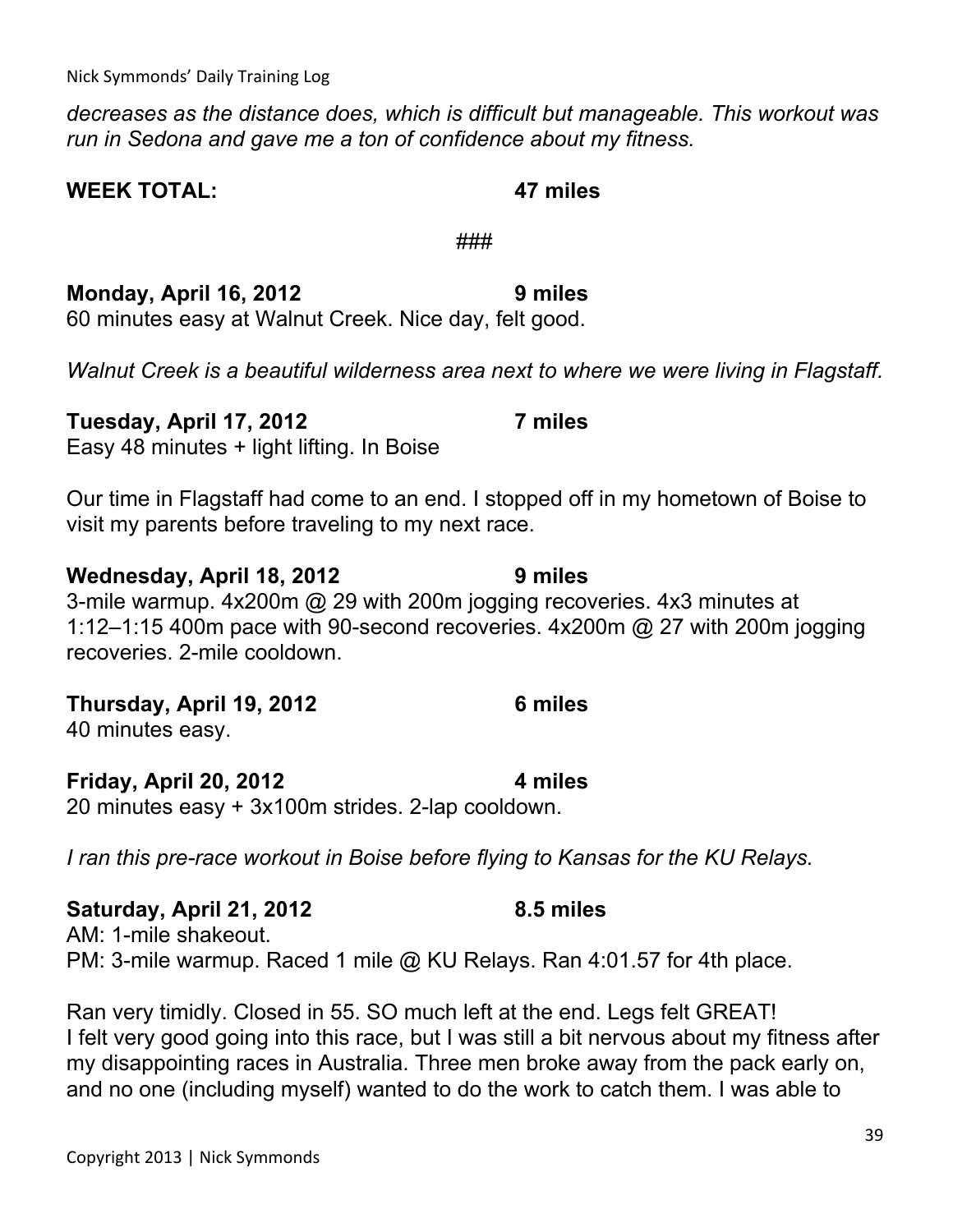outkick all of the competitors in the chase pack. I was disappointed in myself for being so timid, but I gained a lot of confidence because of how easy the 4:01 mile felt.

**Sunday, April 22, 2012 10 miles**

### **WEEK TOTAL: 53.5 miles**

**Monday, April 23, 2012 10 miles** AM: 6 miles + lifting. PM: 4 miles.

### **Tuesday, April 24, 2012 10 miles**

AM: 3-mile warmup. 4x1000m with 2-minute recoveries. Ran 3:09, 3:00, 2:55, 2:53. 2x(500m, 300m, 200m) with next-interval recovery. Ran 72, 43, 28, 66, 41, 25. 2-mile cooldown.

PM: 20-minute swim.

**Wednesday, April 25, 2012 10 miles** AM: 6 miles + lifting. PM: 4 miles.

**Thursday, April 26, 2012 6 miles** AM: 6 miles with a 15-minute pickup in the middle. PM: Flew to Philly.

*I felt really good on this run despite have to wake up really early to squeeze it in before flying to Philadelphia for the Penn Relays.*

**Friday, April 27, 2012 4 miles** 20-minute warmup. 2x200m @ 25 seconds. 5-minute cooldown.

**Saturday, April 28, 2012 8 miles** 20minute warmup. Raced 800m on DMR @ Penn. Through 400m in 49.5, 1:43.9 split. Felt AMAZING. 25-minute cooldown. (Watch Interview from [FloTrack\)](http://www.flotrack.org/video/632160-nick-symmonds-after-143-800-dmr-leg-penn-relays-2012)

*I* was not super-excited about competing at the Penn Relays this year because it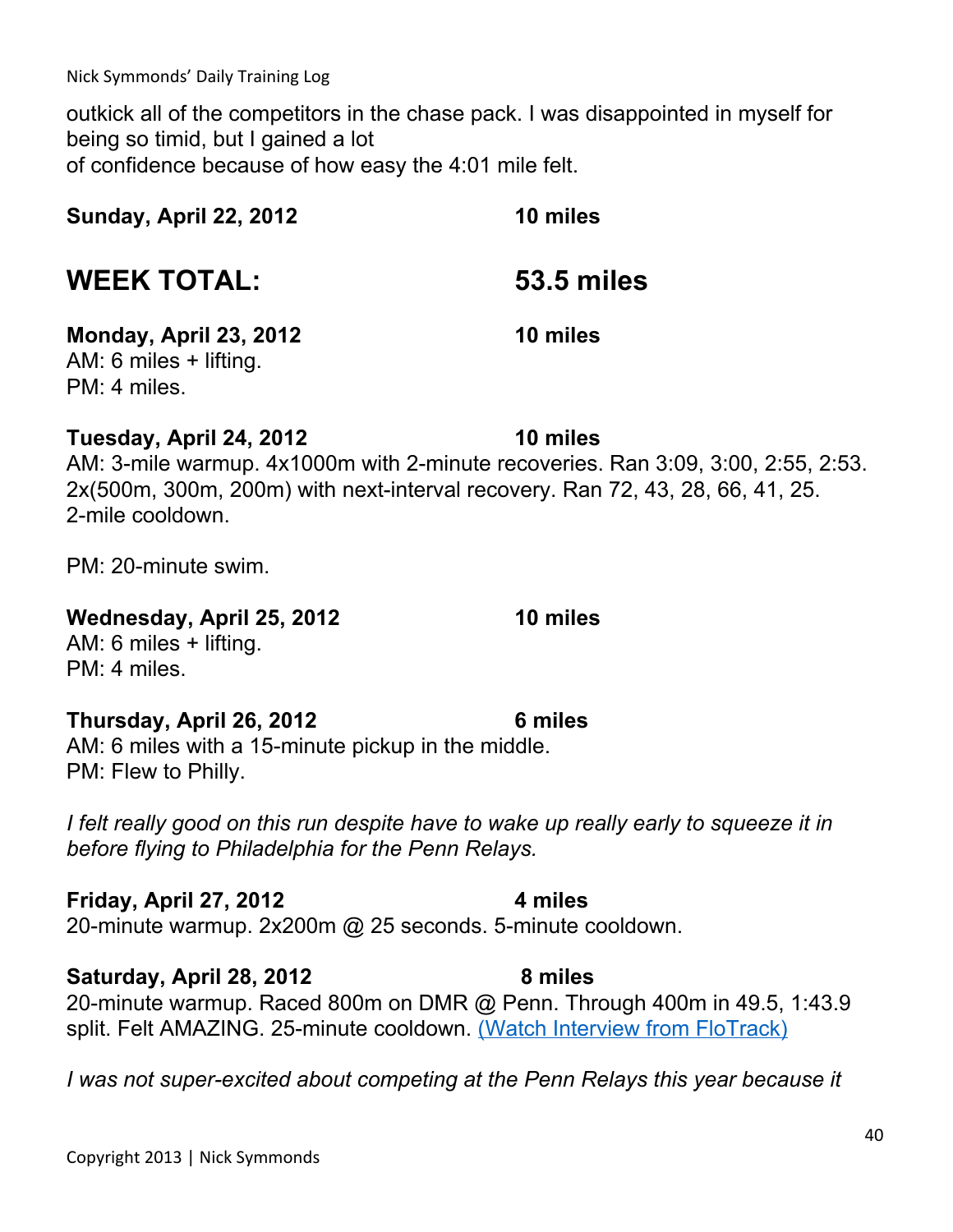*was an Olympic year and the travel from Eugene to Philadelphia is never easy. I decided that if I was going to go to the trouble of getting there, I was going to run as hard as I could. 49.5 is my fastest 400m split ever (I was running the distance medley relay, so the running start helped!), and when the announcer read my split, my jaw dropped. As I was cooling down, I was nervous that I was too fit, too early in the season. When I chatted with my sports psychologist, Jeff Troesh, we decided that maybe it wasn't that I was too fit too early, but rather that all the hard work leading up to this point was paying off and I was about to have the best season of my life. I tried not to overthink the performance after that.*

### **Sunday, April 29, 2012 11 miles**

77-minute run after LONG travel back to Eugene. Still, legs felt GREAT!

*You only get to feel this good after coming down from a month at altitude. It's a very surreal feeling. It's almost scary how good you feel running at sea level.*

**WEEK TOTAL: 59 miles**

###

**Monday, April 30, 2012 10 miles** AM: 6 miles + lifting. PM: 4 miles. Right Achilles sore.

*One of the reasons that I dislike long travel when I'm racing is that it leaves my legs a bit swollen, which in turn leads to sore connective tissue.*

### **Tuesday, May 1, 2012 9.5 miles**

AM: 3-mile warmup. 3x1 mile with 3-minute recoveries in 4:55, 4:46, 4:44. 2x800m with a 2-minute recovery in 2:17, 2:15. 2-mile cooldown. Right Achilles took a little while to warm up. Fine after first interval. OK after workout. Lots of ice.

PM: 30-minute swim. Felt good in the pool!

**Wednesday, May 2, 2012 10 miles** AM: 6 miles + lifting. PM: 4 miles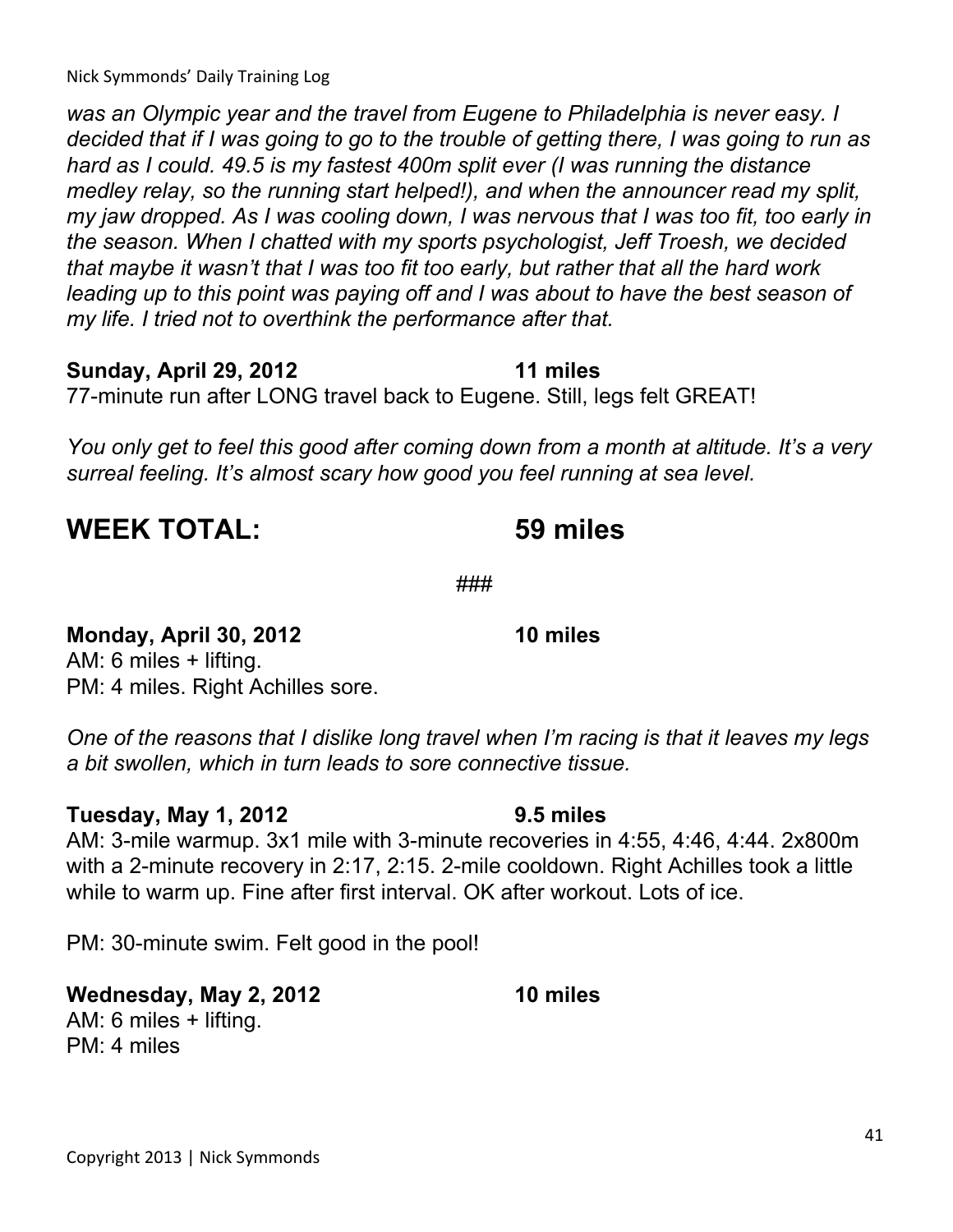### **Thursday, May 3, 2012 7 miles**

AM: 3x(4x200m) with 30 seconds rest between intervals, 4-minute rest between sets. 200s in 27, 2-mile cooldown.

PM: 30-minute swim.

### **Friday, May 4, 2012 7 miles**

50 minutes easy.

### **Saturday, May 5, 2012 10.5 miles**

3-mile warmup. 5-mile pace run with mile 4 easy and mile 5 hard. Ran 5:26, 5:26, 5:15, 5:37, 5:03. 2-mile cooldown.

*Five miles is a fairly long pace run for me at this point in the season, and sometimes Coach Rowland has me break it up mentally by easing off on the fourth mile, which allows me to collect myself to push hard on the fifth.*

**Sunday, May 6, 2012 10 miles** 68 minutes moderate.

### **WEEK TOTAL: 64 miles**

###

### **Monday, May 7, 2012 6 miles** 42 minutes easy + lifting.

**Tuesday, May 8, 2012 8 miles** AM: 3-mile warmup. 1000m in 2:30, rest 6 minutes. 800m in 1:51, rest 8 minutes. 600m in 1:22. DONE. 3-mile cooldown.

PM: 25-minute swim.

*This is a really good workout for me. Just three FAST intervals with a lot of rest. Coach Rowland asked me to run the 800m in 1:54, but my teammate Chris Thompson was running that interval with me and was right on my heels. I was terrified that a 10,000m runner was going to show me up in an 800m!*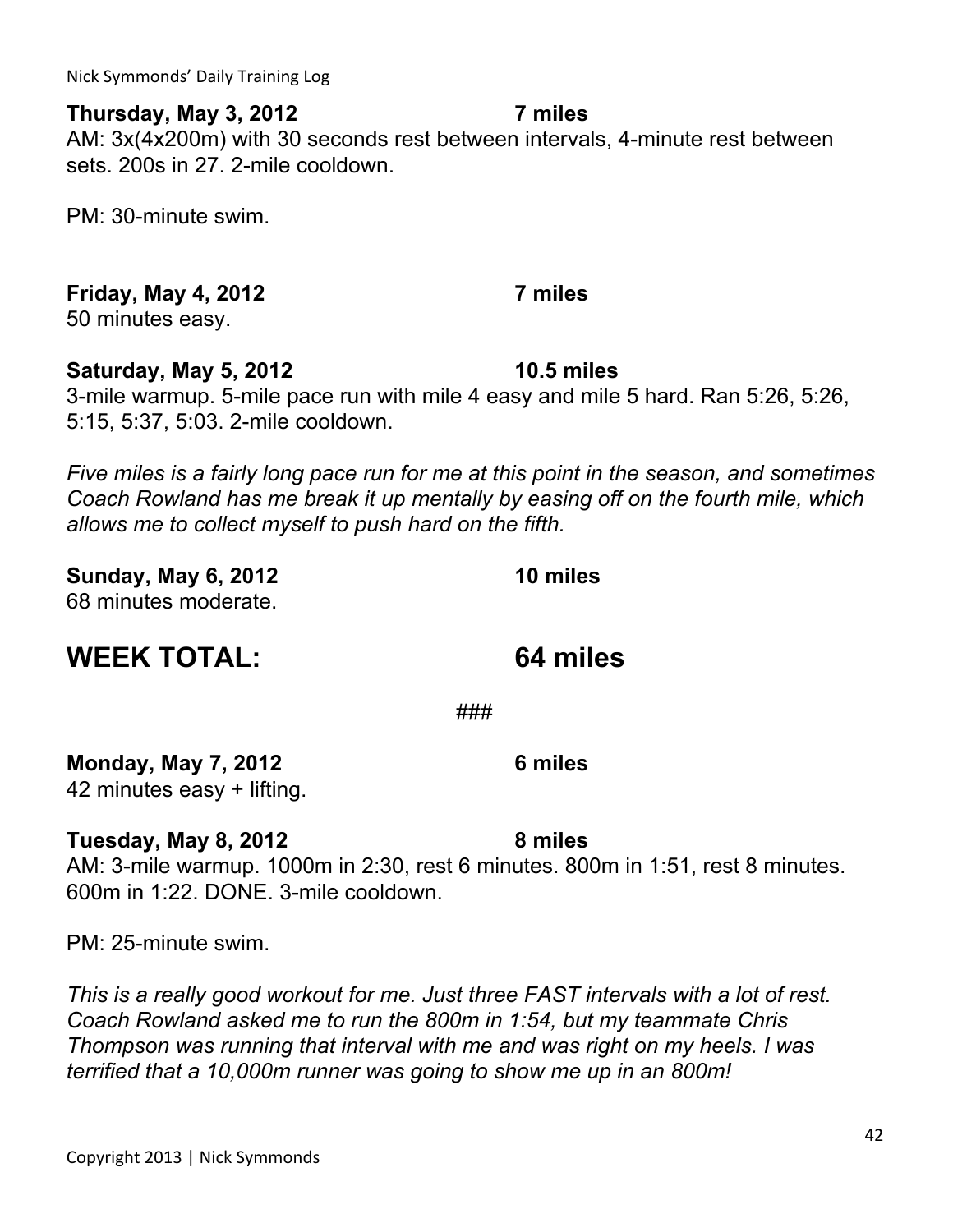### **Wednesday, May 9, 2012 6 miles**

AM: 6 miles + lifting. PM: 30-minute spin bike.

### **Thursday, May 10, 2012 9 miles**

AM: 3-mile warmup. 3-mile pace run at Amazon trail (5:20, 5:15, 5:03). 4x200m @ 27 with 200m jog. 2-mile cooldown.

PM: 30-minute swim.

### **Friday, May 11, 2012 6 miles**

Easy 42 minutes followed by fishing + surfing.

### **Saturday, May 12, 2012 9 miles**

3-mile warmup. 5x800m on Amazon trail with 2-minute recoveries. Ran 2:19, 2:15, 2:15, 2:15, 2:15. 3x500m on South Eugene HS track with 5-minute recoveries. Ran 70, 69, 67. 2-mile cooldown.

*A nice workout. Good combination of base work and speed endurance.*

### **Sunday, May 13, 2012 9 miles**

Easy 65 minutes with P-Nut and J-Mac.

*Nice run with Ian Cronin and Jordan McNamara.*

### **WEEK TOTAL: 53 miles**

**Monday, May 14, 2012 7 miles** AM: 40 minutes easy + lifting. PM: Flew to LA.

**Tuesday, May 15, 2012 7.5 miles** 3-mile warmup. 10x200m with 200m jogging recoveries. Fast-slow alternating...fast  $@$  25, slow  $@$  29. 2-mile cooldown. Felt good.

###

*Ran at UCLA. I had a race down at Occidental College later this week and flew down a few days early for a few meetings and to visit family. This was the first time I had*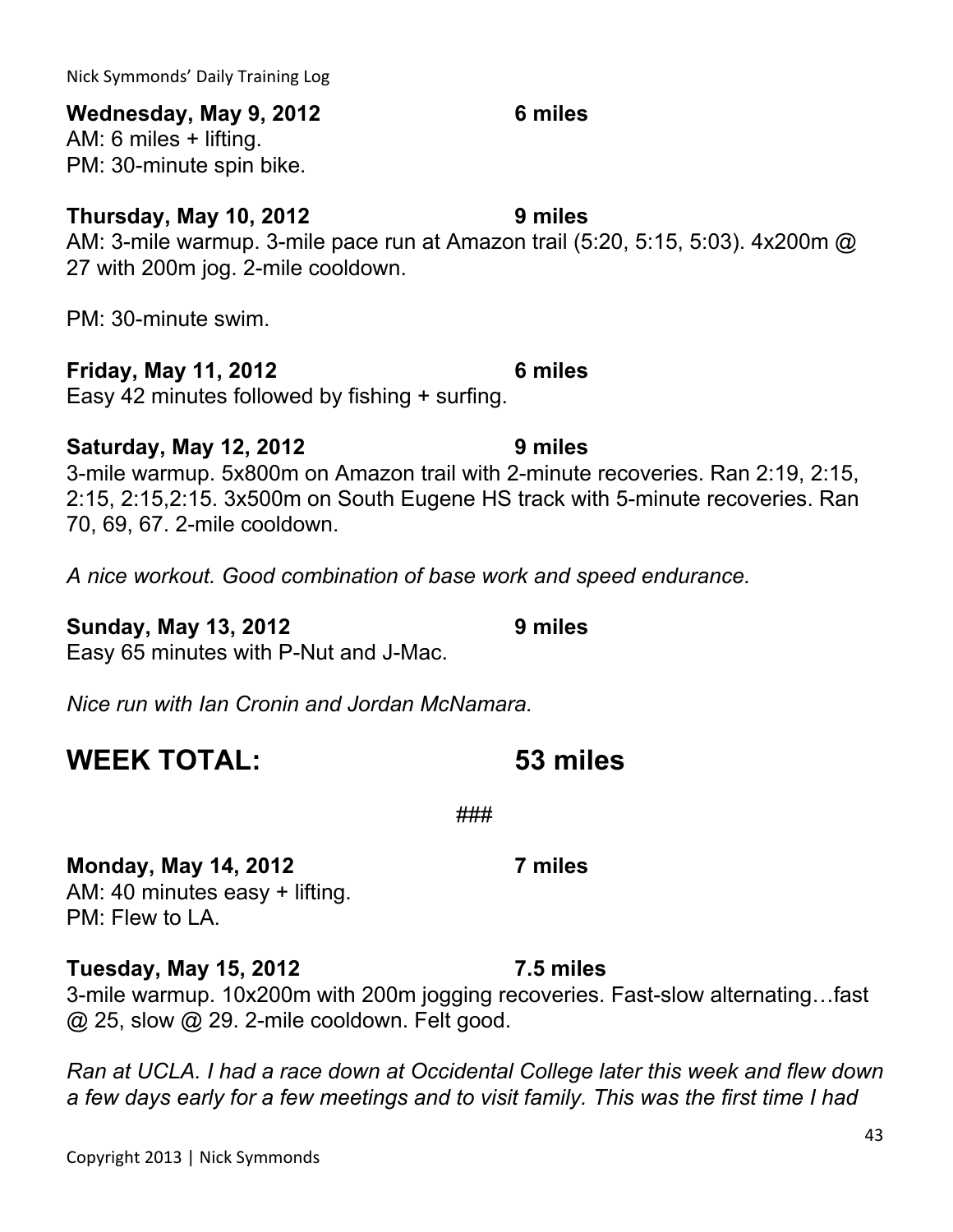*ever been on UCLA's campus, and I was very impressed by the facilities. I had the honor of being timed by the 800m American Record holder, Johnny Gray, in this workout.*

### **Wednesday, May 16, 2012 0 miles**

OFF

*I could feel a bit of a cold coming on this day and was nervous that it could affect my race on Friday. I decided it would be better for me to take the day off and just rest.*

### **Thursday, May 17, 2012 4 miles**

22 minutes easy. 100m stride, 200m stride, 100m stride. 3-lap cooldown.

### **Friday, May 18, 2012 8 miles**

AM: 8-minute jog  $+$  stretch. PM: 3-mile warmup. 1500m race in 3:36.04. NEW PERSONAL BEST!! Finished 2nd to Nate Brannen. 20-minute jog cooldown. (Watch Race on [FloTrack\)](http://www.flotrack.org/video/635522-m-1500-h02-brannen-closes-hard-over-symmonds-2012-usatf-oxy-hp)

*I felt really good warming up for this race. I knew that this was probably going to be my only 1500m of the year, and I REALLY wanted to set a new personal best. I went out right behind the rabbit in 56 seconds for the first 400m. Though I was disappointed that I didn't win the race, I was very happy to shave 2 seconds off my best time.*

**Saturday, May 19, 2012 0 miles** 6 AM flight to Salt Lake City for Melaleuca appearance.

*I was so amped up from my race and had to be into LAX so early that I just stayed up through the night. I got about an hour of sleep on the flight and then had to help out at a Melaleuca convention. Melaleuca is a great company that has been a great partner during my professional career, so I wanted to be there despite the tough travel after the race.*

### **Sunday, May 20, 2012 10 miles** Ran the Valley River Center loop easy. Felt SO good!

### **WEEK TOTAL: 36.5 miles**

*I made two notes in my running log following this week. The first was an arrow pointing to the weekly mileage total reading "with a PB though!!" This shows that I*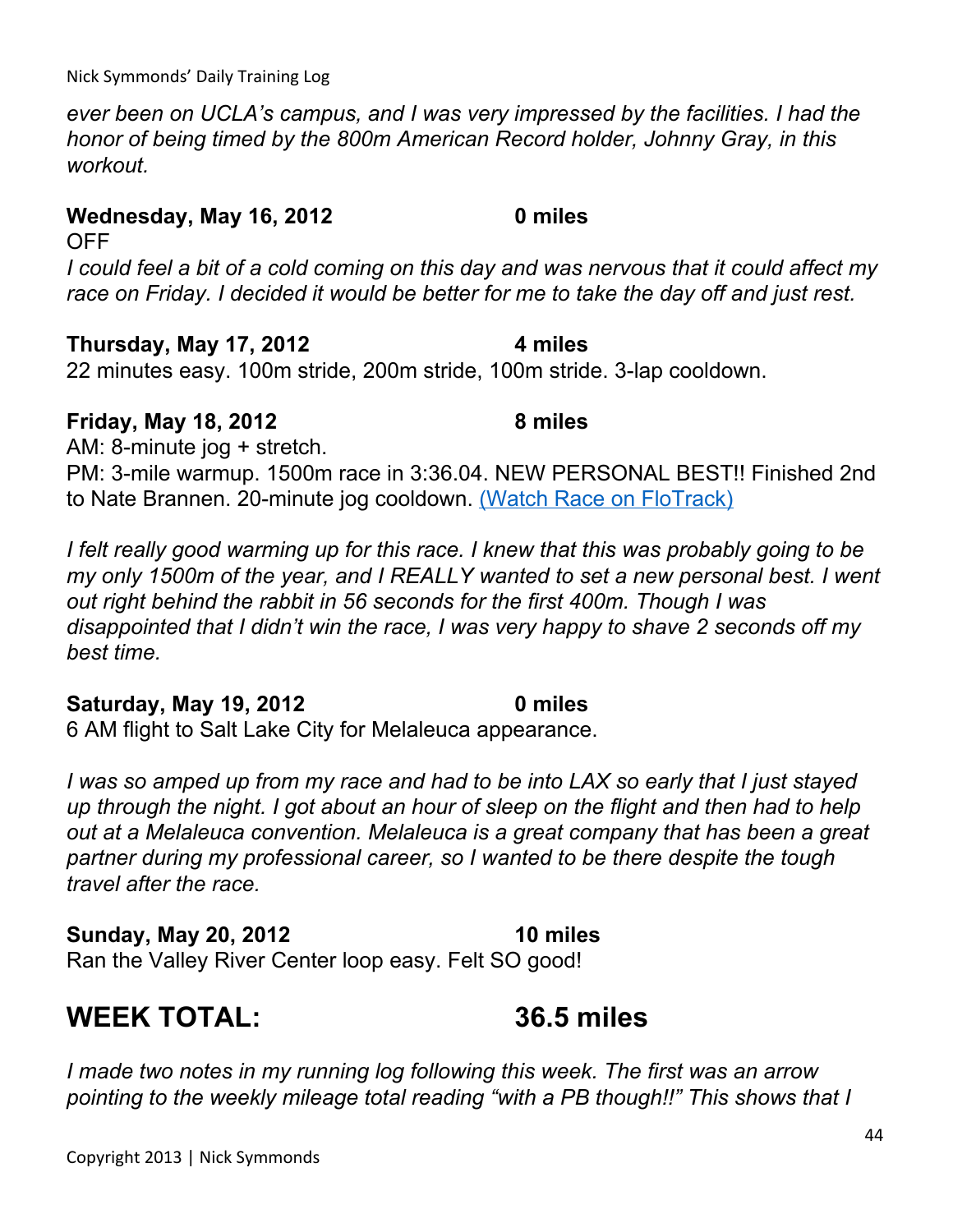*was disappointed with the final week's mileage, but I realized that it was worth it for a new personal best in the 1500m. The second note I wrote down was "LAST WEEK ADDING UP MILEAGE." This second note is a great look into where my mind was at this point in the season. Around this time, I could see that my weekly mileage was going to suffer due to the fact that workouts were getting more race specific and that I was traveling and racing more.*

*It's difficult to go from being so focused on getting to a certain mileage at the end of the week to focusing on simply feeling good for the sessions and killing workouts. For me to get race ready I have to make this mental switch, and I did so by ceasing to add up my mileage at the end of each week. I have subsequently gone back and added up the mileage.*

###

**Monday, May 21, 2012 9 miles** AM: 3-mile warmup. 3x5minutes with 3-minute jogging recoveries. (Through 1K in 3:04). 2x2 minutes with 2-minute jogging recoveries. 2-mile cooldown.

PM: 30-minute swim.

### **Tuesday, May 22, 2012 7 miles**

7 miles + lifting.

### **Wednesday, May 23, 2012 7 miles**

AM: 3-mile warmup. 400m in 50.9, rest 1 minute, 200 in 24.7, rest 8 minutes, 400m in 49.7, rest 1 minute, 200m in 25.3. 3-mile cooldown.

PM: 30-minute swim.

*This is a fantastic 800m workout. Very difficult to hit pace on the 200m after a nearly* all-out quarter-mile sprint.

### **Thursday, May 24, 2012 10 miles**

AM: 6 miles easy + lifting. PM: 4 miles easy.

### **Friday, May 25, 2012 6 miles**

45 minutes easy.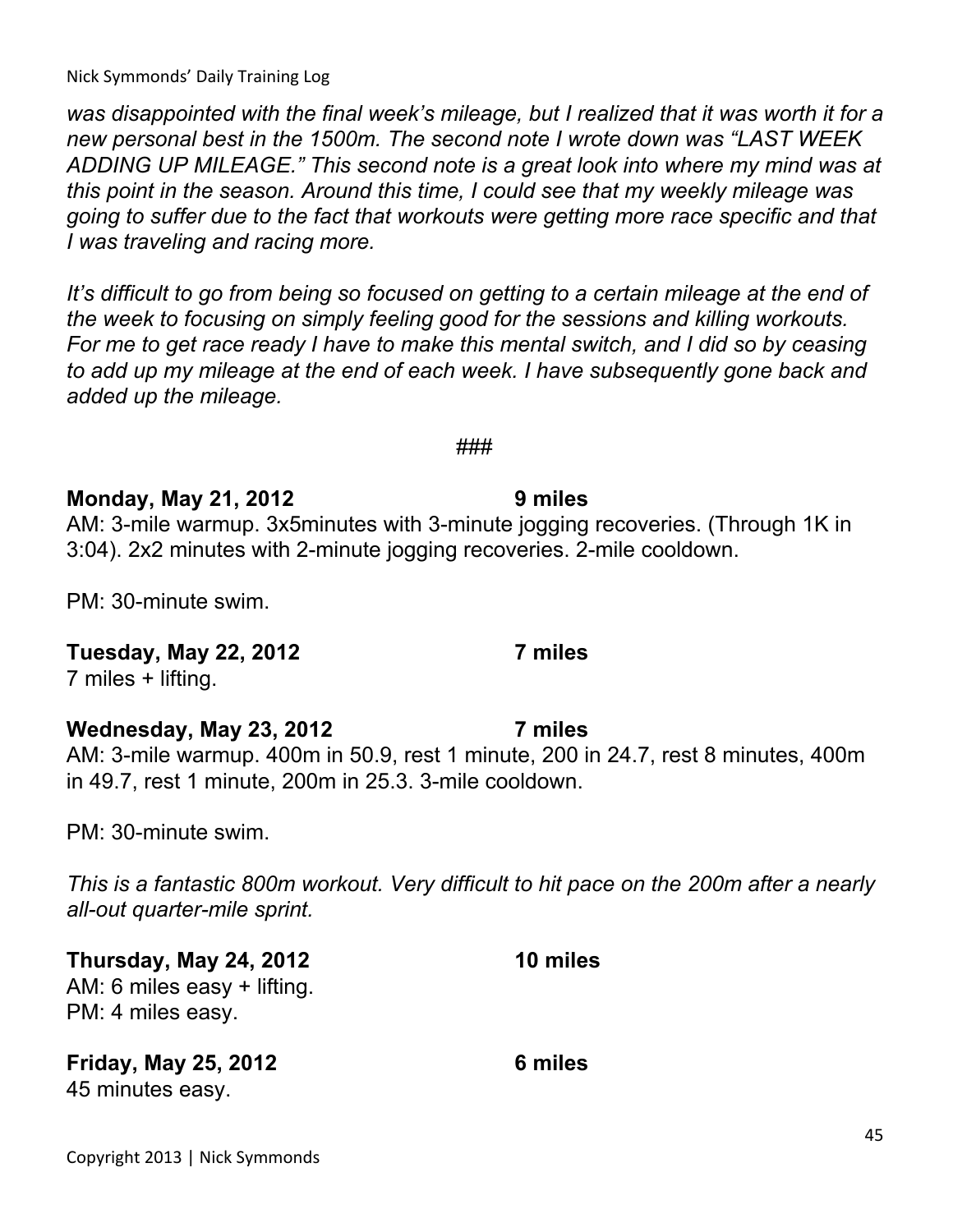### **Saturday, May 26, 2012 10 miles**

3-mile warmup. 3-mile pace run (on feel). 10x200m with 100m jogging recoveries. 2-mile cooldown

*When Coach tells me to run a pace run "on feel," I ditch my watch and just go for a steady run. This pace is usually just a touch below my threshold pace, and at this time of year I would estimate my pace to be near 5:20/mile.*

**Sunday, May 27, 2012 9 miles** 65 minutes easy.

### **WEEK TOTAL: 58 miles**

### **Monday, May 28, 2012 7 miles**

3-mile warmup. 150m in 16.5, rest 4 minutes. 200m in 22.6, rest 5 minutes. 150m in 16.5, rest 6 minutes. 300m in 36.1, rest 7 minutes. 150m in 16.5. 3-mile cooldown. Straight over to the pool for a 25-minute swim.

###

*This is a true sprint workout for me. Lots of rest, but running really fast intervals. I crossed the line after the 200m and saw 22.6 on my watch, and I didn't believing what I was seeing. I had to confirm with Coach Rowland that he had me that fast as well. This was a holiday and the pool was closing early, so I was forced to go straight to the pool for my swim rather than giving my body a couple hours to recover first. I was EXHAUSTED the rest of the day.*

### **Tuesday, May 29, 2012 7 miles** 50 minutes easy + lifting.

**Wednesday, May 30, 2012 8 miles** AM: 3-mile warmup. 5x600m @ (1:39, 1:40, 1:40, 1:39, 1:41) with 90-second recoveries. 2x200m @ 27, 25. 2-mile cooldown.

PM: 25-minute swim.

### **Thursday, May 31, 2012 0 miles**

OFF. Caught a 20-pound springer! (Watch KVAL News Spot)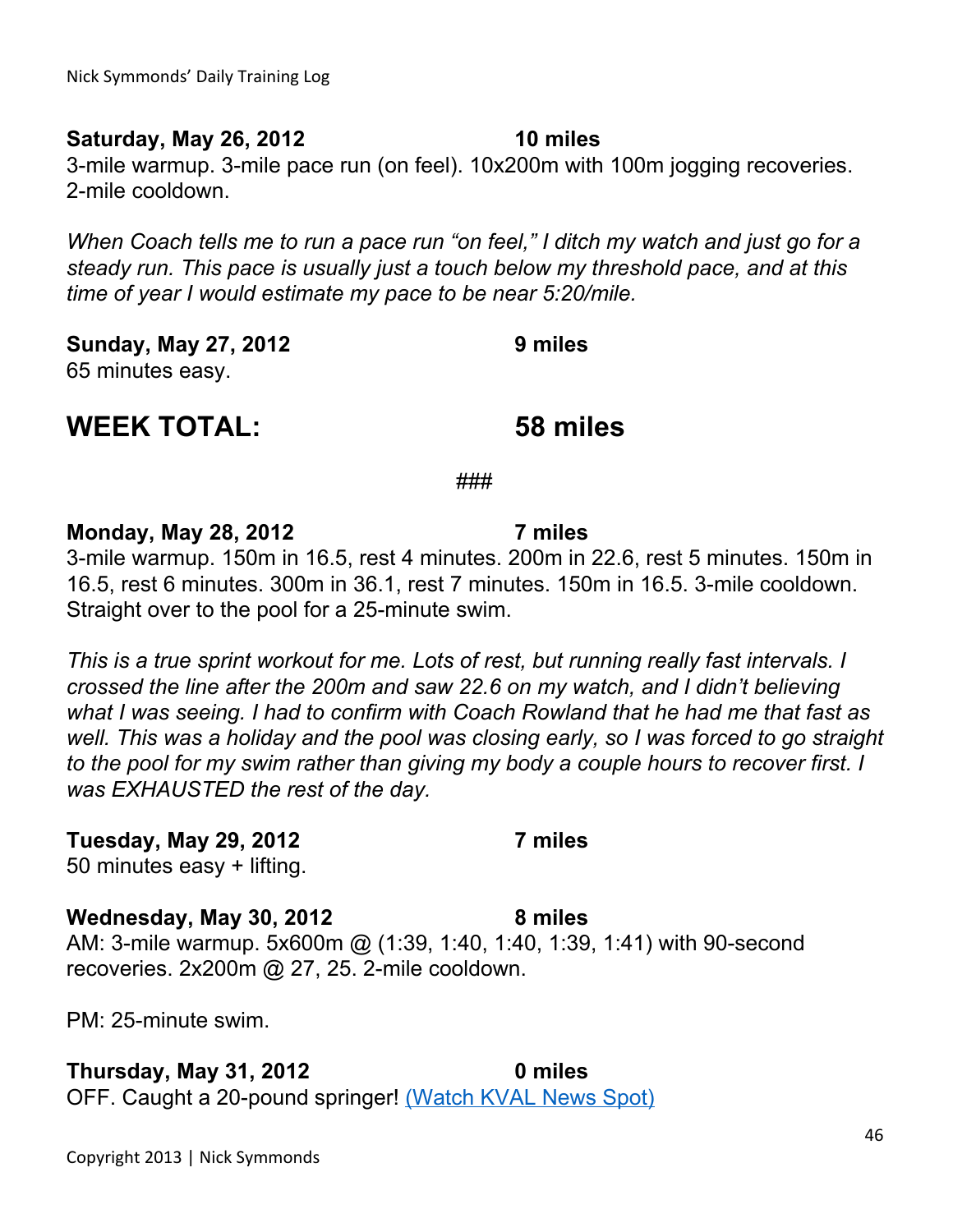*A local news channel had asked if they could film me fishing for a segment they were doing about what local Olympians did when they weren't training. I was hesitant to take the day off two days before the Prefontaine Classic, but it paid off!*

### **Friday June 1, 2012 4 miles** 3-mile warmup. 3xStrides. 100m, 150m, 100m. 2-lap cooldown. Felt kind of flat.

**Saturday June 2, 2012 7 miles** 3-mile warmup. Raced 800m at Prefontaine Classic. Ran 1:44.32 for third place. 2.5-mile cooldown. (Watch Race on [RunnerSpace.com\)](http://preclassic.runnerspace.com/eprofile.php?event_id=120&do=videos&video_id=69686)

*Not a bad run. Certainly a big improvement from my last 800m race!*

**Sunday, June 3, 2012 12 miles** 84 minutes.

### **WEEK TOTAL: 45 miles**

###

### **Monday, June 4, 2012 10 miles**

AM: 45 minutes + lifting. PM: 4 miles easy.

**Tuesday, June 5, 2012 10 miles**

AM: 3-mile warmup. 4x1mile with 2-minute recoveries. Ran 5:00, 4:59, 4:49, 4:43. Jogged 2 laps, ran 2 laps of jog the bends, stride the straights. 2-mile cooldown.

*Jogging the bends and striding the straights is a nice way to flush out the lactic acid built upduring the mile repeats.*

**Wednesday, June 6, 2012 5 miles** AM: up early to film with The Insider. PM: Drinks with Paris Hilton at the Beverly Hills Hotel.

Ha-ha, OK, so I'm not going to pretend like this is just a standard entry. But I did write it in the running log, so it must be included. Whereas doing an interview with a news show isn't that new to me, getting drinks with a well-known celebrity is. This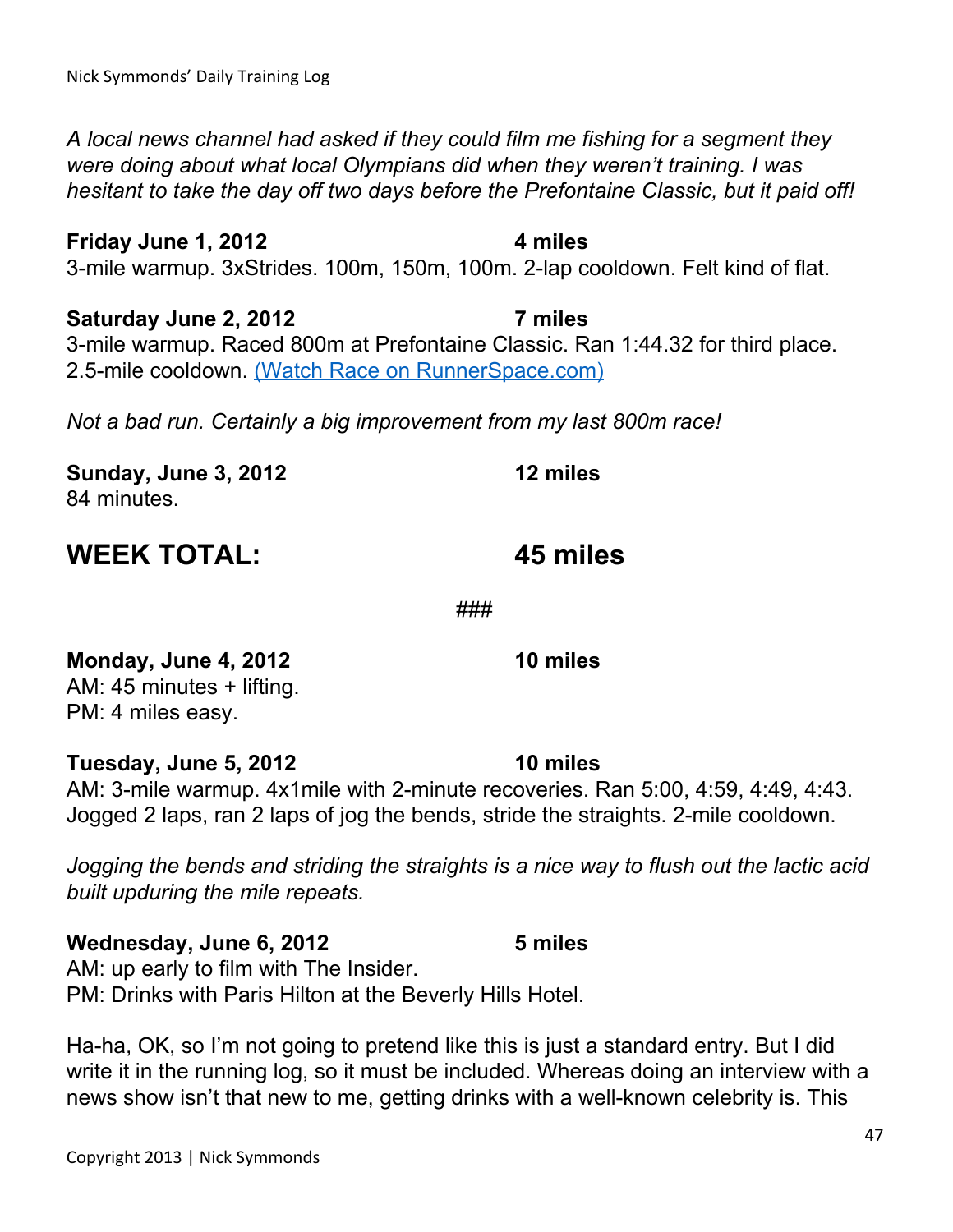Copyright 2013 | Nick Symmonds

Nick Symmonds' Daily Training Log

was a unique experience and a much needed distraction leading into the Olympic Trials. Definitely took my mind off of racing for a spot on the Olympic team for a little while! Shot down to LA for literally 24 hours and then back to Eugene to refocus.

### **Thursday, June 7, 2012 7 miles**

AM: 3-mile warmup. 6x100m going through gears. 400m in 50, rest 6 minutes. 300m in 36, rest 6 minutes. 200m in 23.6. 3-mile cooldown.

PM: 25-minute swim.

*Pretty good sprint workout for me. "Going through the gears" means accelerating and decelerating while striding out on a 100m straightaway, shifting speed about every 20 meters.*

### **Friday, June 8, 2012 10 miles**

AM: 6 miles + lifting.  $PM: 25$ -minute swim.

### **Saturday, June 9, 2012 8 miles**

AM: 3-mile warmup. 5x800m + 2x200m all on trail. 2-minute recovery after each run. 2-mile cooldown

PM: Kayaked in the Pacific Ocean.

*I grew up whitewater kayaking in Idaho, and sometimes I take my boat out to Florence, Oregon, to play in the waves.*

**Sunday, June 10, 2012 6 miles** 45 minutes easy.

**WEEK TOTAL: 56 miles**

###

**Monday, June 11, 2012 9 miles** AM: 2 miles easy. PM: 3-mile warmup. 600m time trial. From standing start in 1:13.9. 3-mile cooldown.

*I did a 600m time trial like this before the 2008 Olympic Trials, and I wanted to do it*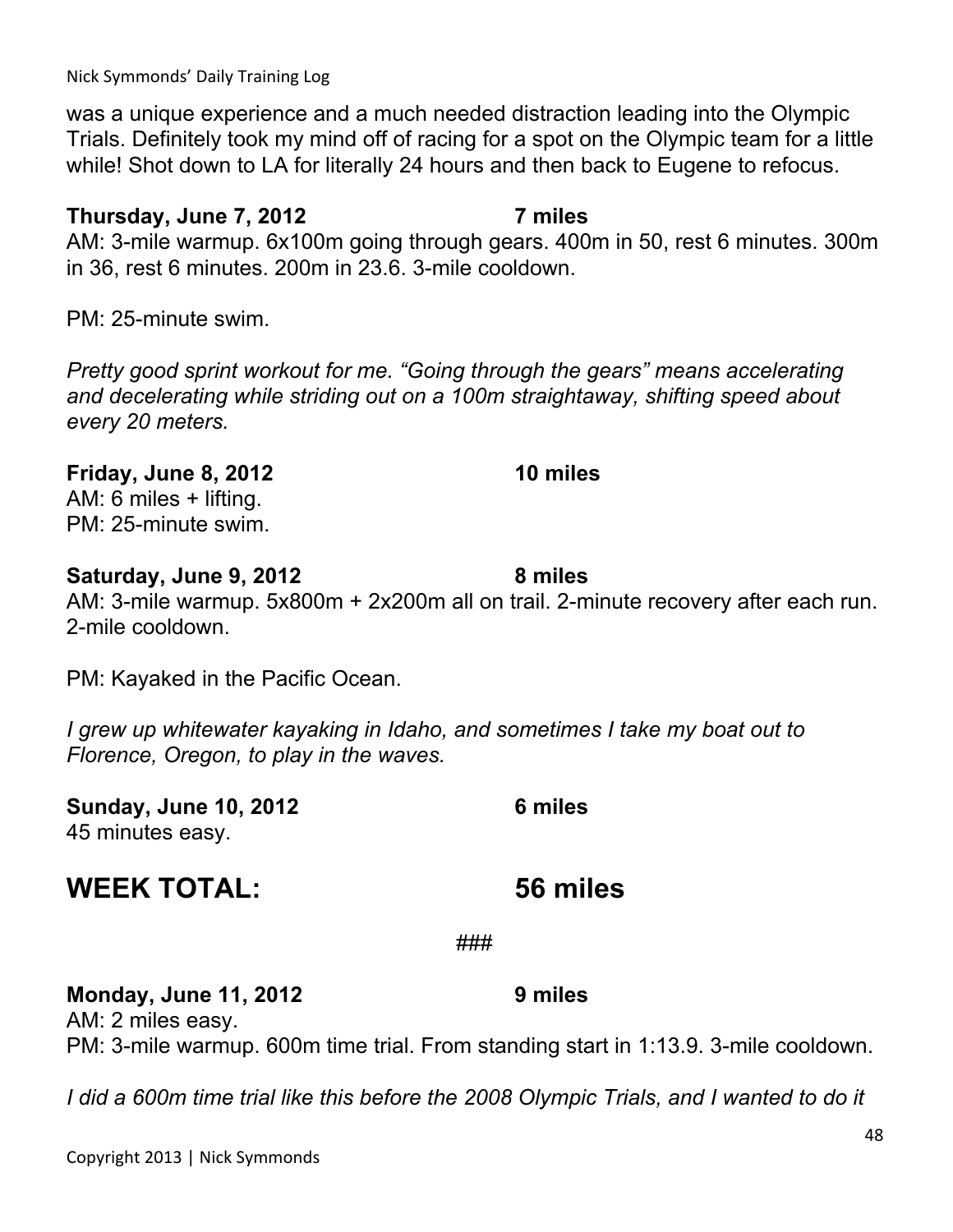Copyright 2013 | Nick Symmonds

Nick Symmonds' Daily Training Log

*again this year. In 2008 I ran the 600m in 1:14.5. After this time trial I was extremely confident that I was in the kind of shape necessary to make the 2012 Olympic Team.*

| <b>Tuesday, June 12, 2012</b><br>65 minutes easy.                              | 7 miles  |
|--------------------------------------------------------------------------------|----------|
| Wednesday, June 13, 2012<br>AM: 45-minute jog + lifting.<br>PM: 30-minute jog. | 10 miles |
| Thursday, June 14, 2012<br>AM: 6 miles easy.<br>PM: Steelhead fishing.         | 6 miles  |
| <b>Friday, June 15, 2012</b>                                                   | 8 miles  |

AM: 3-mile warmup. 8x200m alternating fast-slow. Fast in 24, slow in 28. 3-mile cooldown.

PM: 25-minute swim.

### **Saturday, June 16, 2012 6 miles**

Easy 40 minutes + hurdle drills.

### **Sunday, June 17, 2012 8 miles**

3-mile warmup. 3x100m strides. 2 -mile pace run in 9:53. 3x100m strides. 2.5-mile cooldown. Up at Blue River. Felt TERRIBLE!

*I ran this workout on a beautiful track about an hour east of Eugene in a little town called Blue River. I was surprised by how sore and tired I was, given that the Olympic Trials were only a few days away.*

### **WEEK TOTAL: 54 miles**

**Monday, June 18, 2012 5 miles** 36 minutes easy + lifting.

###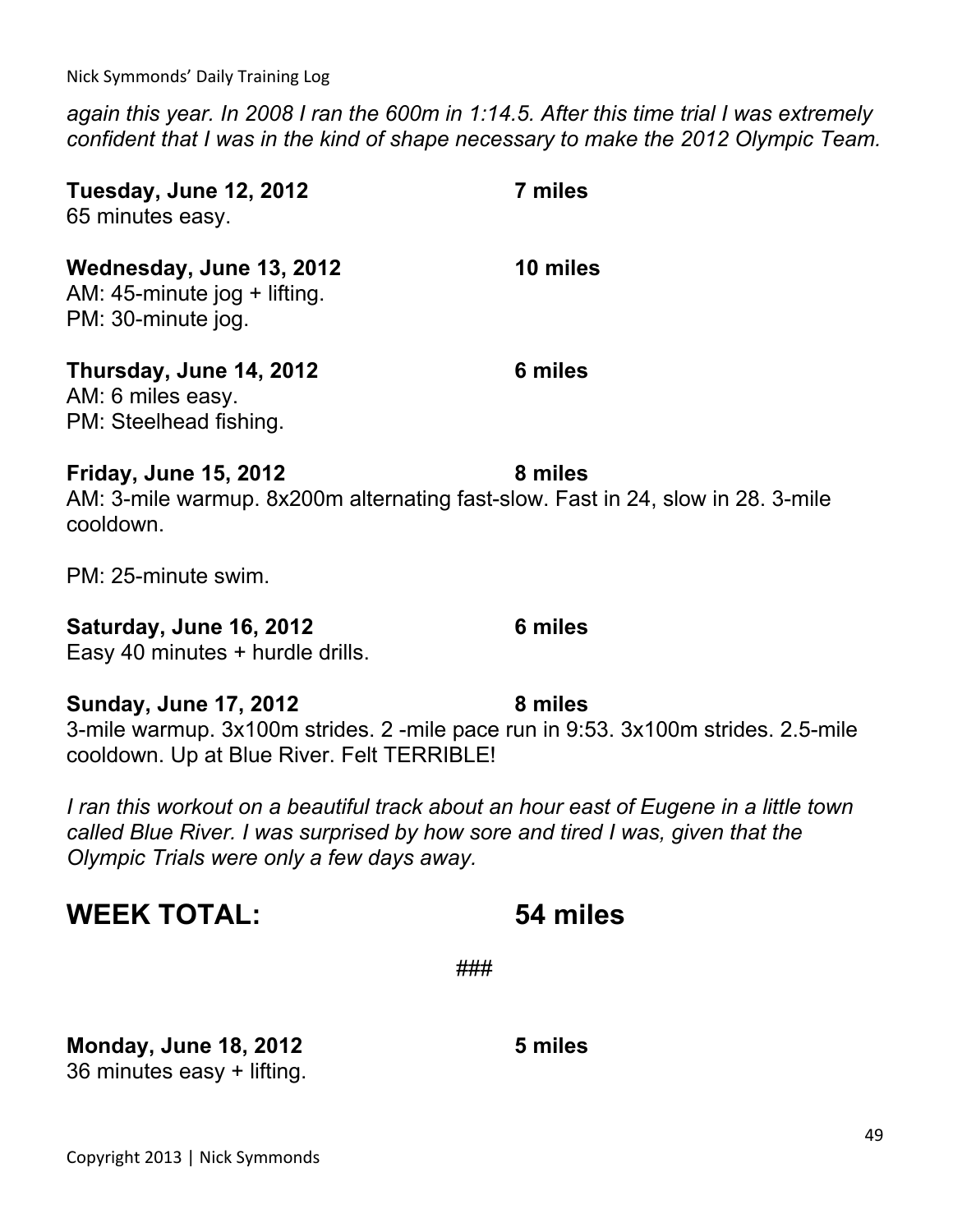### **Tuesday, June 19, 2012 8 miles** 3-mile warmup. 2x600m @ 1:38. 2x400m @ 62. 1x300m @ 36. 3-mile cooldown.

*I didn't write down the recovery here, but I would guess that it was 200m walk/jog. A relatively easy workout to prep me for the Trials.*

### **Wednesday, June 20, 2012 0 miles** Swam for 12 minutes at Amazon pool.

*I like to take off the day that is 48 hours before a race just to let my legs really freshen up. I went for a quick swim more to have something to do and pass the time than as a workout.*

**Thursday, June 21, 2012 4 miles** 20 minutes easy + 3x100m strides in spikes.

**Friday, June 22, 2012 5 miles** 2-mile warmup. Won Olympic Trials prelims in 1:46.8. 2-mile cooldown.

*This was a fairly straightforward first round. I expected that it would take a sub-1:47 to advance to the semifinals.*

### **Saturday, June 23, 2012 5 miles**

2mile warmup. Finished second in my Olympic Trials semifinal with a time of 1:46.8. 2-mile cooldown.

*I knew that the top three finishers would advance Automatically, so I was OK with not winning this race and saving my energy. I was a little surprised that this race did not go faster.*

### **Sunday, June 24, 2012 3 miles**

24 minutes easy + drills. 10 minutes in Willamette River.

*This is the off day before the Olympic Trials final. I didn't want to take the day completely off, so I went for a quick jog and iced my legs in the river by my house.*

### **WEEK TOTAL: 30 miles**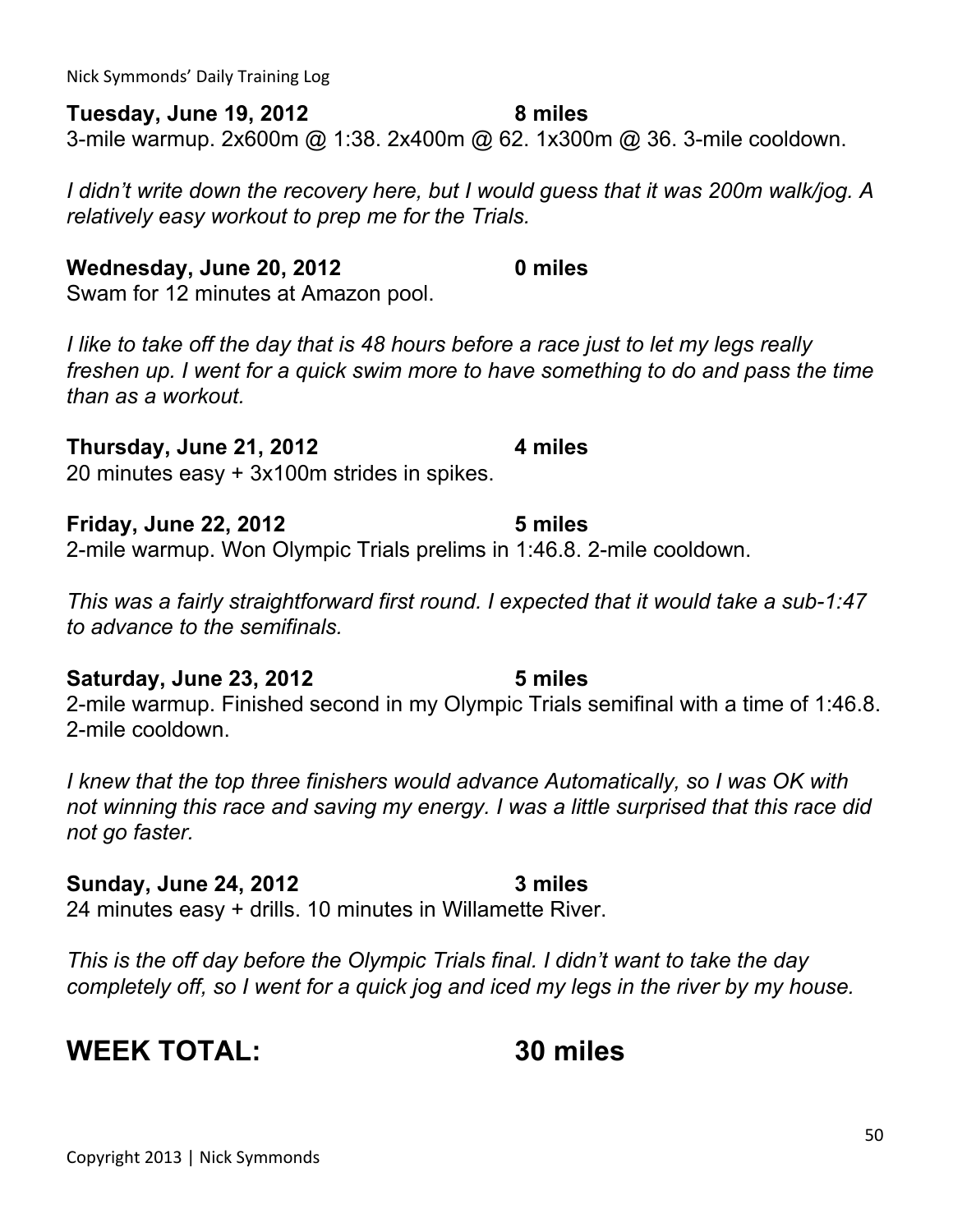###

### **Monday, June 25, 2012 4 miles**

AM: 7 minutes easy + drills. PM: 2-mile warmup. Won 2012 Olympic Trials in 1:43.92!! (Watch via [YouTube\)](https://www.youtube.com/watch?v=0H0Isj2jU0I)

*I was very surprised that I was able to dip under 1:44 in the final and ecstatic that I had made my second Olympic Team.*

**Tuesday, June 26, 2012 0 miles** OFF

*Definitely need a couple days off after the Olympic Trials. Mentally and physically, I needed the rest.*

**Wednesday, June 27, 2012 0 miles** Hiked for a couple hours with Sean and Chiara with weight vest.

*I was aching for a little exercise, but not ready to run yet. Sean Jefferson is a good friend of mine who used to run with me on OTC Elite, and Chiara is his beautiful girlfriend.*

**Thursday, June 28, 2012 7 miles** Ran 50 minutes easy.

**Friday, June 29, 2012 10 miles** 70 minutes easy.

**Saturday, June 30, 2012 9 miles** 3-mile warmup. 6x3minutes with 2-minute recoveries. 2-mile cooldown. Running close to 1K-pace efforts for the 3 minutes on. Just under 5:00/mile pace.

**Sunday, July 1, 2012 6 miles** 45 minutes easy with the Jefferson Twins.

### **WEEK TOTAL: 36 miles**

**Monday, July 2, 2012 6 miles** 45 minutes easy + lifting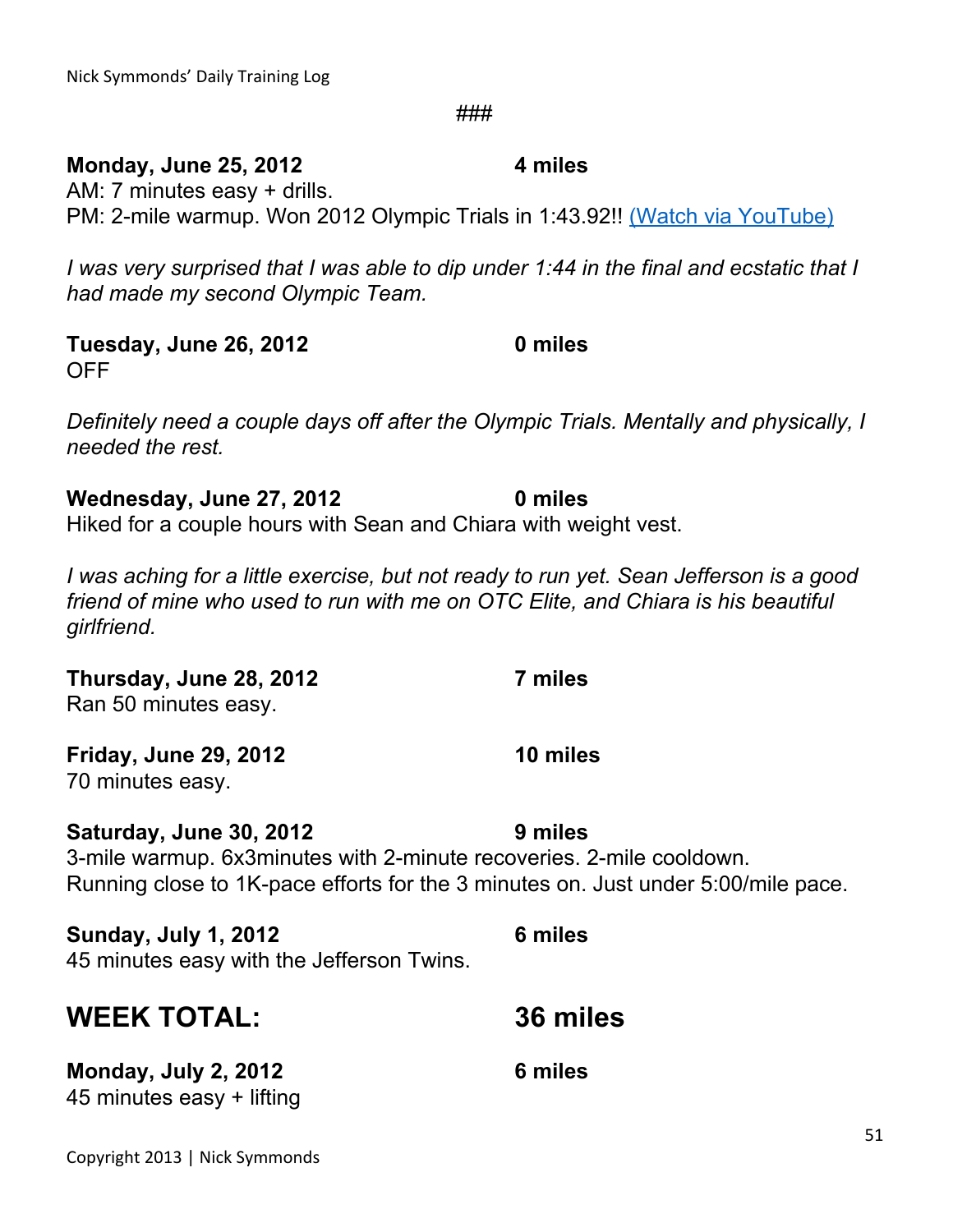### **Tuesday, July 3, 2012 10 miles**

AM: 3-mile warmup. 4x1 mile with 2-minute recoveries. Ran 4:57, 4:56, 4:55, 4:49. 6x200m in 26 with 200m walking/jogging recoveries.

 $PM: 30$ -minute swim.

### **Wednesday, July 4, 2012 7 miles**

50 minutes easy + lifting.

### **Thursday, July 5, 2012 10 miles**

AM: 10 miles with a 4-mile pick up in the middle. 8x15-second strides.  $PM: 30$ -minute swim.

*The pickup was for miles 4, 5, 6, and 7 and was close to 6:00/mile pace.*

### **Friday, July 6, 2012 6 miles**

AM: 45 minutes easy. Legs dead. PM: Kayak @ south jetty.

*Back to the Pacific Ocean in the afternoon to play in the waves. Probably not a good idea on this day, considering that my legs were so tired, but I knew I was leaving for Europe in a few days and that this would be my last opportunity to do so.*

### **Saturday, July 7, 2012 7 miles**

3-mile warmup. 8x400m with 90-second rests for the first 4 intervals, 2-minute rests for the second 4 intervals. Ran 59, 59, 59, 58, 58, 57.1, 58.5, 55.1. 2mile cooldown.

### **Sunday, July 8, 2012 10 miles** 70 minutes. Tired.

### **WEEK TOTAL: 56 miles**

###

### **Monday, July 9, 2012 4 miles**

AM: 30 minutes easy. PM: Flew to London.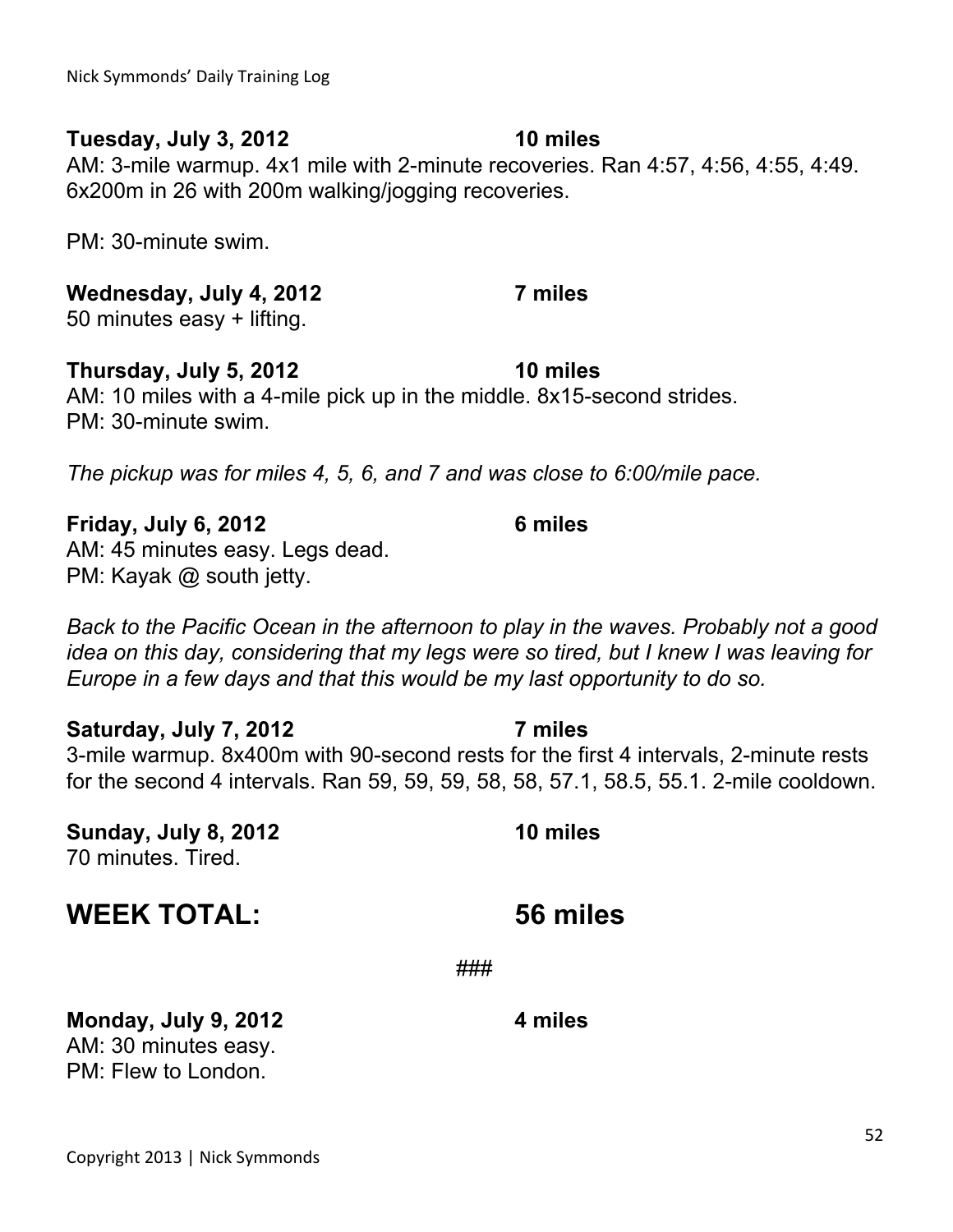Copyright 2013 | Nick Symmonds

Nick Symmonds' Daily Training Log

30-minute shakeout. Legs hurting!

### **Tuesday, July 10, 2012 4 miles**

*I'm not surprised that my legs were hurting after 24 hours of travel.*

### **Wednesday, July 11, 2012 10 miles**

AM: 22 minutes easy. PM: 2-mile warmup. 3x100m strides. 15-minute tempo at 5:20/mile pace. 3x100m strides. 2-mile cooldown.

### **Thursday, July 12, 2012 10 miles**

AM: 6 miles + lifting. PM: 4 miles

### **Friday, July 13, 2012 6 miles**

AM: 3-mile warmup. 150m sprint, rest 3 minutes. 200m in 24.3, rest 8 minutes. 300m in 36.5, rest 5 minutes. 300m in 35.9, rest 5 minutes. 300m in 37.0, rest 5 minutes. 2-mile cooldown

PM: tried to swim, Hampton pool closed.

*Tough morning workout. My speed was on point, but the lactic acid grabbed my legs on the last interval. Really could have used a swim after this workout to flush out the legs, but unfortunately the pool was closed. Have to roll with the punches when you're training overseas.*

### **Saturday, July 14, 2012 11 miles**

AM: 7 miles easy + lifting. PM: 4 miles easy.

### **Sunday, July 15, 2012 7 miles**

AM: 3-mile warmup. 8x200m with 1-minute recoveries. Ran in racing flats, all about 28 seconds. 3-mile cooldown.

PM: 25-minute swim.

*I ran in flats as opposed to spikes. I'd normally spike up for this workout, but Coach must have kept it more relaxed after Thursday's sprint session.*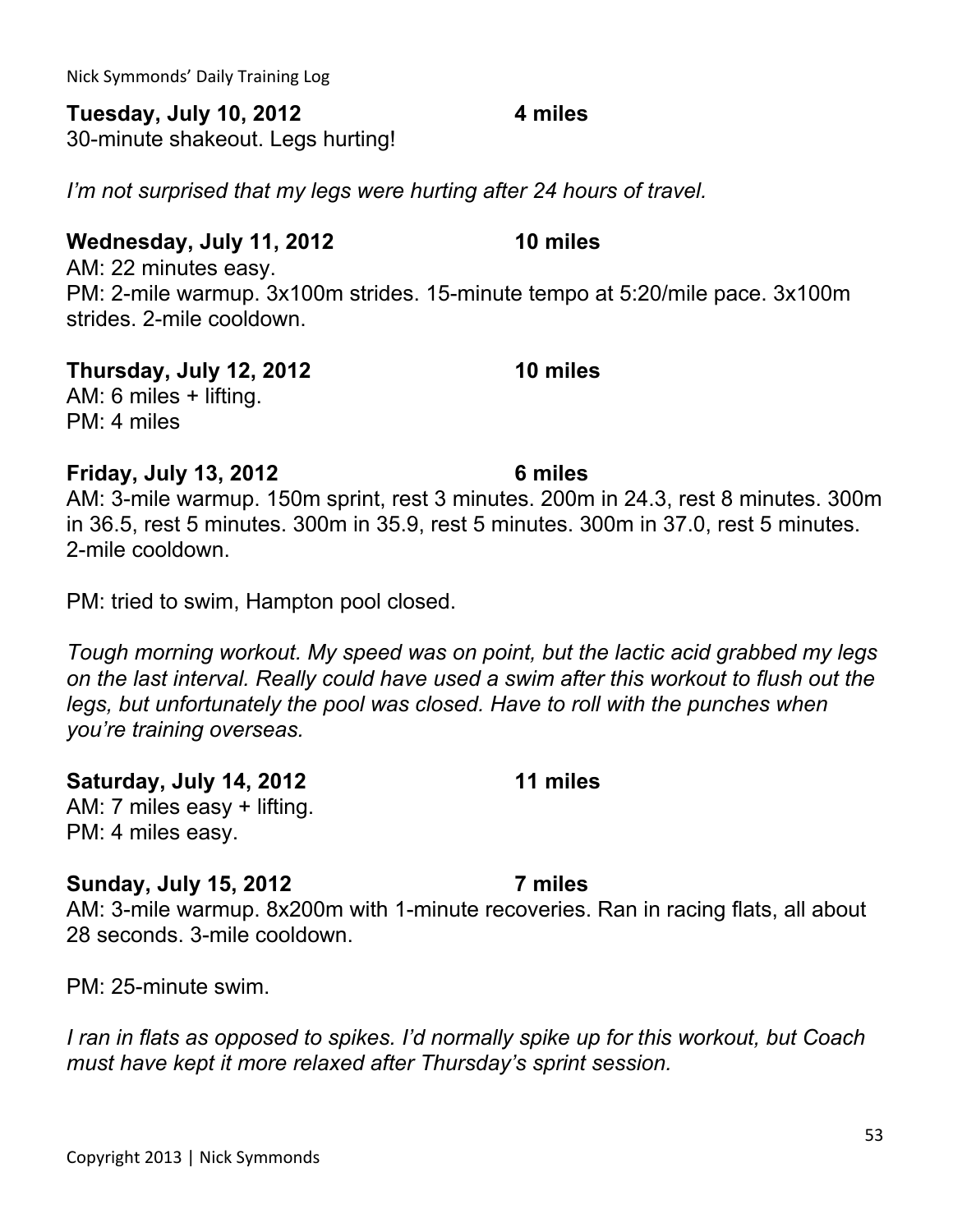### **WEEK TOTAL: 52 miles**

###

**Monday, July 16, 2012 8 miles** 60 minutes easy.

### **Tuesday, July 17, 2012 7 miles**

3-mile warmup. 4x800m with 2-minute recoveries. Ran 2:18, 2:17, 2:15, 2:13. 2x200m in 26, 23. 2-mile cooldown.

**Wednesday, July 18, 2012 4 miles** AM: 30 minutes easy. PM: Flew to Monaco.

*Monaco is a beautiful principality on the Mediterranean Sea. It has one of the fastest tracks in the world, and I try to run there each year in their Diamond League meeting.*

### **Thursday, July 19, 2012 4 miles**

20-minute jog. 3x100m strides. 2-lap cooldown.

### **Friday, July 20, 2012 5 miles** AM: 10 minutes easy.

PM: Race: Monaco 800m. Finished fifth with a time of 1:43.78. [\(Watch\)](https://www.youtube.com/watch?v=LT4vFMXQLvY)

*I was furious after this race. I just couldn't believe that a time that fast could only be good for fifth. This was only .02 seconds away from my personal best, and for the year 2007 (my first full year as a professional) it would have been the second-fastest time in the world. This just goes to show you how far the 800m has come in a few short years, and it was, in hindsight, a sign of things to come at the London Olympic Games.*

**Saturday, July 21, 2012 8 miles** 60 minutes easy.

**Sunday, July 22, 2012 10 miles**

AM:  $45$ -minute jog + lifting. PM: 30 minutes easy.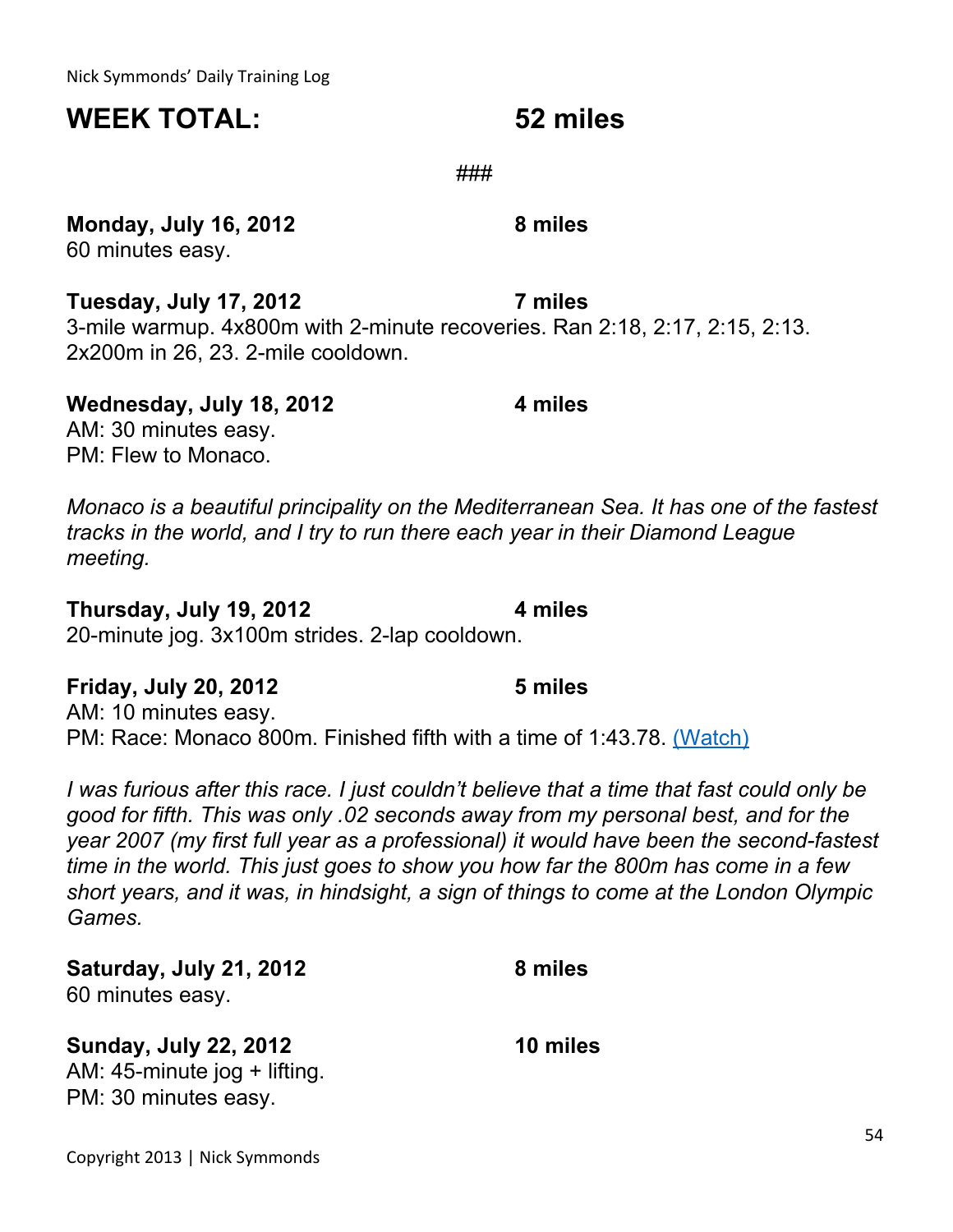### **WEEK TOTAL: 46 miles**

###

### **Monday, July 23, 2012 9 miles**

AM: 3-mile warmup. 4x5minutes at Lensbury with 3-minute recoveries. First interval HARD. 2-mile cooldown.

PM: 20-minute swim.

*Lensbury is a beautiful grass field in Teddington, London, that has a perimeter loop of about 1200m. Coach told me that he wanted me to really get after it on the first interval and that I could cruise the last three. However, I got a bit carried away and ran the first one really hard. I had some very heavy legs for the rest of the workout.*

**Tuesday, July 24, 2012 6 miles** 6 miles easy with 4x100m in spikes. Traveled to Dublin.

*I had been invited to race a 400m in Ireland, and didn't want to miss a chance to improve my personal best at that distance!*

**Wednesday, July 25, 2012 8 miles** AM: 12 minutes easy. PM: 3-mile warmup. Raced 400m. Ran 47.45. 4-mile cooldown.

*I was a little disappointed with this time, as my workouts indicated that I should be able to run 46.xx. This was a huge improvement on my personal best at 400m, though, and it served as a great sharpening workout going into the Olympics.*

**Thursday, July 26, 2012 8 miles** 60 minutes easy with Ciarán. Tired. Flew to London.

*Ciarán O'Lionaird is an Irish miler and a friend of mine. We'd enjoyed a couple pints of Guinness the night before and were sweating them out before returning to our base in London.*

**Friday, July 27, 2012 6 miles**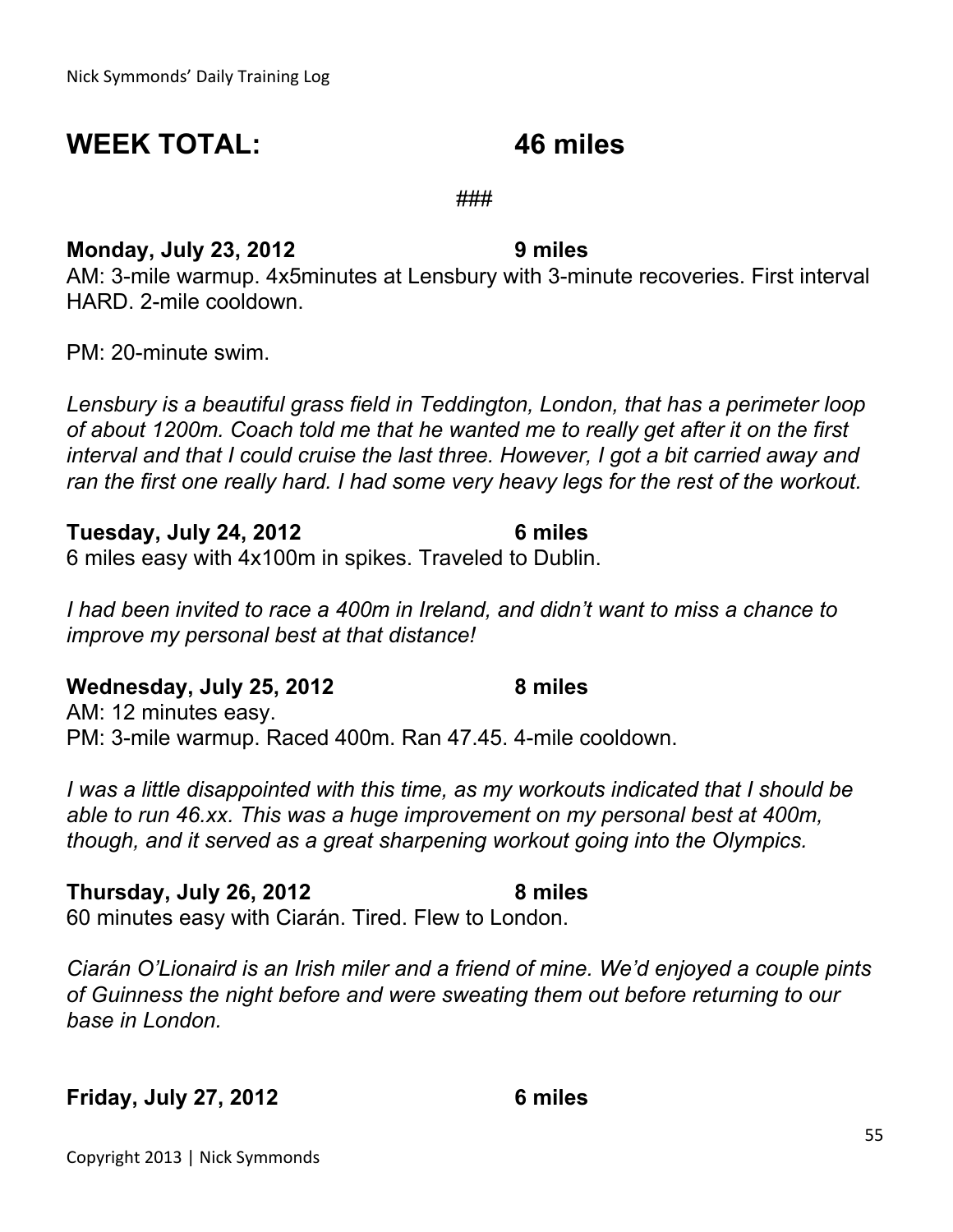AM: 45 minutes easy + pillars. PM: Opening Ceremonies!!

*"Pillars" are basic exercises using one's own body weight. They are part of my typical lifting day. I specifically mention them here because I didn't do the other parts of my typical lifting program. This was because I had the Opening Ceremonies that night, which is an incredible experience, but also very physically taxing as you're on your feet for close to six hours.*

**Saturday, July 28, 2012 9 miles** 3-mile warmup. 2x(3min, 2min, 1min) with equal jog recovery. 2-mile cooldown. Legs sore!

*My legs were screaming all night after the Opening Ceremonies.*

**Sunday, July 29, 2012 4 miles** Felt pretty sick all night. Ran 4 miles really slow. Dizzy.

*I woke up in the middle of the night and couldn't fall back to sleep because I felt so nauseated. I'm not sure where I picked up the bug, but it was an unfortunate setback so close to my first round at the Olympic Games. Fortunately, Coach Rowland was unfazed and adjusted my workouts to* allow me to recover.

###

### **WEEK TOTAL: 50 miles**

**Monday, July 30, 2012 6 miles**

Still recovering. 6 miles easy.

**Tuesday, July 31, 2012 10 miles** AM: 6 miles easy + lifting. PM: 4 miles.

**Wednesday, August 1, 2012 8 miles**

AM: 3-mile warmup. 5x200m in 25 seconds with 2 minute recovery. Rest 4-minutes.  $2x300$ m in 37.5, 38.0 with 2-minute recoveries. Rest 5 minutes, 400m in 52.5, 2-mile cooldown.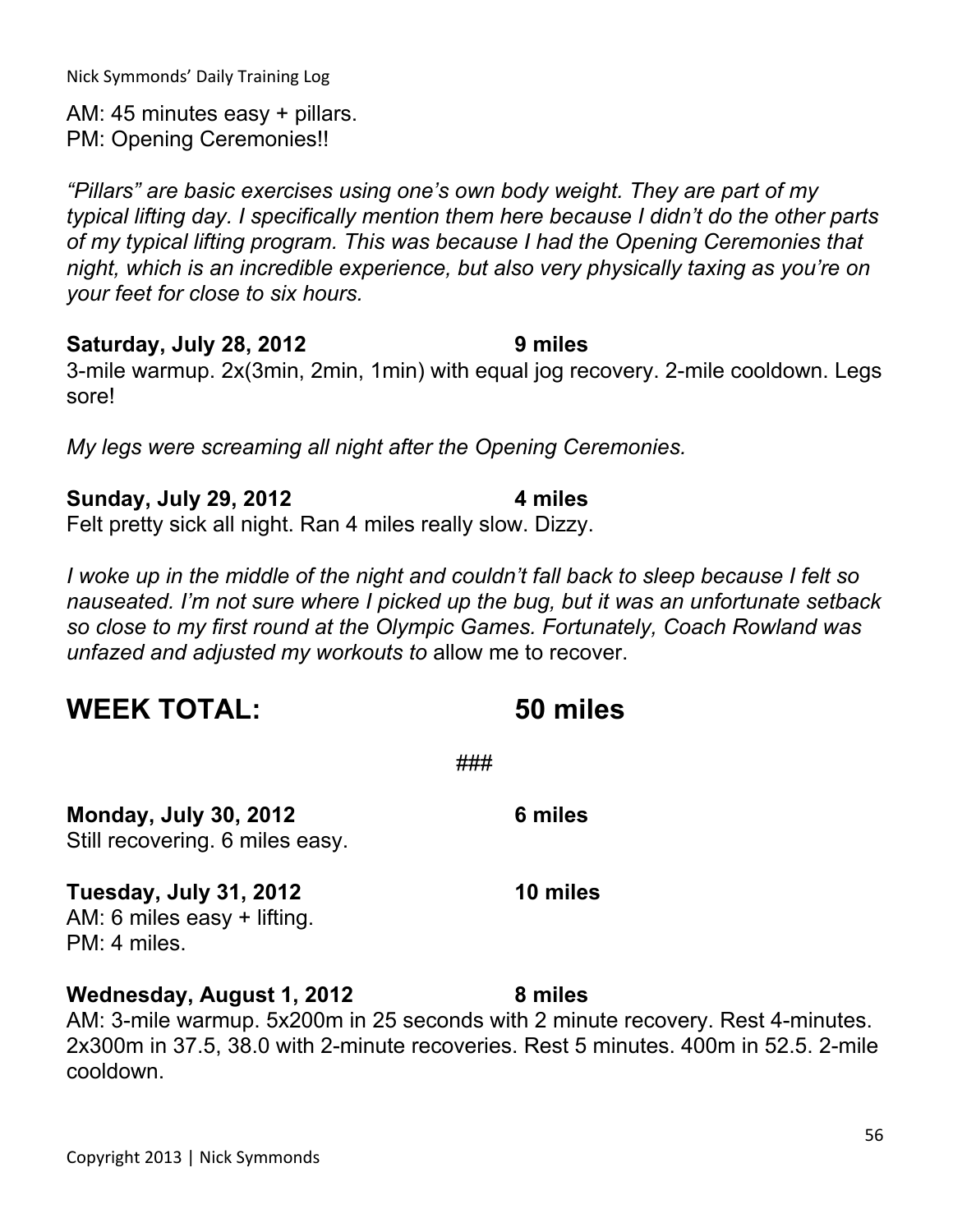*I couldn't believe Coach Rowland had given me such a tough workout so close to my Olympic races. I felt great running the 200s, and I thought maybe I would be able to get through the workout without too much trouble. However, the 300s put a ton of lactic acid in my legs and I was only able to run a 52 on the last interval. I was furious that I couldn't go sub50 and frustrated with Coach Rowland because I thought he had overworked me and that the workout would affect my Olympic performance negatively. I was quite wrong. Yet another example of Coach Rowland's brilliance.*

### **Thursday, August 2, 2012 7 miles**

49 minutes easy + lifting.

### **Friday, August 3, 2012 8 miles**

3-mile warmup. 2x600m in 1:38, 1:38. 2x400m in 63. 1x300m in 36.5. 2-mile cooldown.

*My favorite pre-race workout.* 200m walking/jogging *recoveries for everything. All run in flats except for the 300m, which was run in spikes.*

**Saturday, August 4, 2012 0 miles** OFF.

**Sunday, August 5, 2012 4 miles** 20 minutes warmup. 3x100m strides. 2-lap cooldown.

### **WEEK TOTAL: 43 miles**

**Monday, August 6, 2012 5 miles**

2-mile warmup. Raced the prelims at the 2012 Olympic Games. Finished first with a time of  $1:45.91$ . 10-minute cooldown.

###

*I was extremely nervous for this first round, but so excited that my turn to compete had finally arrived. I drew a very talented heat and was not surprised that it took a time this fast to advance to the next round.*

### **Tuesday, August 7, 2012 6 miles**

AM: 8-minute shakeout jog + light stretch.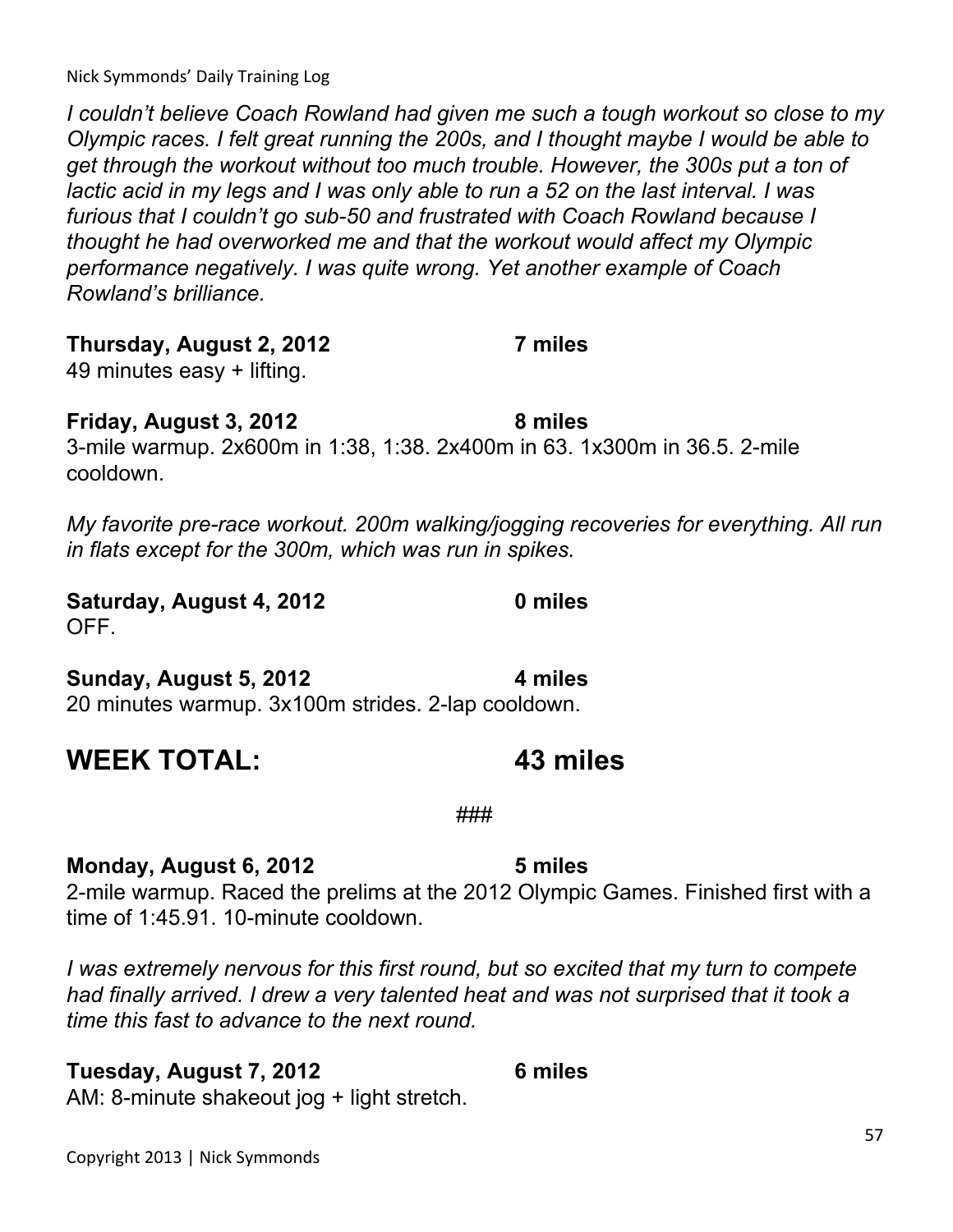PM: 2-mile warmup. Raced semifinal at the 2012 Olympic Games. Finished third with a time of  $1.44.87$ . 15-minute cooldown.

*I drew an incredibly talented semifinal and knew it would be difficult to advance. The top two finishers would qualify automatically, and I was in second with 100m to go, but I was passed coming down the homestretch by Andrew Osagie of Great Britain. I knew we were running fast, and I dug deep to try to finish with a time that would be fast enough to earn one of the two qualifying spots selected by time. As it would turn out, I did advance to the final as the fastest non-automatic qualifier.* 

### **Wednesday, August 8, 2012 3 miles**

AM: 20 minutes easy + light stretch and drills.

### **Thursday, August 9, 2012 6 miles** AM: 8-minute shakeout jog.

PM: ??? Fifth. 1:42.95. (Watch the [Olympic Final\)](https://www.youtube.com/watch?v=YKEOjWEzVGs)

*This is the final entry in my running log. It is short, and aside from the basic information, all I could muster up is a question mark. As I write this several months later, I'm still in a bit of disbelief. Going into this Olympic year I had already made two assumptions: I was physically incapable of running under 1:43, and if anyone managed to break 1:43 in the Olympic final, he would be rewarded with a medal. Both of my assumptions were proven wrong on August 9th, 2012. Many in the media called this the greatest 800m race in history, as David Rudisha of Kenya set a new world record and all but one of the competitors ran a personal best.*

*Looking back on my performance, I am honored to have represented my country. I am extremely proud that I was able to give my greatest performance in the most important race of my life. However, there will always be a bittersweet feeling associated with this race because my time was not good enough for a medal. I am reminded of why I got into the sport of track and field in the first place: not to win medals and not to make money, but to test the limits of what I am humanly capable of. In that sense, my performance at the 2012 Olympic Games was a huge success. I redefined my own limits, and in doing so I became inspired to continue to train and to test myself.*